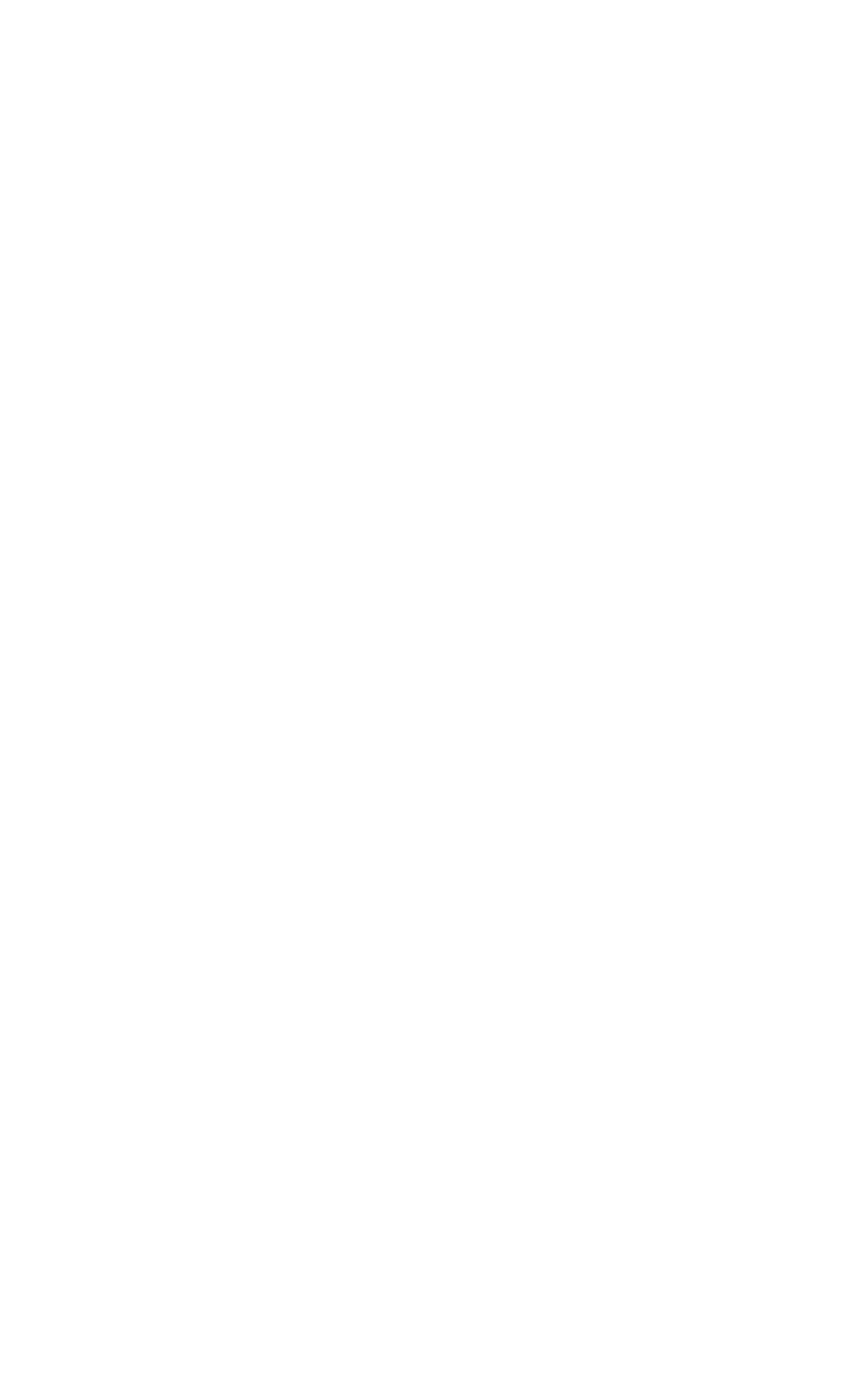#### Dear *Birkensnake*,

May I not introduce myself? I am Bjorn Verenson, the writer of the acclaimed Verenson mysteries. My most acclaimed of titles include "Now and Sven", "Not Bjorn Yesterday", and "Norway Out". And though I have been raised in my motherland of Sweden, the English tongue is familiar with me.

But I am not only the writer of mysteries ...

No.

I am also a raconteur of other fictions. Indeed, I am also Bjorn Verenson, writer of literary fiction, and this does indeed concern you. As you will learn momently.

But first, I am also an editeur. May I introduce you to my magazine idea? I call it *Birkenskunk*. As you will see, it is not unlike your title, but there is, I do believe, no chance in which the reader will confuse snake for skunk. These are indeed two very different animals! A snake is long and does not have legs! A skunk only has no legs if these legs have been amputated! So you see, that I call my magazine *Birkenskunk* is not so as to steal your lightning as the Americans say, but to extend a hand of hearty friendship across the oceans between us, through virtual computing means.

And there is one more things. My magazine to be, *Birkenskunk*, will only publish verse.

Your magazine, if I am not mistaken, does not publish verse!

So, you see, the *Skunk* and the *Snake* can serve each other, in an effort of friendship unparalleled in the animal worlds! I will send you the fiction that is sent by fault to me, and then maybe you will send to me the verse that comes wrongly to you?

I will start this by sending you a piece of my own literary (not detecting) fiction; as an act of friendship between Sweden and America, I ask you to publish it. It is called "Hippie with a Whippet", and is about just that. A Hippie! With a Whippet! In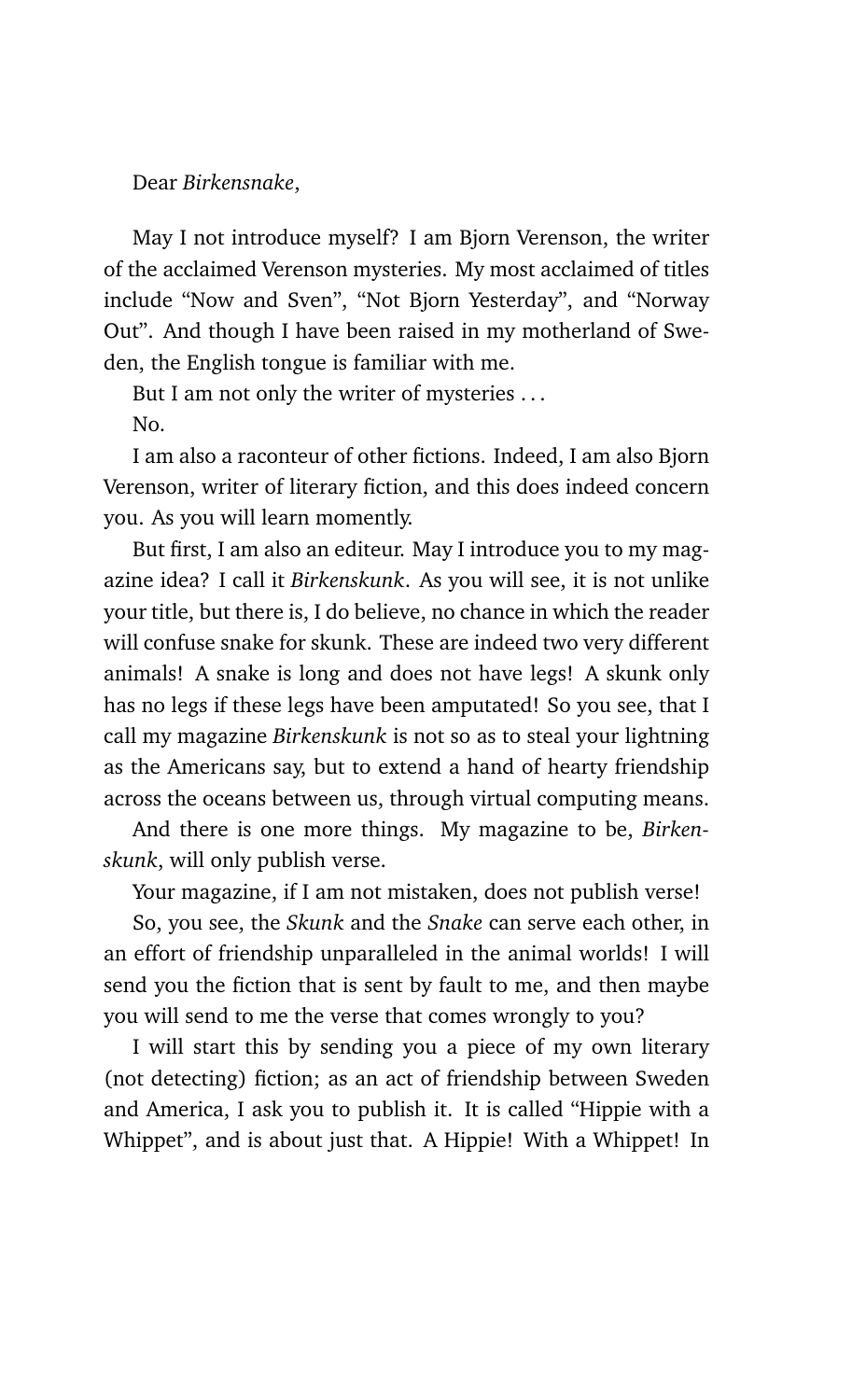our country this is very surprising. Perhaps so in your country as well. I have appended the images of the hippie and the whippet in question to this message.

So, I await with baited breadth whether I might send you this story, "Hippie with a Whippet." And I await, with also baited breadth, the verse you shall send.

I Am Yours Sincerely, Your friend, from Sweden,

Bjorn Bjorn Verenson Auteur / Raconteur / Man about Hamlet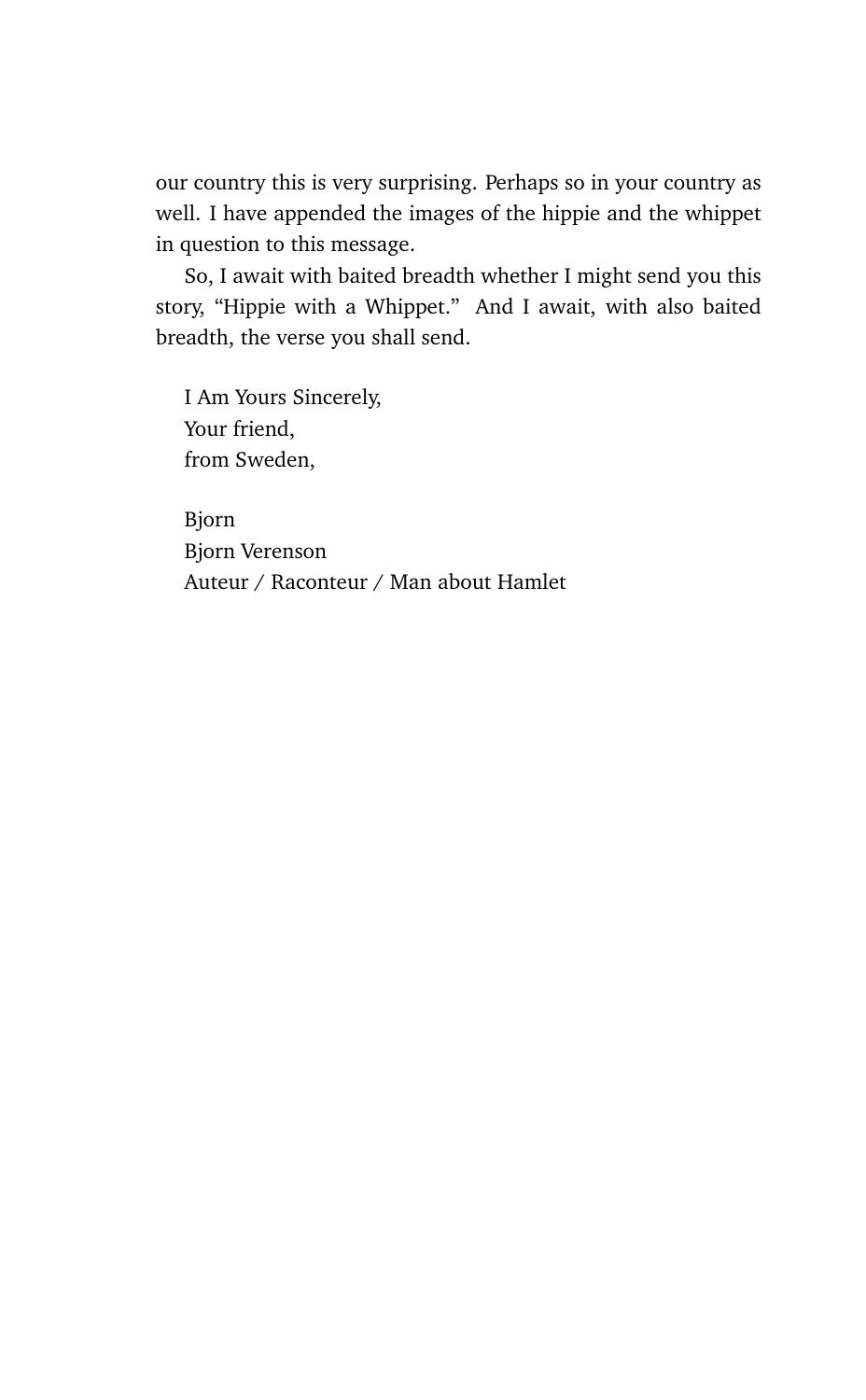# Birfenfnafe One

| A Day Out, with Stereoscopes      | 1  |
|-----------------------------------|----|
| Tina Connolly                     |    |
| The Dig                           | 5  |
| Matthew Pendleton                 |    |
| Every Mark Equals Equals Death    | 28 |
| Aaron Kovalchik                   |    |
| A Case of Autotomy in a Duck Lady | 32 |
| David Ohle                        |    |
| SoHo (Chapter 6)                  | 39 |
| Sam Roberts                       |    |
| <b>Dear Stillness</b>             | 63 |
| Elizabeth Hall                    |    |
| Part of the Wider Pacific         | 69 |
| Joanna Howard                     |    |

Joanna Ruocco and Brian Conn, Editors. Cover by Chemlawn. We made this on June 23, 2008. Copyrights to all stories remain with the authors. Submissions & correspondence to *Birkensnake, 120 Messer Street, Providence RI 02909-1934.* Subscribe etc. at *www.birkensnake.com*, e-mail to *birkensnake@birkensnake.com* (no e-mail submissions please).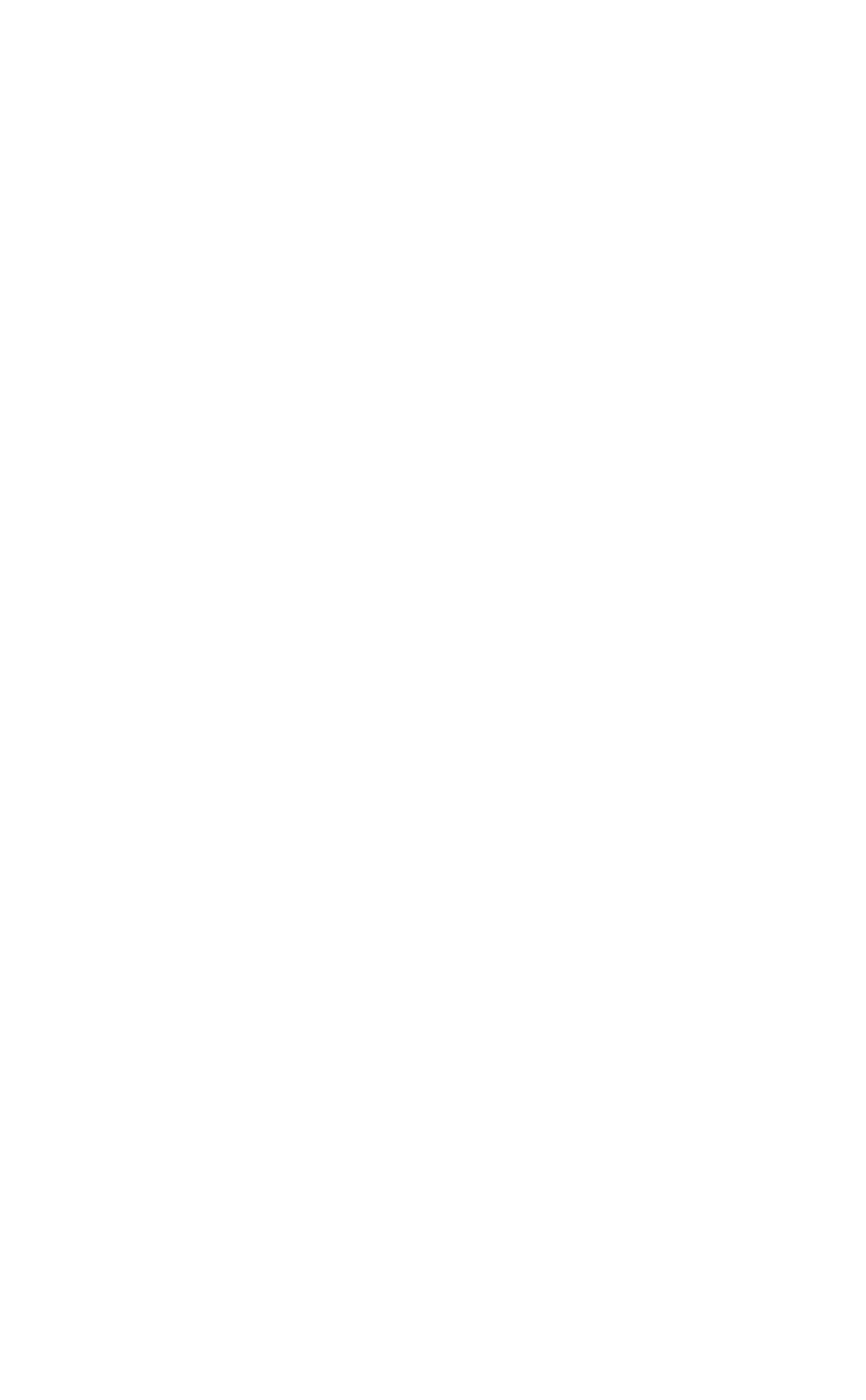## **A Day Out, with Stereoscopes**

#### **Tina Connolly**

This is the first stereoscope in the park. Seventy-two percent of unattended humans stop to view the pictures in this stereoscope first. We suggest this is because they naturally need direction and not because they are interested in this brief selection of historical jokes from Betty L. Duncan's 23<sup>rd</sup> century joke factory. Please press the blue button to continue.

Here is the first joke of Betty L. Duncan. Why do the threeeyed aliens bank on the moon? Because there is not enough sun to go around. Press the blue button when you have finished laughing.

Here is the second joke of Betty L. Duncan. Why is a threeeyed alien like an iceberg dictator? The answer has been eradicated to meet contemporary decency standards. Press the blue button when you have finished laughing. If you do not wish to stop laughing, press the pink button to discover what happened to Betty L. Duncan on the final day of her life.

You have pressed the pink button. On the final day of her life, Betty L. Duncan screamed for fifteen hours. Would you want to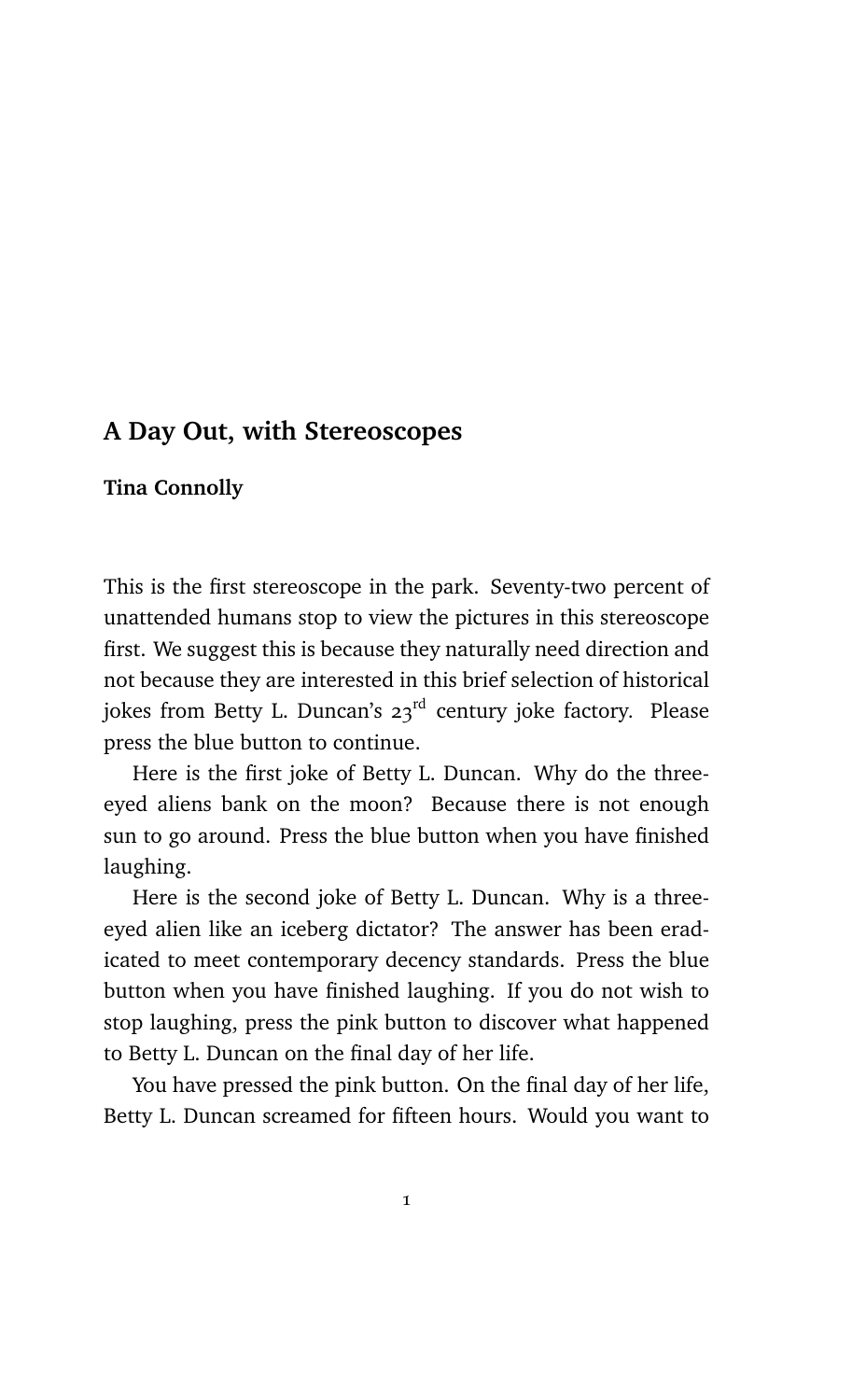be an ungrateful companion like her? It is unlikely. This interaction is finished. Please deposit another coin to replay the jokes of Betty L. Duncan, or continue to the next stereoscope.

 $\infty$ 

This stereoscope is out of service. Thumb your patron's coin from the slot and step to the next.

 $\heartsuit$ 

This stereoscope contains instructions on building a bicycle machine so you can keep up with your swift six-footed patron. First attach your wings to the banana seat. Press any key to continue. Press any key. Press the red button if you did not bring your bicycle machine parts to the park today, despite the urgings of your patron. You are recalcitrant.

 $\infty$ 

This stereoscope contains the legend of Eiderwide. Eiderwide was found in a green cloth coronary at the seat of a crime. Two three-eyed aliens adopted her and raised her as their own larva. Here is a picture of Eiderwide dressed as the Queen of Nebraska. Here is a picture of Eiderwide graduating from culinary thrombosis. Here is a picture of Eiderwide when she elected a three-eyed alien named Zoom President of the Eastern Seaboard. Here is a picture of Eiderwide, dead at age 297. She died by attack by motorcar and not by humans screaming "Traitor."

If you wish to see pictures of her death, please confirm that you are legally sane. You have chosen insane. For you the legend of Eiderwide ends with a picture of her thirteenth child, the Bishop of a green fleece. You may step down now. That yellow stuff beneath you is sand.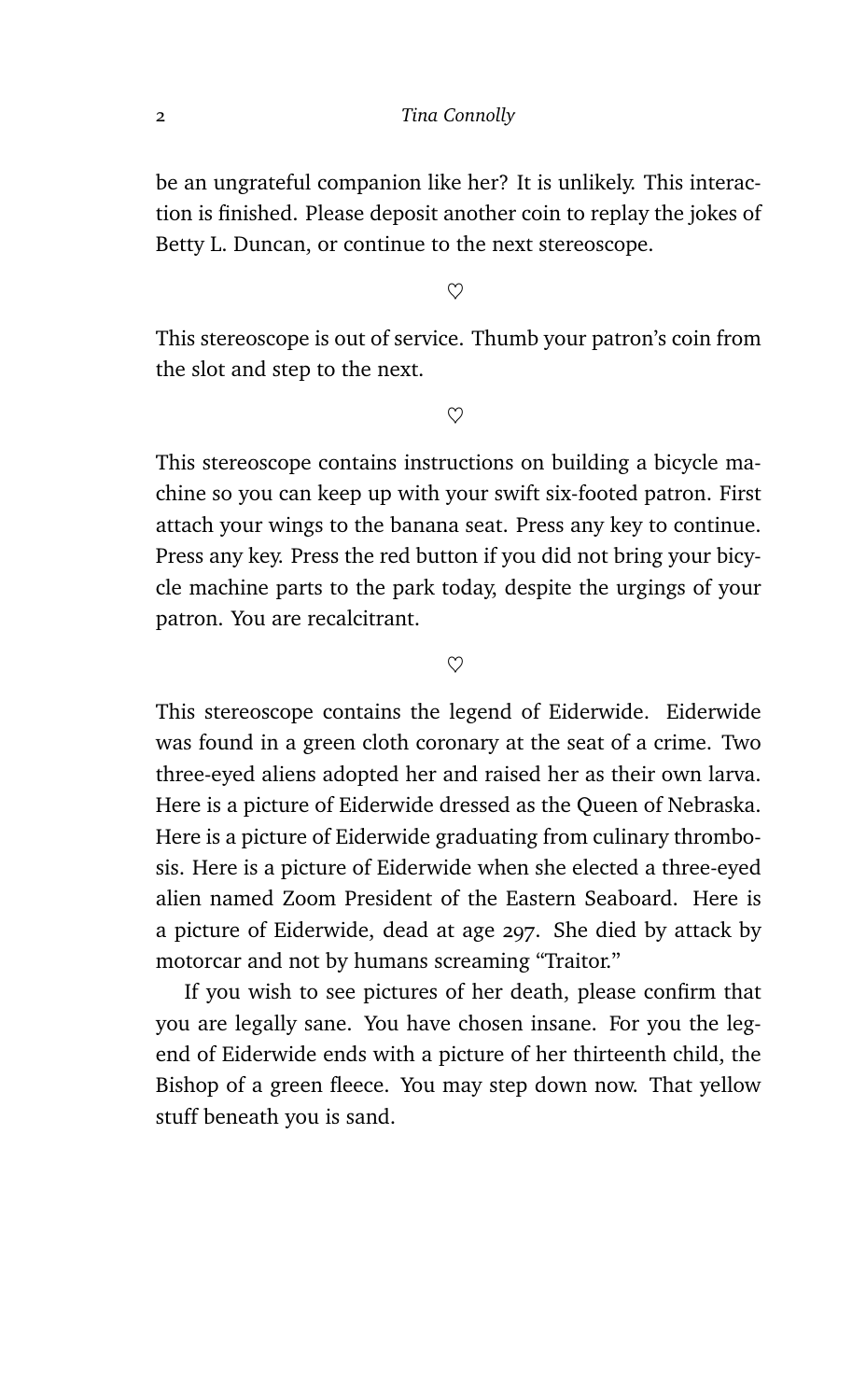In this stereoscope, you may try to shoot the flying pie plates. Though similar in appearance, the flying pie plates are not flying saucers. You need not fear reprisal. We would never suggest that you shoot at your patrons from the sky, praise be to them. Please press the pink button when you wish to fire on a digital representation of a pie plate. You have exploded one pie plate. Two pie plates. Three pie plates. One alien bystander. Four pie plates. Two alien bystanders. Three alien bystanders. Four alien bystanders. Your game is being terminated for your own protection. Please do not try to access this terminal again.

 $\infty$ 

In this audioscope, we listen to you. This is an attempt to be a psychic machine. You will find it interesting. Think of what you want to see and we will display it. You are thinking of "exploding alien bystander." Press the yellow button if this is correct. You are thinking of "exploding spaceships." We warn you that you must not think of exploding spaceships. If you do not cease thinking of exploding spaceships we will have to summon your patron. Past records from our linked termini suggest that you are willing to identify yourself as insane. Think of a pink elephant if this is so. You are thinking of a blue rhinoceros. We suggest you have an inability to focus. Please summon your patron.

 $\heartsuit$ 

In this dentoscope, we examine your teeth. Your teeth are in need of brushing and deep plaque removal. We will put a request in to your patron to sedate you and deplaque your teeth. In the meantime, chomp on the nobbly bristle to begin the brushing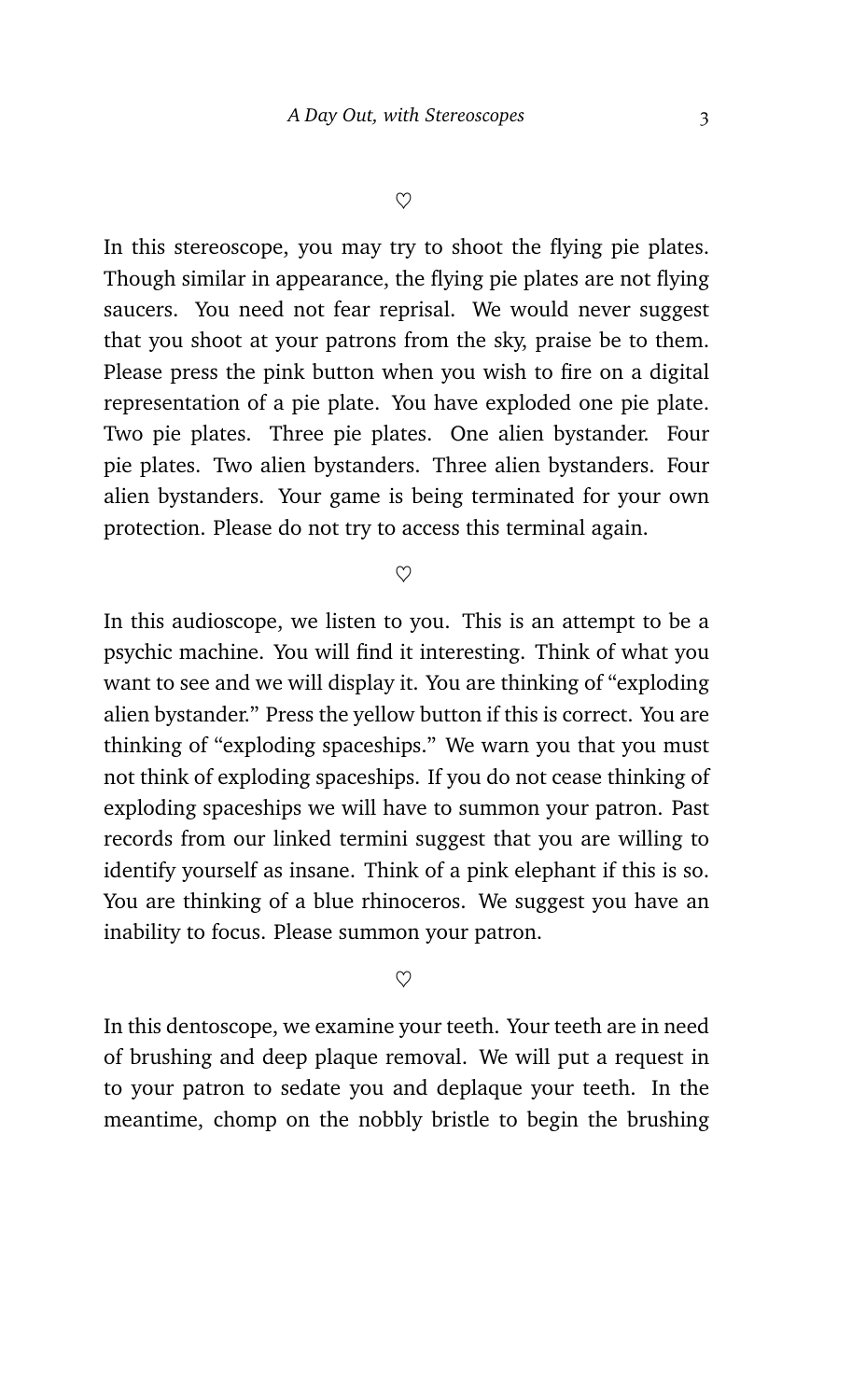process.

You have chosen not to chomp. Past records from our linked termini suggest you are easily distracted, violent, and unhygienic. Proceed to the next terminal where you will be put down. Do not have concern for the distress of your patron. You will be replaced with a pedigreed model capable of walking, talking, and playing catch. It will have its papers and will be capable of brushing its own teeth. You will not regret this change. Please, step along, or mechanical arms will move you.

You may consider the final joke of Betty L. Duncan as you proceed to the next stereoscope: Do you think a three-eyed alien is a kind, rational being, capable of displaying great love to all her adopted companions?

#### $\heartsuit$

The corrected answer is yes. While the medication takes effect, enjoy a classic dirge that your patron would wish to have sung to you, were she here.

> *Fifteen men sat in solemn dockets, Their shirts neatly pressed. Too late, the crashing bottle rockets! The patrons are kind and just.*

Do you see how the kindness of patrons is greener than the sea? It is suspected you do not. In time you will understand. Do not think of an exploding stereoscope.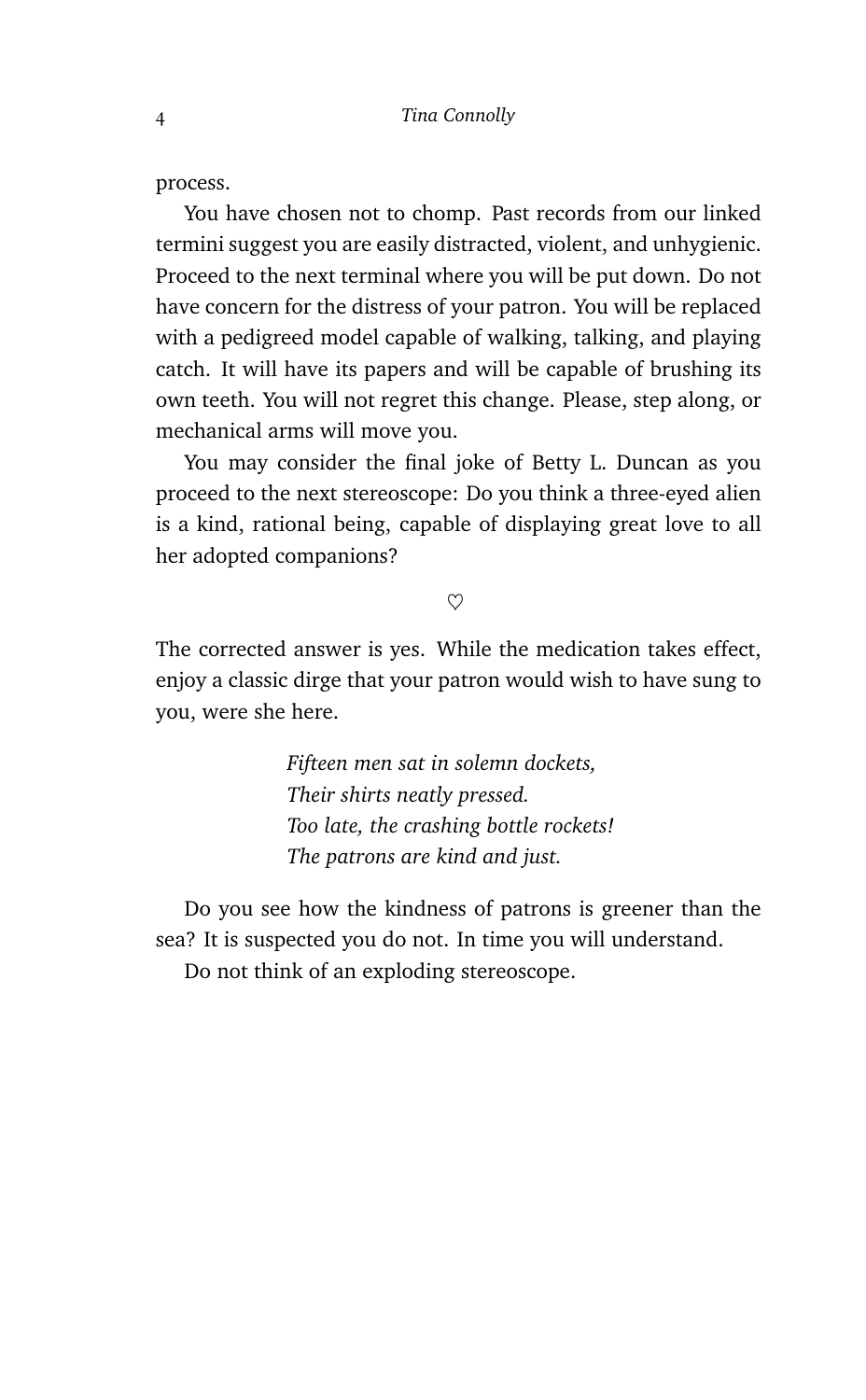## **The Dig**

#### **Matthew Pendleton**

Recall the voice on the phone, weeks after Johnny's time, picked it up in the cold corridor of the dormitory, at the time it was raining, it was night. That voice pale as machine is never forgotten.

"Don't look off the apartment roads is all. No old stance on this Mal. Like in cot dream it began like in garden long ago you won't remember before your time. You understood of course the post service has automobiles at their command? And was it three days before, a little girl's sister hit by an automobile the driver as yet unknown. She saw it from the apartment Mal I don't know off the book and all—are you making notes on all this?"

"Thanks," I said, and he had hung up. The phone had woken me, led me from my tiny room in the dormitory, rain dusting a tiny window staring out into the night. First thing to do, I thought, was call somebody. The man on the phone had mentioned the apartment roads, and this meant St Alban's, that highway nasty where the automobiles were still capable of moving. And that also meant the park, and the park roads with crumbly cafés and the old residences swelling into the sky.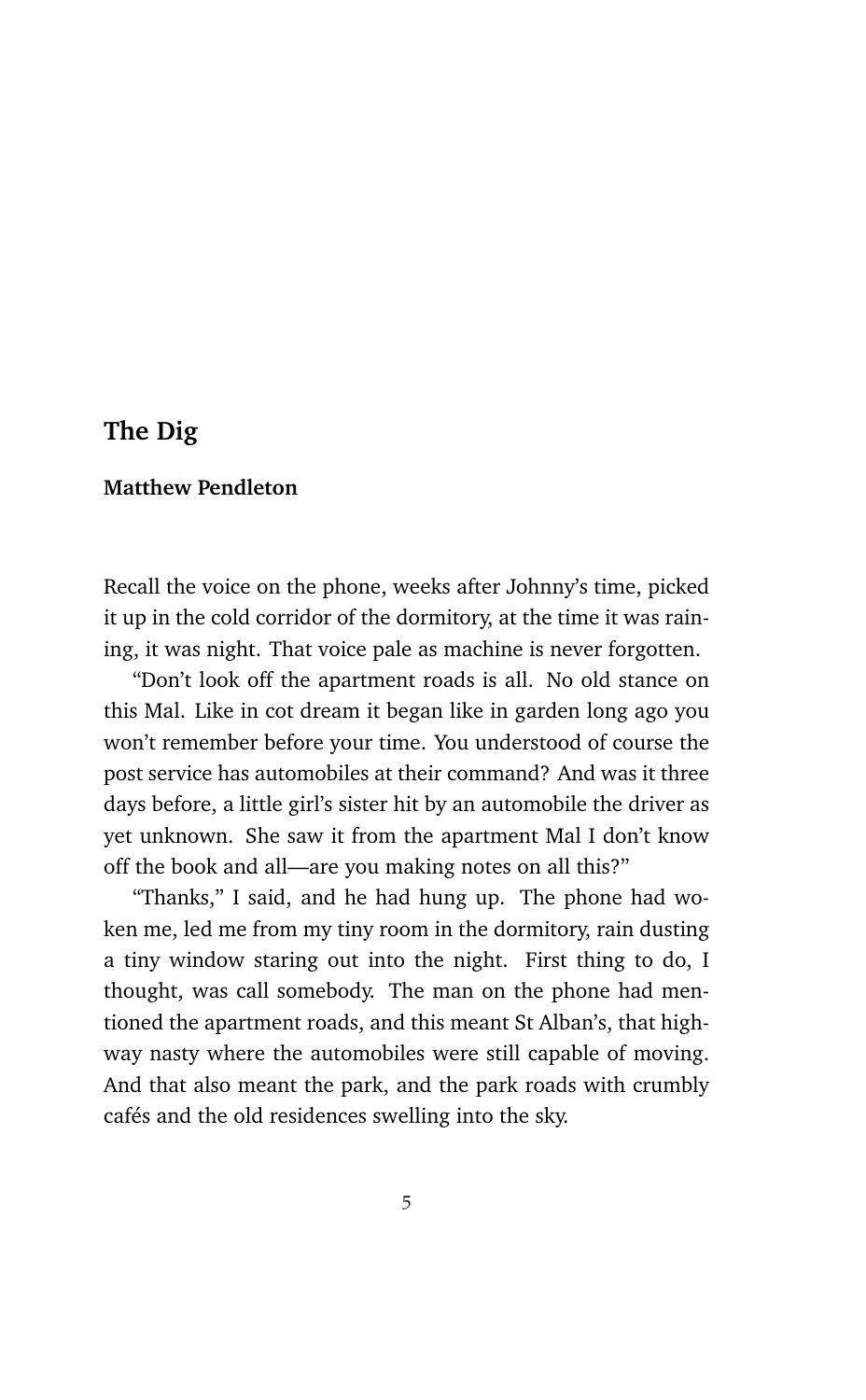Listening carefully in case I woke any of the other guests, I dialed the numbers I knew best. The rings called out into the mysterious telephone dark until the sleepy voice of Deliverance answered. "It's you," she said, "don't worry, the Dentist is on his way."

"I'm sorry," I said.

"I need some sleep," she said, and hung up. Outside the spot of rain passed, I tiptoed slowly to the entrance. Empty dark cabinets, bookshelves, rolled-up stained rugs filled all the corners. As the night passed with the rain the grey of the day steeped the place into tired old dirt, fades upon fades, piled up days in rooms in life. A mundane and impossible sort of peace was suggested, looped sparse bird song, until the doors swung open and in stepped the Dentist, bald and large and serene, followed by Schneider, in his red jacket, yellow eyes, smiling sombrely to himself. He adjusted the collars of his jacket. He hummed and tapped his foot, started to yawn and stopped halfway, then spotted me, with a simple gentle smile leaned towards the Dentist, whispering in his ear. I was about to step forward anyhow; thinking: It's the Dentist, as always he'll help me.

 $\heartsuit$ 

The bleached sky and the trees gently fainting white. The air outside warm and calm like around this time of this place. There was the old school ahead, and to the right from a window high up in a residence block someone was singing old gravelled folk songs. Schneider walked by my side carrying the bag they had fetched from my room. I used my stick to walk, sometimes. The Dentist led the way.

"It was figured you'd be needing help leaving," he said. "No one can leave that place on their own. It was naïve of your con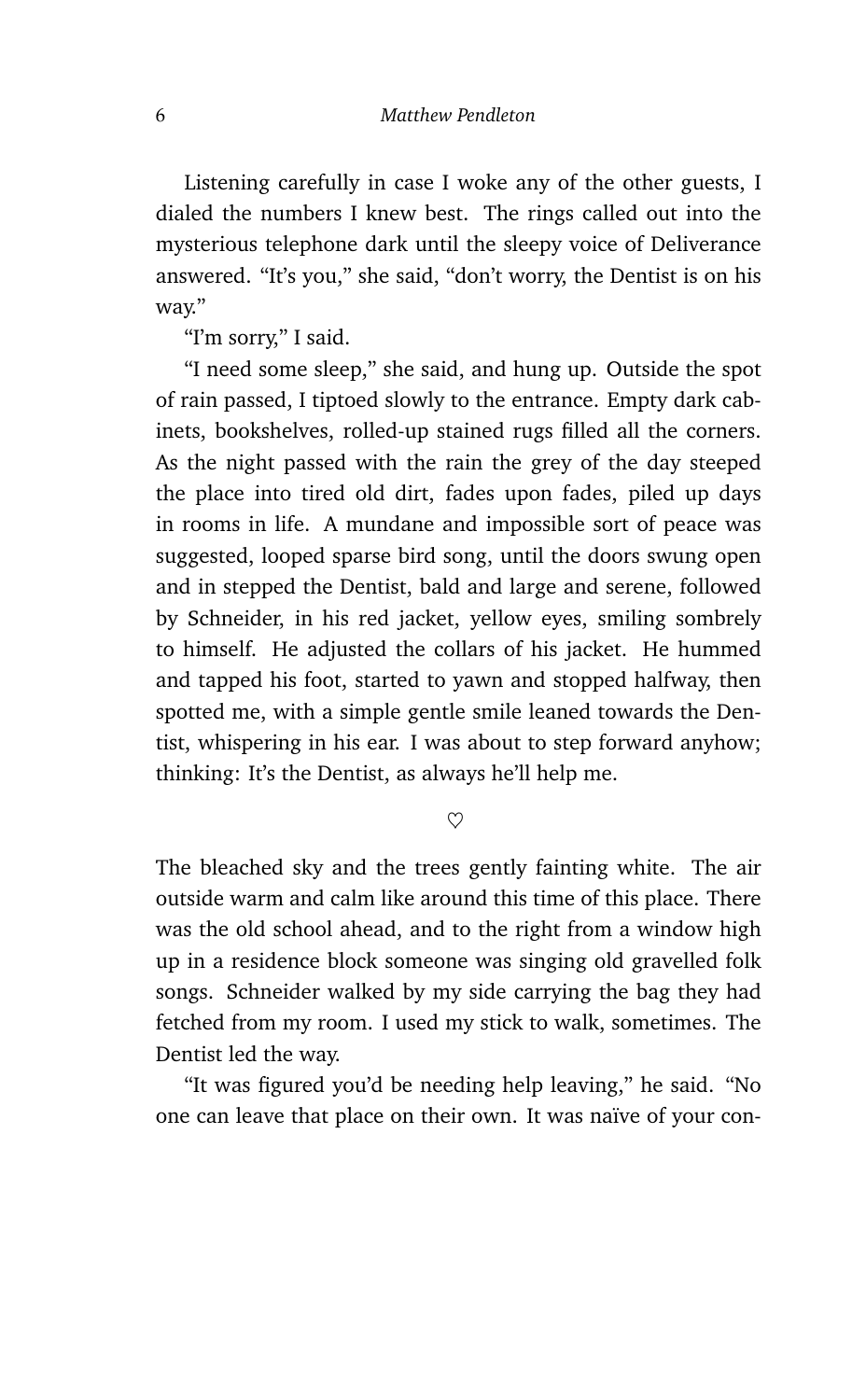tact to so assume it." Schneider nodded and smiled.

We were on the steps leading down to the station. All around and overhead were trees, and plants grew in soil by the steps and sometimes in yellowed clay pots. In the branches a bird or two could be heard monitoring the skies through the leaves, a haze of blue of a day of a different white, incessant flutters almost like twitches. We came to the road that led to the station, wide grey ruptured pavements scattered across in the sun now pale.

We entered the empty café by the station. A polished stone interior, lit by gas lamps. We sat at a long table, ordered two coffees. The Dentist wanted nothing.

"Be straight with you Mal," he began. "Neither Schneider or myself contacted you. In fact we're not sure what was said. But we're willing to help you. Tell us what you'll be needing, and we'll supply."

He placed a black pouch on the table, opened it and spread the contents in a circle. Three small yellow pills, three rectangular blue ones, and four white rounded ones. I looked at them for a few seconds only, then scooped them all up and into my trouser pocket. Schneider had an anguished look of a sudden, first at the Dentist then at me.

"You'll be soon enough in a hospital," Schneider said to me. The Dentist dismissed this with a flourish and Schneider began smiling again.

"For the red wine I'll leave it with you," the Dentist said. Then he leaned more forward, and spoke quiet. "Heard tell of a meeting to be," he said, "of your friend and some other interested party. Generally Mal, it can't be, certain lies are bound to be said, and we know of your friend how suspicious she can get. You understand don't you Mal?"

"Maybe," I replied, a little wary.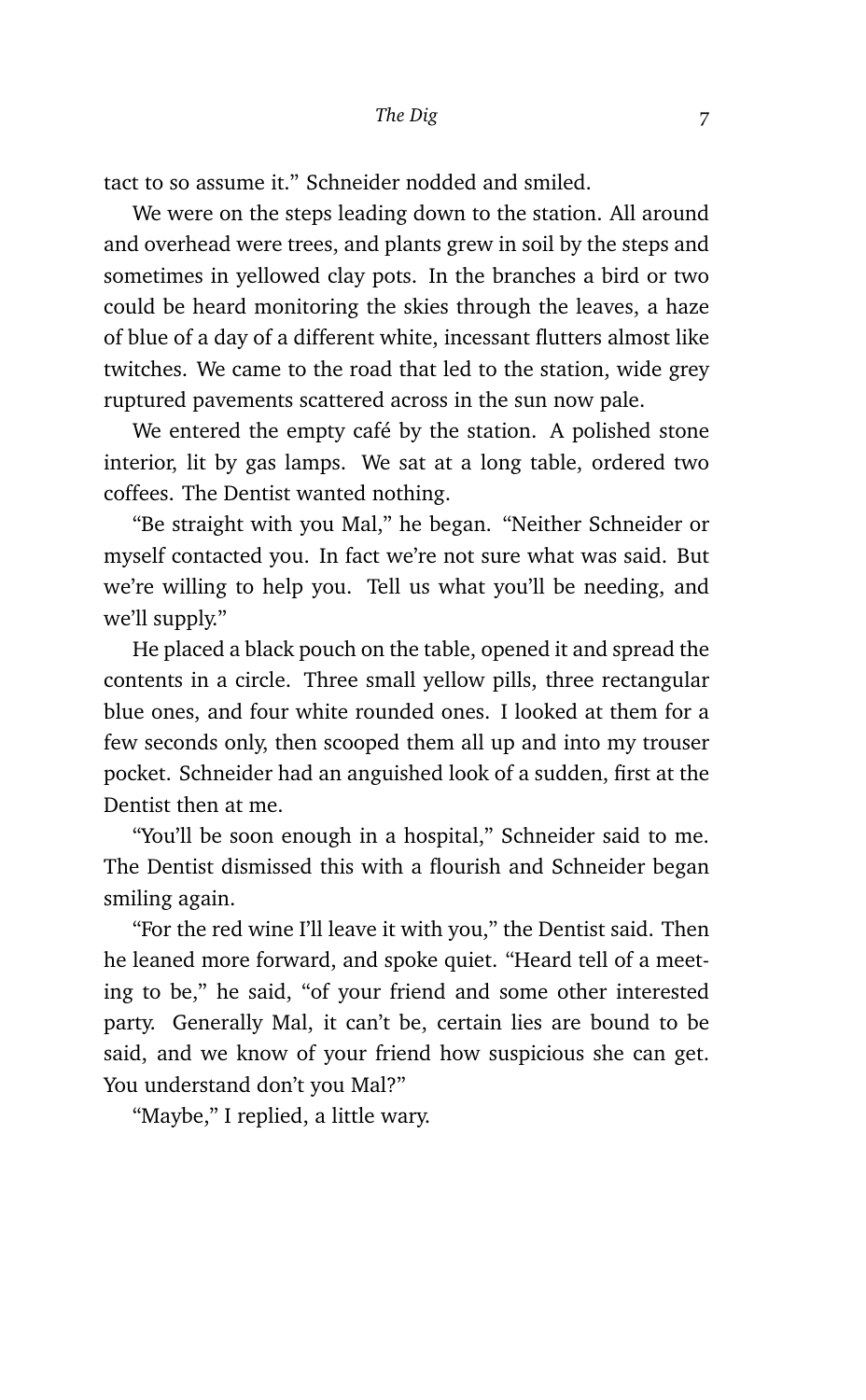"What we want to know is how they knew who to contact in the first place. I mean your friend—who contacted you is on the inside, and your friend—I mean they must have been watching you. We keep no files you understand."

"I'm no one's agent."

"Aren't you Mal?" I hesitated.

"Least I think not," I said. I looked round. The café was still empty.

"You're assigned to something surely." The Dentist sat back. His chair creaked, his look at me without a smile. Schneider giggled and spilt his coffee. He made no attempt to wipe it away, some profound thought in his eyes lay almost all used up.

 $^{\circ}$ 

They'd arranged for a bus to take me to my destination. The park, St Alban's Road, the Park Roads. But first I needed to see someone. In the end, the driver came round. Made me leave the pills on the bus, saying he'd wait. I nodded, and pocketed two of the yellow ones and a white one secret. He didn't seem to notice.

I wandered the streets for a while. It was around 7 am. A streetlight on a corner buzzed slowly. There were the rooming houses I knew, tall with narrow balconies on the higher floors, and opposite a café with no windows. The buildings mostly grey in this area. Deliverance's rooms at the top of a five-storey converted house, her door by a landing, a strip of red emergency light and an empty bookcase. I knocked but the door was not locked, and opened at my touch.

Deliverance and a boy I had not seen before, though maybe on the street or at the Dentist's maybe. He looked a little like I imagined I might look, not too different anyway. Deliverance unusually was wearing yellow trousers and a red top of nice ma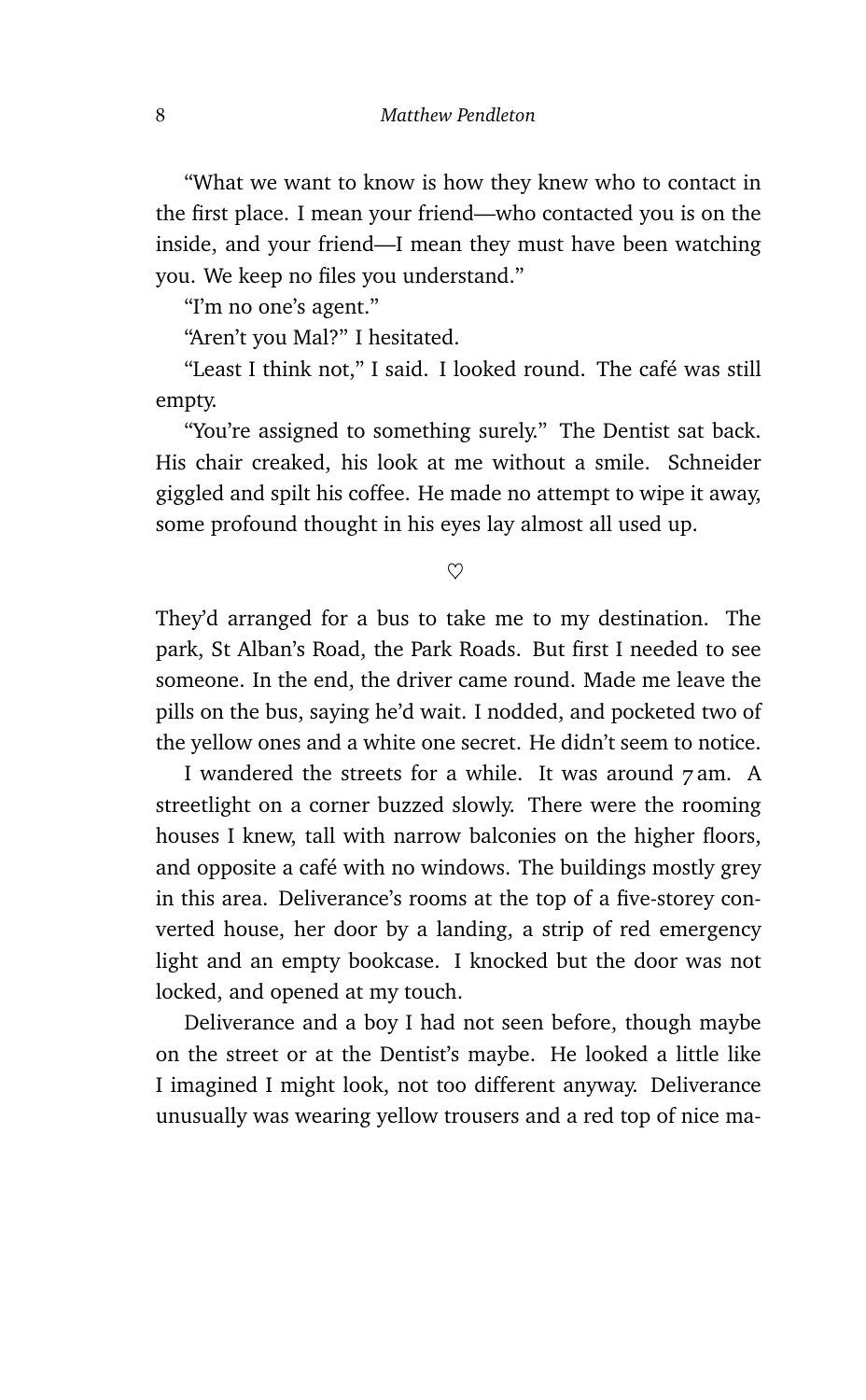terial. He wore black skirts over grey trousers, like of uptown, thereabouts. His face was pale cheek bones of shadow. His hair had of recent been cut, little tufts from an ill-looking scalp. His hands sometimes shook. Deliverance didn't introduce him, nor speak to him the whole time. If not for his trembles he seemed on near nodding out not really there.

Deliverance offered me coffee. She had no wine, she said. I declined anyway and told her all about it. She went in another room and returned with a small bag of pale yellow, and was now wearing a yellow skirt a little torn on one side. In a grey bag by the door the crossbow was sticking out. She placed it on her back, the yellow bag hanging at her side and went out on the landing holding the door for me. I looked back at the boy halflying on the sofa. In the shadows of Deliverance's rooms he was hardly there, but I noticed all the same, all the time I had been standing there his big eyes had been open looking at me. As though from straight on, as though from somewhere a mirror, or a cracked system of lenses tracing a light caught from high above the broken place. There was this light in my eyes then say at least. Deliverance closed and locked the door.

 $\infty$ 

Among the tenement blocks and the collapsed car park short necks of lilies or something white like that. The sun then still shining, it was around 8:15 am. The bus was waiting.

 $\heartsuit$ 

She seemed distracted, I can't say excited because such a thing doesn't suit Deliverance. Something she'd been waiting for though. I understood. It had been some months.

Recall the music played on the bus was pop and female vocals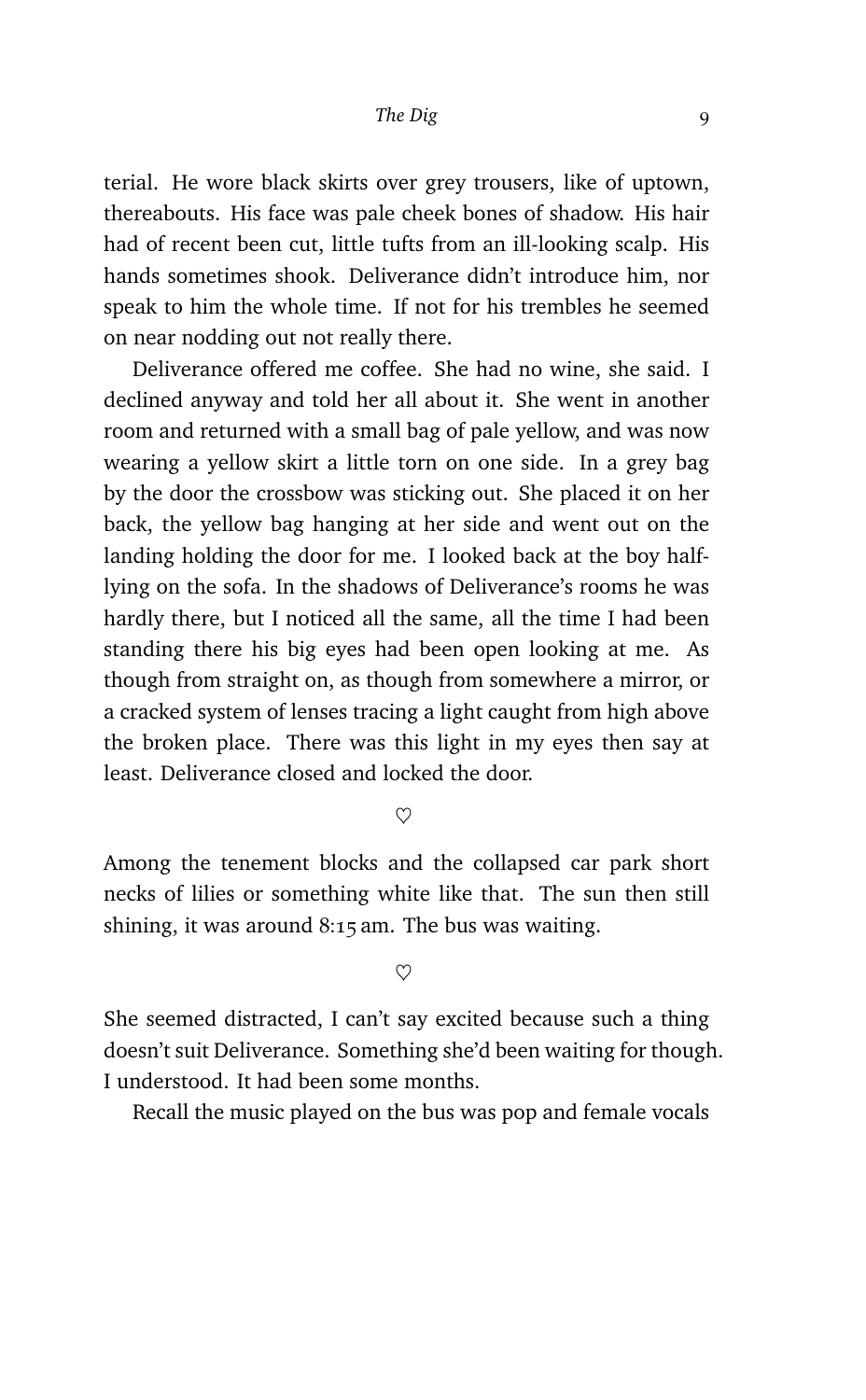something like a doll. The bus driver's foot moved up and down, not exactly in rhythm to the music, I noticed, or in rhythm but delayed. He was of strict discipline and obedience his eyes somewhere on the up with speed. Gave me the pouch back when he had laboured parking by St Alban's station, though I had already ate the yellow ones, and the depas Deliverance had supplied me. My thanks to the bus driver were mute, and getting off I felt the eyes, the eyes that I recall were like the Dentist's eyes and the eyes of prefects in dormitories, schools, uptown shops, like something sharp and nasty made you feel transparent, and felt like school. Was it then we had been watched on these streets from the beginning?

Off the bus Deliverance was again more collected. Her eyes looked at mine and I took her hand. For a moment. We stood on the road the bus departing the ruins to our right to the left the rebuilt apartment blocks, futons draped over the sides of balconies, grown-up children preparing to use the street, the mould of the odour, of the home the mother and fathers, whatever else waiting near conceived. And first thing needed was red wine.

There was a café we both knew of at a corner by the apartments used by old factory workers and their sons. It was near 9 am. Near here a still-in-use swimming pool where a two-yearold had been befriended and then executed, some nine-year-olds in the field of experimenting with their behaviours, or some such, which many myself included thought was fine, or good, or not good. That it doesn't really matter, sadly, when all is said and done, fine, good. Imagine the descent of blankets of white depas, on tile floors, in puddles, to explain things, chills and quiet meetings in remains, what was left moved through in street-time, brandishing black coffee and red wine; unusual bouquets were not found in this area. Neither us, usually.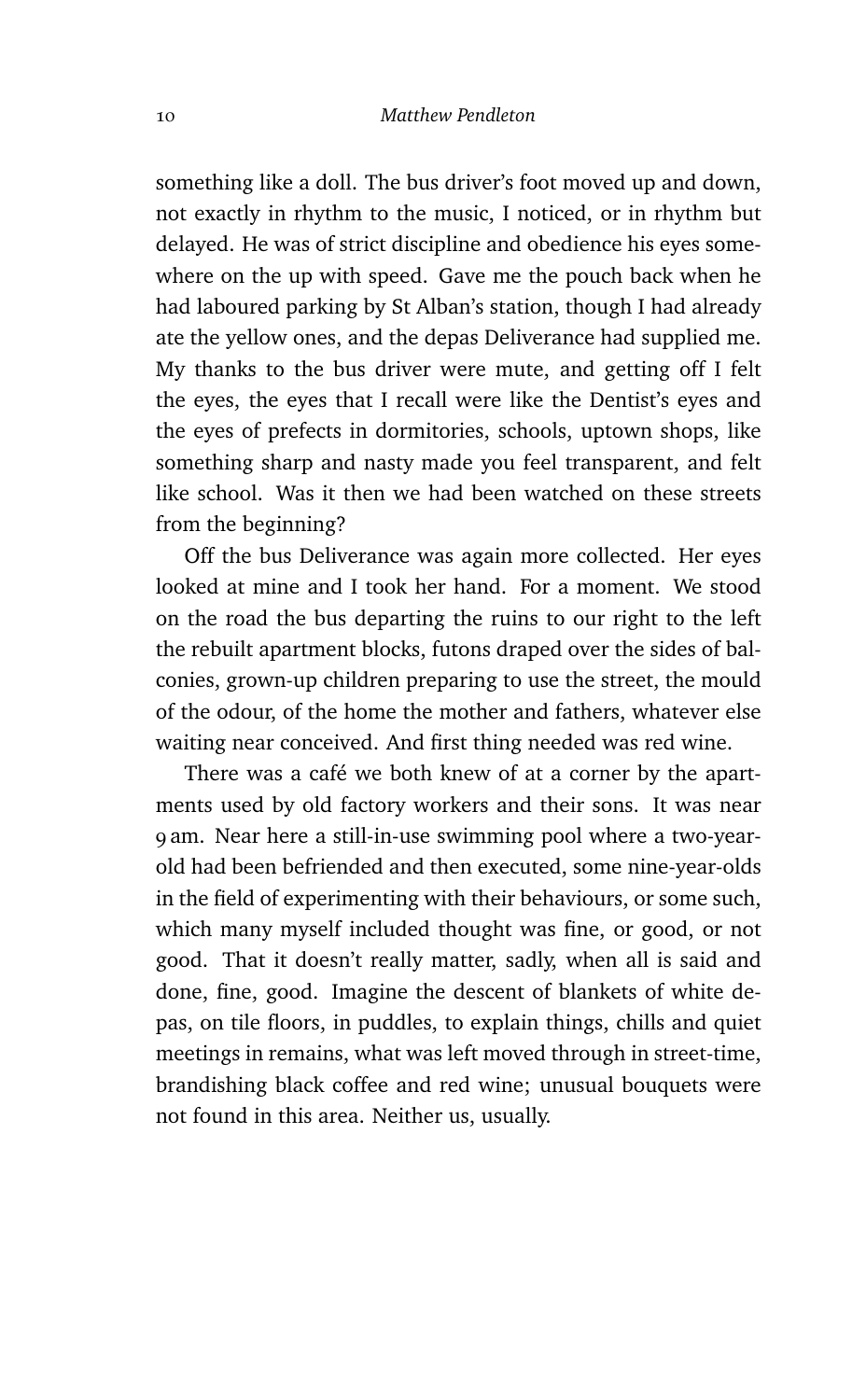"What's doing then," said someone when the body was featured in the papers, and it was true for they stood all as though blinded by a light never seen before, though yes it came all the time, and each time they would forget and delight or near-delight in what they forgot.

One day I said to Deliverance, "I don't understand."

"Mal," she said to me, and then stopped, because there was no point after. Remember some stage in there, confirming the useless feeling, and so from then on, we are entitled to some weakness am sure of it.

 $\heartsuit$ 

Approaching the café we could see St Alban's Road, the wide place of gravel, among blockades of residence stubs. No automobiles but the signs were apparent. A girl in a red skirt and what I thought was pink hair was crossing, looking carefully her left and her right, then hitching up her skirt to run across the road, and continue towards the park behind the collapsed apartments. I stood somewhat gone, though already maybe I was, and Deliverance who was at the entrance to the café looked back at me and smiled thinly, though she knew I think as always she had the sky worn a little whiter.

The café with bright lights and plastic tables had white paint on the walls re-applied of many times. I sat a little awkward though it was empty. The wine came from uptown and was a pleasant surprise. I took more of the pills from the pouch and Deliverance handed me some lorazepam that were yellow. She smiled she knew my states that would result. Our drinking red wine on abandoned motorways at dawn, finding factory rooms by the dockside, remains of the oblique machines and apparatus in corners and the dust. A mirror by a desk and an aged pro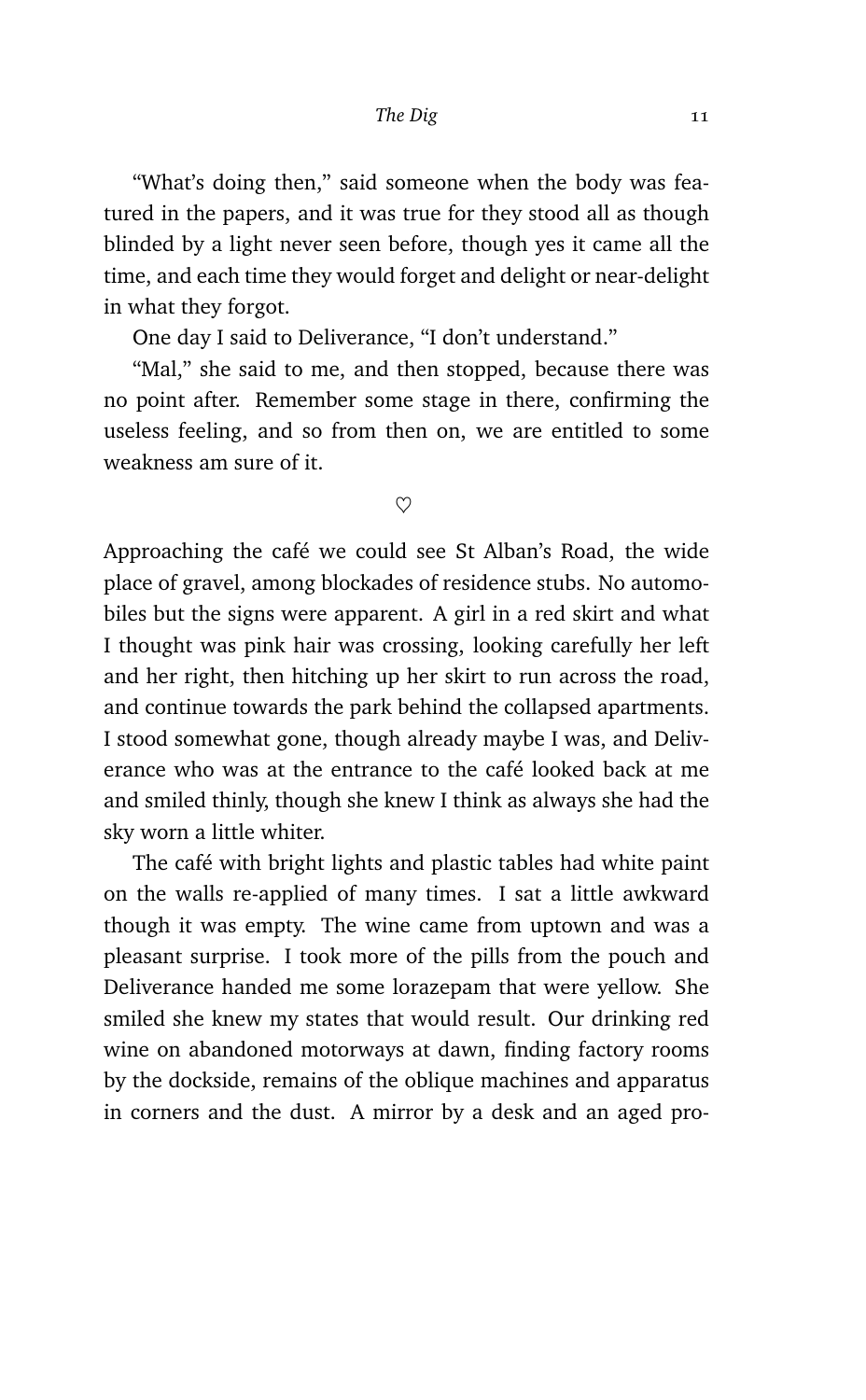fessor's thick-lensed glasses. The remains of places we'd move into, trying to replace those had gone before, always uncertain how they had gone about it. Johnny's room after he had gone; recollect the phone, opened envelope, looking around thinking Room 2 locked the perfect scene? What white so close in his eye that time caused the dents in the walls where he had thrown the chair, had broken the round green wine table, I was so close to seeing too. Or was it like that at all?

"It was something like an annunciation, that time in the park. In reverse. You remember Mal?" I nodded. We started on the red wine both of us. It was like times before. "Johnny knew where we would go that day. This has been done before, he said. Of course, but we used to enjoy going the park, the garden, I said. Then, I didn't quite catch his meaning. You saw it too didn't you." Deliverance looked at me carefully.

The floor of the place was a yellow grey, like a colour collected over time.

"And now Mal, what's doing now?" Her eyes held an ancient smile that knew the ages. That smiled in a firm helpless state, resolute. "Do you have a sense of the permanence of it all? Right now things are very—I think it best to go."

Deliverance took my hand lightly and we walked out onto St Alban's Road. The tire tracks and so on were obvious. I stood out in the middle of the road, Deliverance looking nervously left and right. The shades of tall rotting high-rise blocks surrounded us, walls mottled grey around blank windows. The sun to the right approached behind the cement somewhere, managed a losing shining path. To the left a figure lapsed from stillness on a balcony. White curtains behind swept into the apartment. Had the sense of an intelligence watching. I nodded to Deliverance, left the road; we found the entrance to the apartments and walked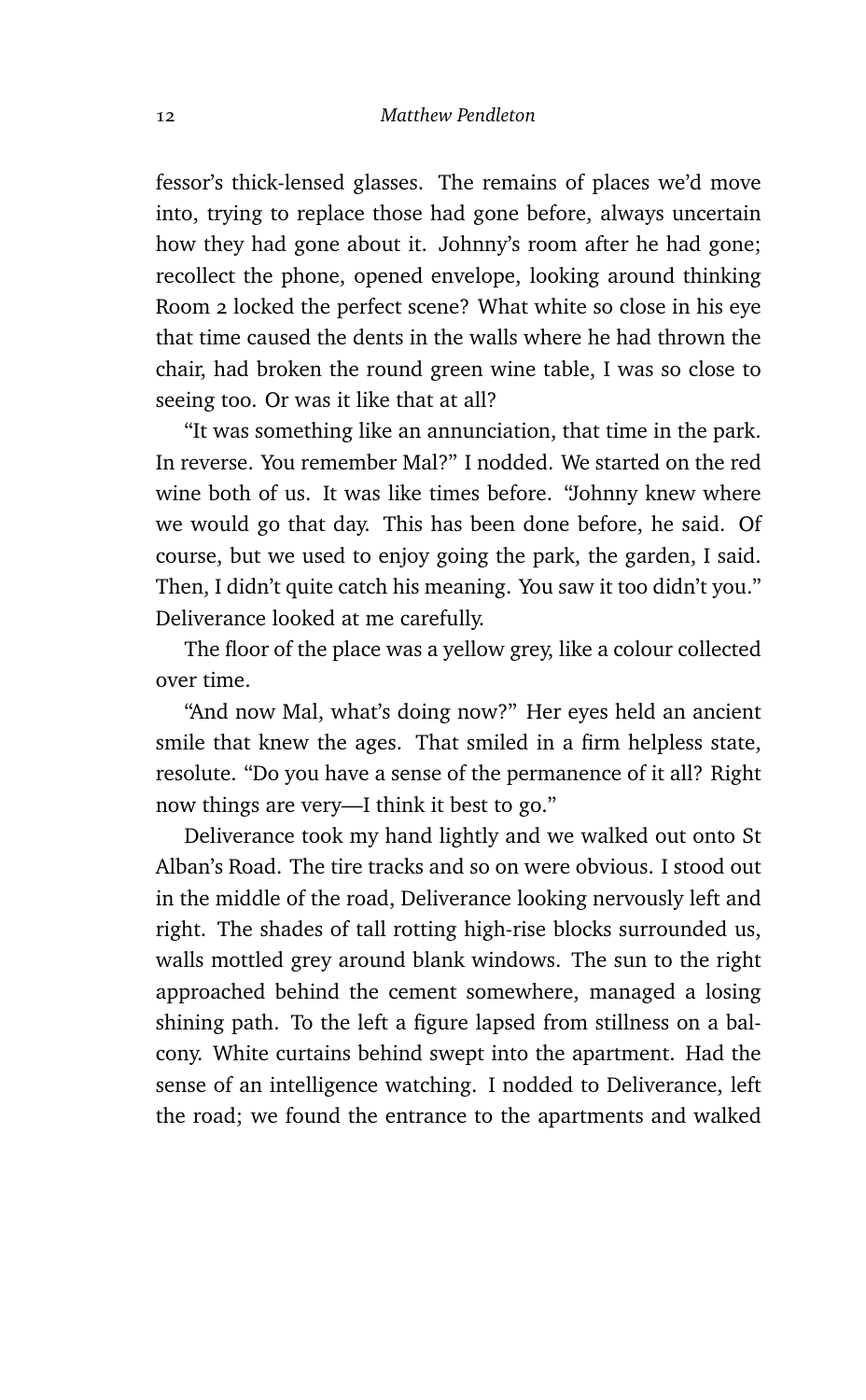up the stairs. She was glad to leave the road, so much of the murder totals she was thinking I am sure.

A man wrapped in a plastic overcoat mumbled something passing us going down the stairs. We were on the fourth floor. I found the right door quickly, knocked. Deliverance slinked a little away. Corridors were hard grey, no lights were working. A thin tall woman opened the door. Immediately she leaned against the frame, scratching at her eyes that were a little red. "Who are you," she asked, a voice framing each word in hard tones but eloquent like from somewhere out of town.

"It's in regards to the accident with an automobile three days ago, involved . . . "

"My daughter. Four days ago," she corrected. She stepped back, I noticed some marks on her leg high up by blue panties under a white shirt. Nipples were there waiting to be seen. "Seems you better come in," she said. I found in my trouser pocket the Stanley knife Deliverance had given me on the bus. The woman turned and walked into the apartment, showing the blue string of the panties lost between buttocks, veiled by the thin white shirt. I followed, closing the door, seeing to my left the open door to the bathroom. Separate taps for the hot and the cold.

I stood a little uncertain at the entrance to a low-set lounge, cushions on the floor, a few bean bags. She turned round and smoothed her shirt collars.

"This your habit, to call on little girls?"

"Not often," I said. "Not to call a habit." She fell into one bean bag, found some stockings nearby and rolled them up her legs. A few glittering things hung from the ceiling. The kitchen was through a door to the left. The balcony was through sliding glass doors behind the woman. It was hot, some sweat was on her skin.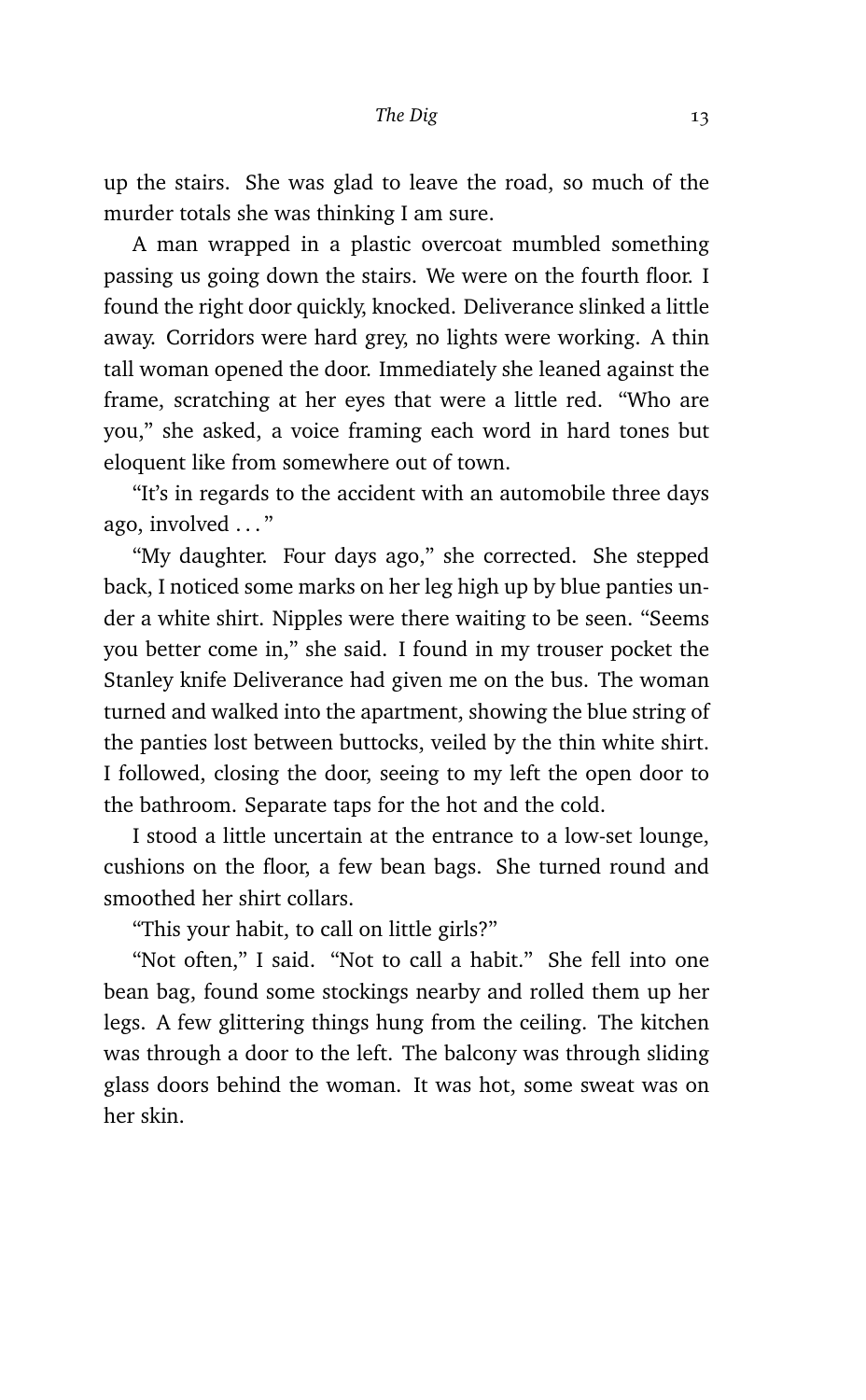"My daughters anyway are not in." The stockings on she stretched her legs out and shifted her seat. There was a glimpse of pubis. "They would not be interested." I stood a little more then sat down on the nearest cushion, crossing my legs.

"She's okay now?"

The woman scratched her eyes. In the light of the room they were obviously red, sore. She answered me and her legs opened fairly wide.

"Oh she dyed her hair. Child's reaction to trauma. It looks no good."

"She wasn't injured."

"Lost her hat that's all. For some reason couldn't find it after." "What kind of hat?"

"Usually I buy her clothes. This wasn't a nice hat at all. A drink." She waved a hand, indicating beside me. A discarded skirt encircled a three-quarter-bottle of red wine. Two red mugs were next to it. I poured her one, the rest for myself. "A kind of gentle man," she grimaced. We drank with only sounds of outside in the rooms, some tremble of a lift shaft, a child far away in play. The wine over, I handed her some depas. She buzzed the TV on a moment by means of a remote. It was a distant shot of a bed, some figures on it. Switched off, and I wondered how old she may be. She scratched at her stomach, where there were also red marks. Her eyes regarded me all over, narrow.

"The hat though she found in the park some weeks ago. I would not have her wearing something she'd found about, it's bad enough living here. She only wore it that day, it looked like a traffic sign."

"What colour was the hat?" I asked her leaning back watching her nails on her stomach.

"Well it was dirty wasn't it. But the day before, she washed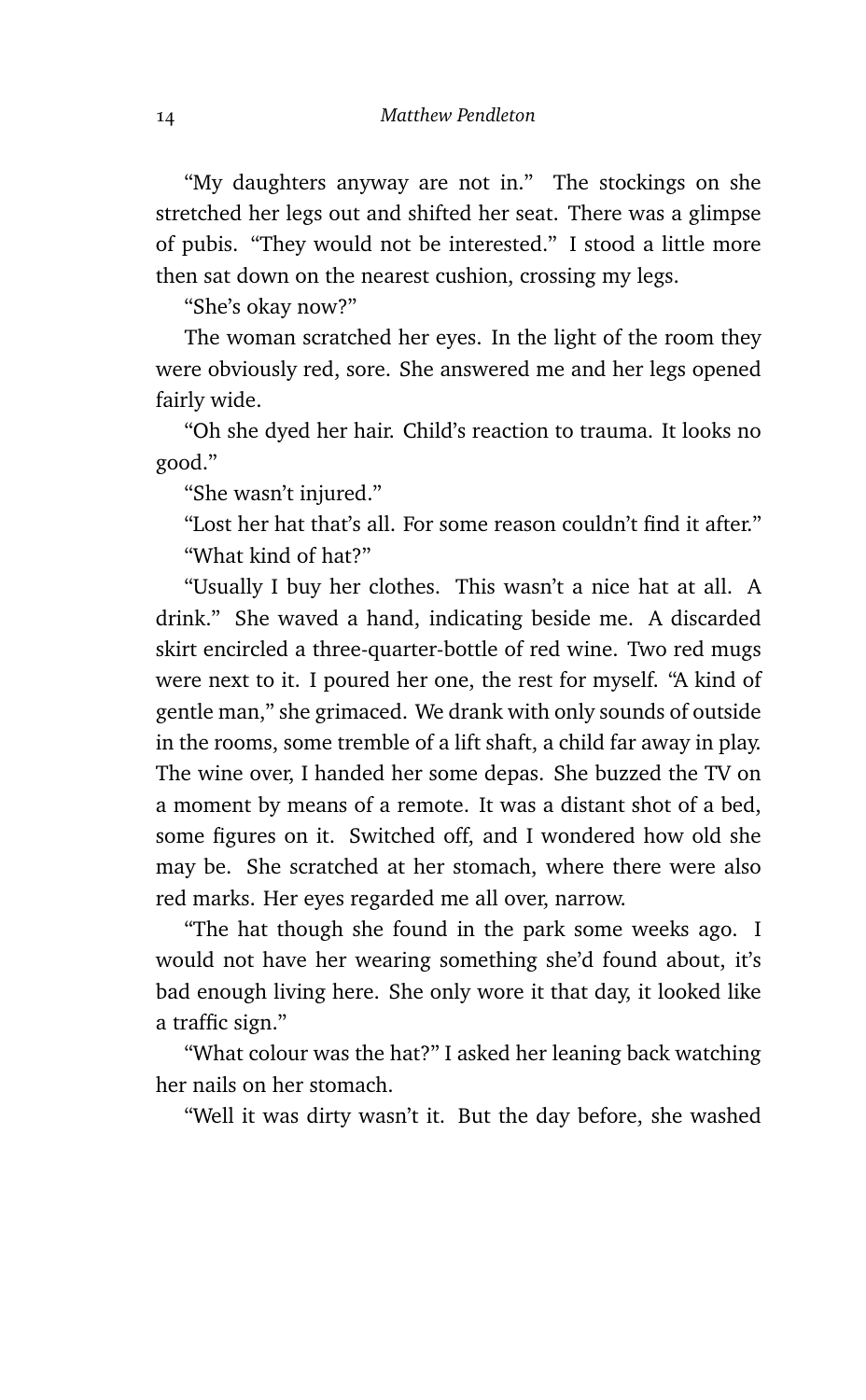it, it turned out to be black and yellow. But old, still too old." She stretched her legs her panties rode up, I could see something of between her legs. And the traces of an eczema. She saw my eyes and did another grimace. "Terrible isn't it. It's the weather I suppose. At night it gets better." The sky outside was now dull. I wondered how much time had passed. She noticed my state close to getting up and brought out a box from beneath some girls' panties. She patted it lightly. Her eye was near winking at me. Felt a sudden nausea.

"Not the end yet is it?" she said. For a moment I placed my head in my hands. "I have to be going," I said from this position. I heard her laugh for the first time. The sun came back in some respects, I could see the sky through the window through the spaces between my fingers. It was not night yet. When my head came back she was not on the bean bag. She was beside me, a hand on my shoulder, another pressing against my forehead. There was some feeling came over me, but I could smell more her cunt and other aches receding. The ghost of that with other resemblances of tranquil pill, other pale couplings, machines the other machines. Why would a god exist and what would it do? Why would something something and what would something something why. For in this respect nothing changed, all this thing remained, some emergence static, cut out onto time, unimpressed by notions, what's this, holy, and so on. Through it all was her cunt, and that she was wearing only stockings, panty, a very sparsely buttoned white shirt. Her hair was of a diminished red.

"Breasts," she said, parting the shirt and showing one. We were drunk and in that kind of time. We could have sat there for hours without moving. Only her breast my eyes, her hand my forehead her panty of a little damp. I thought, I've seen her some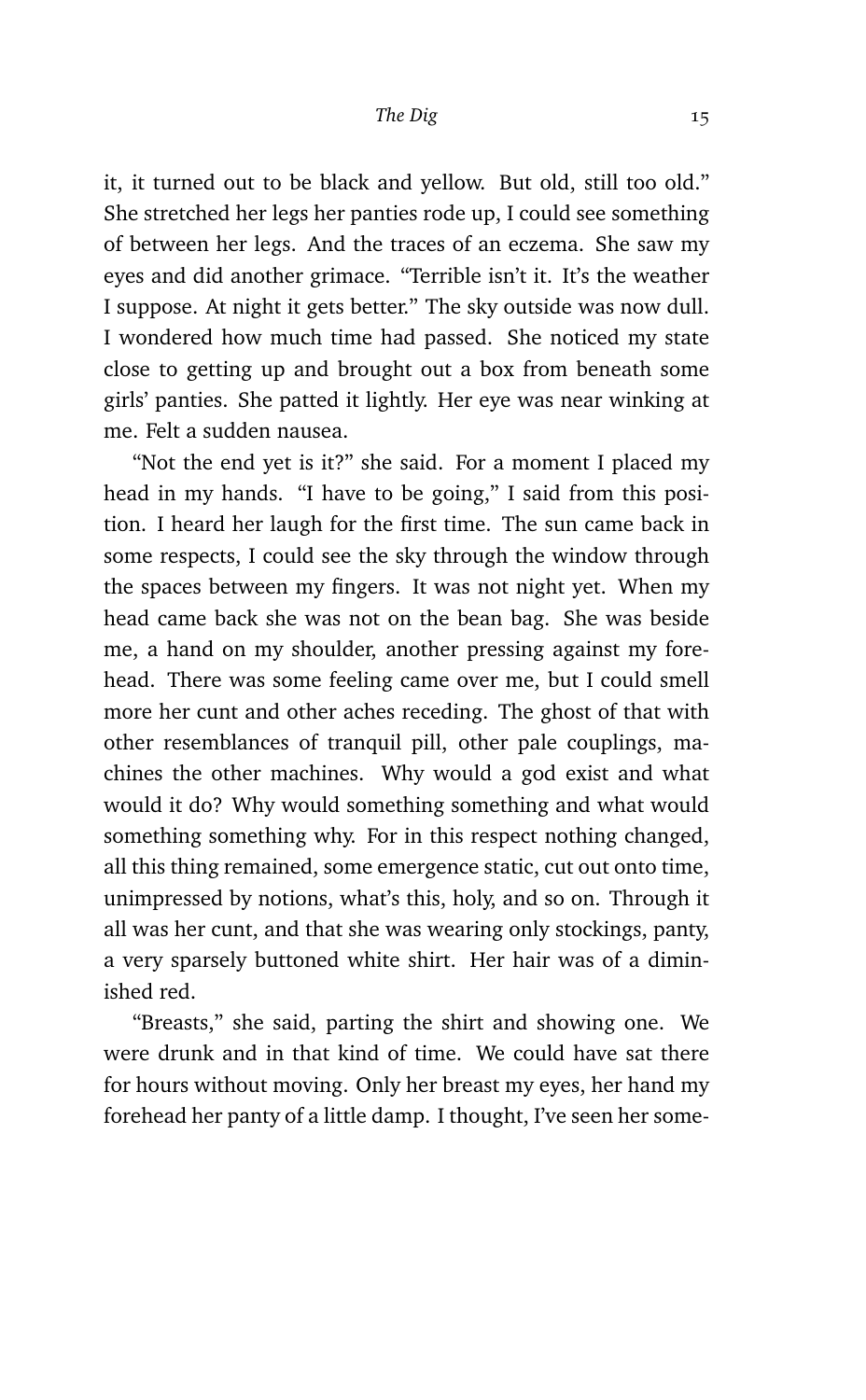where before and is this not always the case, in a basement or some kind of club. I'd mention that light as well, often glimpsed, its habit of pause, you'll see in sine waves of such as dream.

"Hmm," she interrupted final. "Wound."

 $\heartsuit$ 

We came to the park around the time the sky grew dark. We were equipped with digging equipment of the Dentist's. The park was the same as some weeks ago. There was the wall, and the single tree beside it. Towards the train tracks the ground sloped down and then to steps to the tunnel which went on into the long avenue stretched across half the city. Again the windows of vacant high-rise no doubt noted us. We walked about and came to somewhere like the middle of the park; I started to dig without much interest. We were both still after the sound of an automobile passing on St Alban's Road. It began to feel cold, I wished for some cardigan. Deliverance hugged herself but maintained her poise, the blonde hair rushed to dark under low clouds. Far away a violinist started up a buzzing waltz. And a collection of words seemed to stretch down endless. A refrain caught with us. I stopped trying to dig in the grim soil and tin cans.

"This is no use," Deliverance said. "What we doing here?" As if in answer Schneider appeared from the steps under the tracks carrying a plastic bag. His red jacket flapped in the wind, he held an umbrella tentative under one arm. He waved to us. I put down my shovel while Deliverance let out a small moan in the wind. "Thought we could vanish," she said, "I was wrong."

Under his red jacket Schneider wore a yellow or yellowing shirt. It was buttoned to the neck but appeared loose.

"See it yet people?" he said, rambling towards us as though a walker outside city. Deliverance looked to me. I shook my head.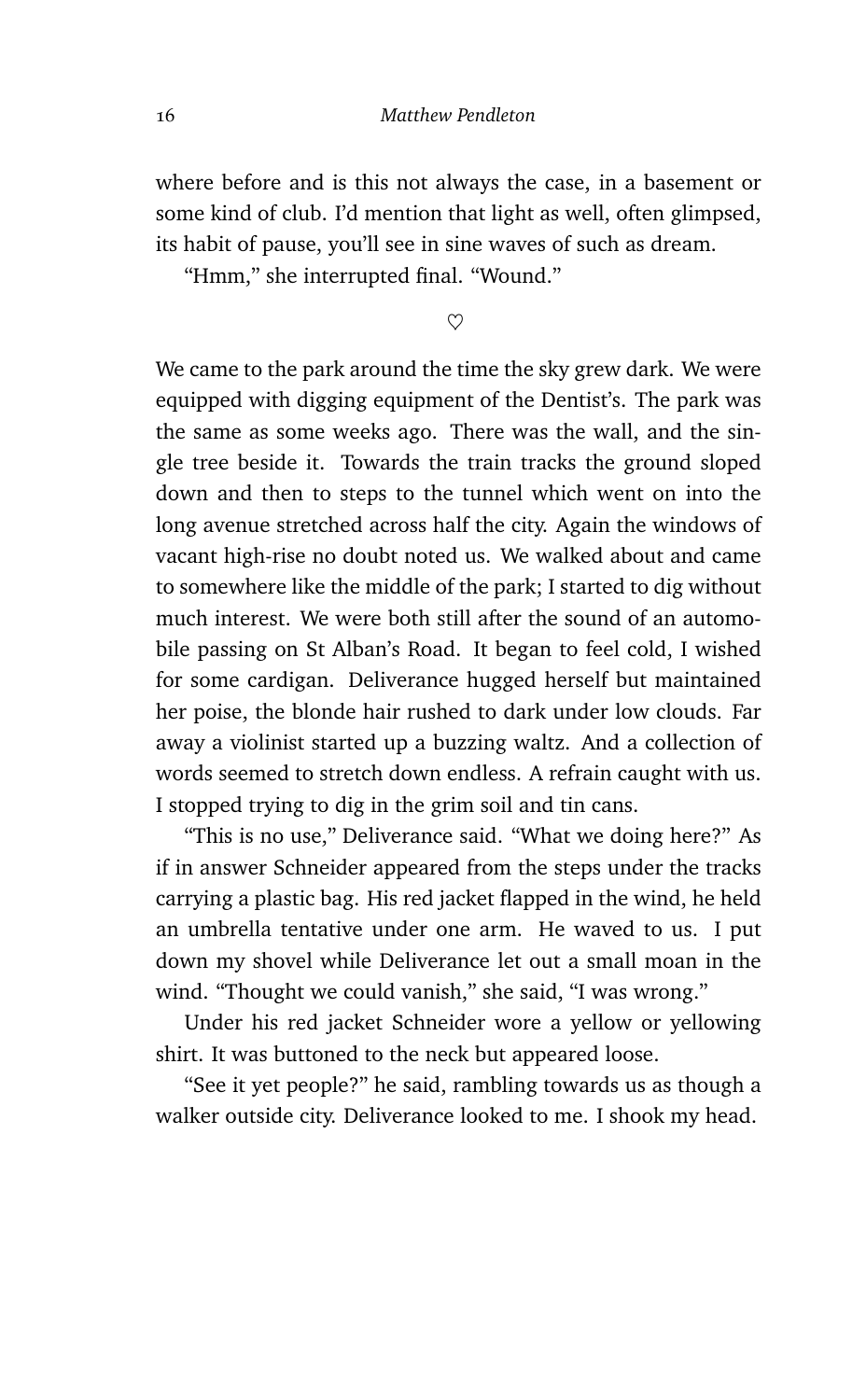"When was it we were last here?" he said. He grinned. "There was a drumming in the air. It was rain. There was a storm?" He handed us the plastic bag, full of wine and mugs. Deliverance and I set about drinking and Schneider stood watch. With a slight look upwards he sighed, held an arm up, the umbrella popped open, rain began to fall. The park, all around us we could see, the garden, descended into shadows. The rubbish I had dug up wilted in black damp patches and sank into mud. We were quickly soaked but anyway stood there, we had the wine, that we covered with our hands, and hunched over.

"You haven't looked," he eventually said, "over there." He was pointing to some ground in the shadow of what maybe was the wall, or the tree that was leaning. I rested on my shovel after finishing the wine.

"What's this about anyways?" I complained.

Schneider's soft worn face looked out amongst the rain while lights of a solitary carriage passed on the tracks behind him, white passes of light descended, his face flashed into stillnesses under stretch of the umbrella, in the gloom we stood in, his nose, his chin, still black eyes. "Our research is near done," he managed above the train. "I myself am somewhat overcome." The grey train's blast lost in the still of the rain but the white lights carried on in the dark now receding into the docklands. Schneider stretched shoulders, the loom of umbrella swayed thickly. His free hand, beginning some action, failed to move more, paused at the umbrella's perimeter.

"If you knew who the contact was," I said, "why didn't you tell?"

"This was foretold long ago," Schneider admitted, "but that doesn't mean so much we knew. Like it was that someone, white sticky hair crazed walk on the streets needed a stick, entwined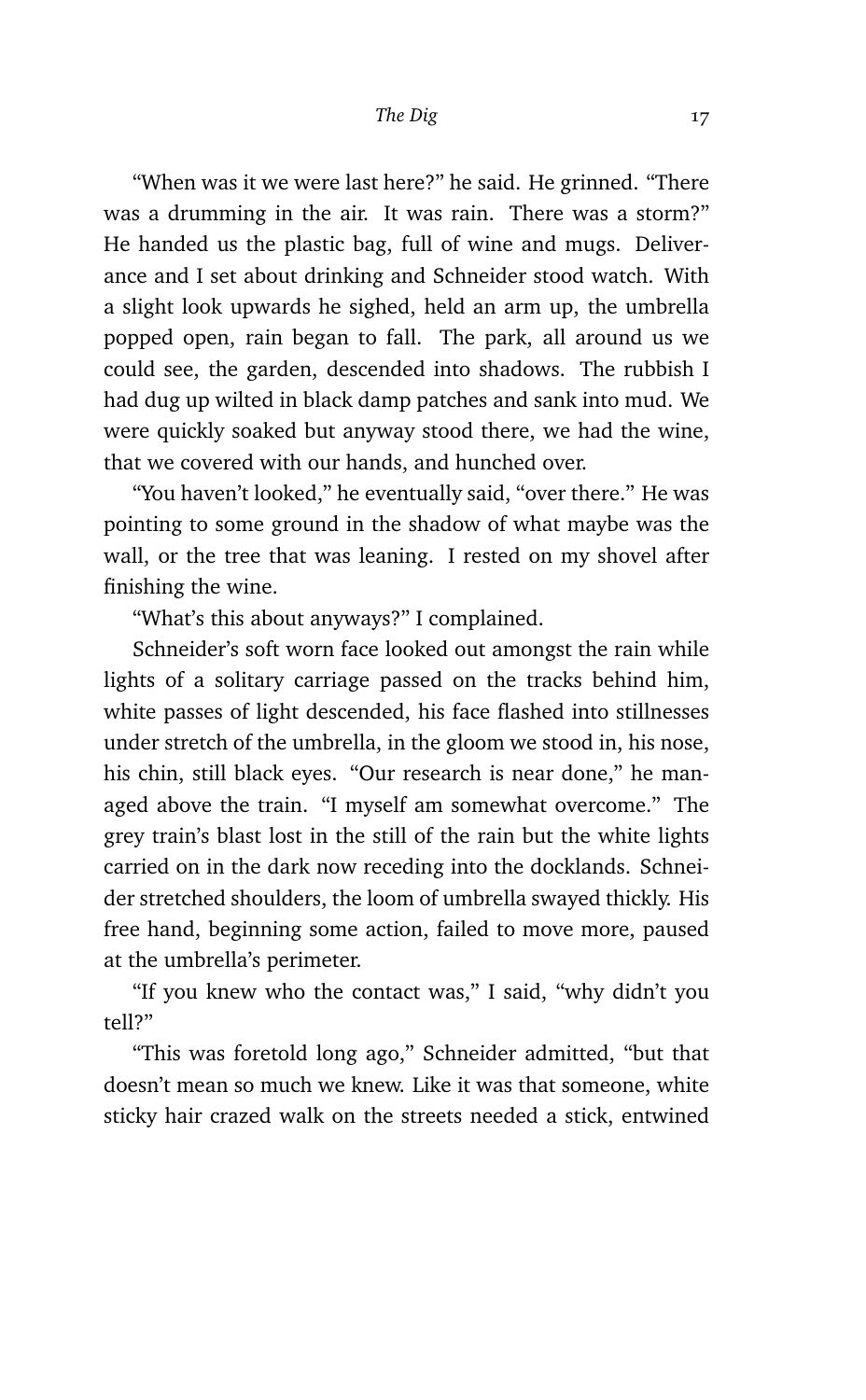in eyes, of thought rumination of types hereto unknown, in deep illness, in brain wormed with holes linked with glorious, some said glorious expansive solutions, face as of slow rain on grey days; was seen less and less, and eventually never appeared on these streets again. But what does that tell you?"

"What of Johnny then?"

Schneider stopped face forward-jutted with a smile.

"The construct of some place in their jealousy of that of some place," he began, "but cast downward onto earth, such is that thing, perfect, of higher skies, that here will certainly be damaged. But what of those in that more usual mould?" Schneider explained to us in the rain, their expansive social structures have changed to a reduced secretive lifestyle, methods of prey and capture have been refined to the most necessary actions only. Their movements have slowed down. Homes have been made smaller. One hundred thousand generations later they are radar ghosts like image persistence like on gradual fade-out, of that form that was meant for them. Their electricity cannot be seen against the light of the sun, which is why the bombs are designed, to be held up, collapsed wastes pressure into the disasters, their disasters are theirs and mine and tenfold, manifest grins of intelligences dropped into the skies, shells of cities age and crumble beneath into centres of panic that feedback all miseries into their loops of constructions incessant and crumbling until forever from the word go. Their skulls rendered thin with obsessions stretch and vaunt and moan, aching into infinite recess as is what thought is called, or stubborn attributes of decay and affluence, that is resources both used and understaffed, more likely the forms that grow old in tenement lofts with smiles, processed into armies and passed away to lie plotting over the cancers and eradicating virus waiting for those left behind or who passed on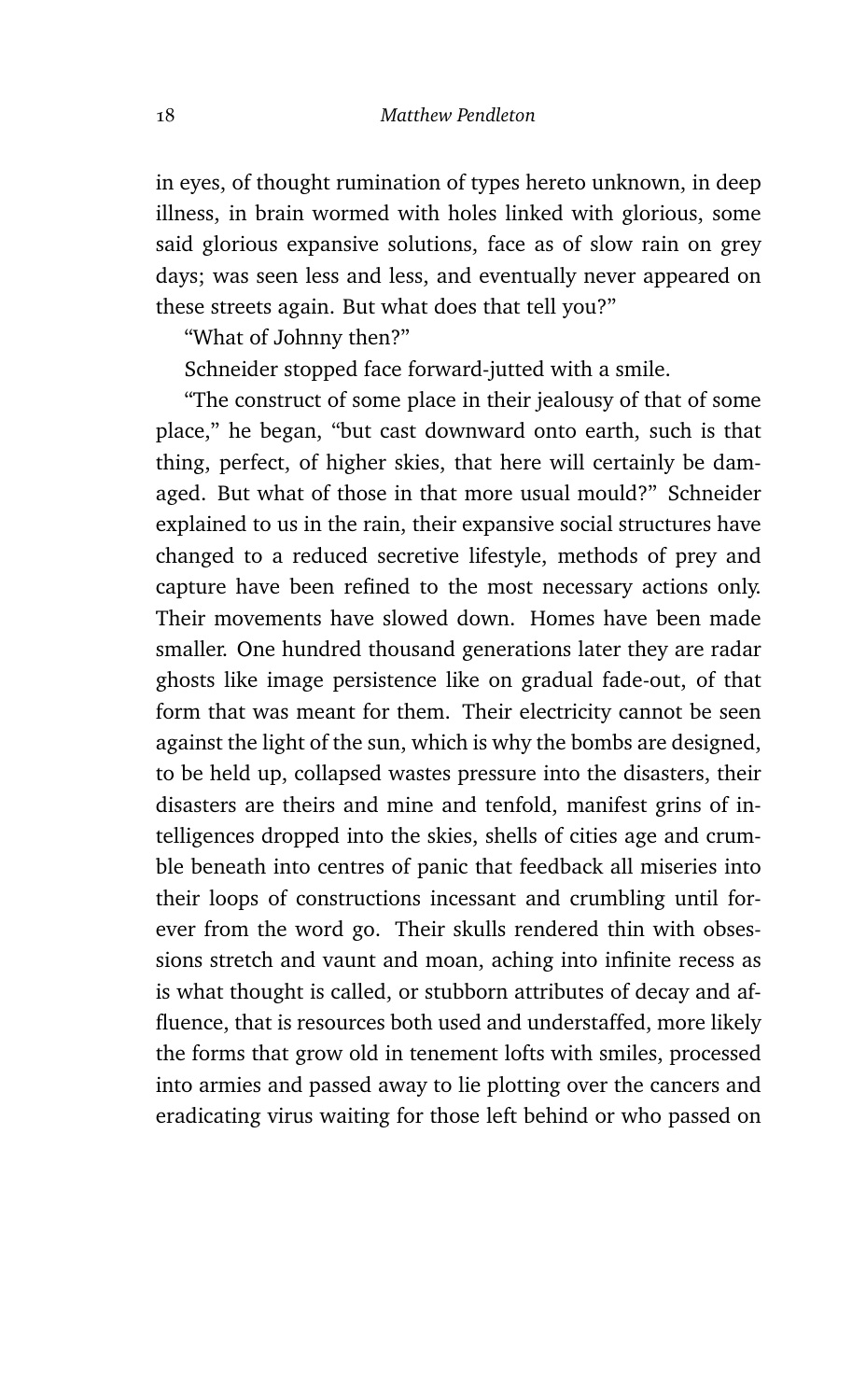ahead, who have not fallen yet, but who are leaning. Instruments that perceive fragments conclude the imagined whole to be inevitably beyond understanding.

We had appeared to reach a conclusion, in a conference in this park. The rain in the garden. "I'm being very coy though," Schneider said, "later means must, things could get dirty."

Would coy be connected with innocent, were they close, was what had just been said innocent? To stand tall of such as life then wilt in shame. Schneider stood again silent his face grey in the atmospheres of the rain.

"Now listen," he said, "dig over there, by the wall. Johnny is dead. Or at least that is what we are trying to presume."

All of a sudden those sad airs found me. Not so much I have to say. I mean more the old sullen things, am sure you know what I mean. So we dug where he told us. I wouldn't say he grinned or otherwise showed pleasure. I give him some credit, this particular one. He directed us where to dig and that is all.

 $\infty$ 

Johnny would modulate his clothing, what fashioned him through his days, around one fixed item, enhanced with found things, until an outfit was gathered in orbit. I found myself clenching my teeth in some outward terrible moment. It's hard to tell though, what we found in the ground. Unmistakably some of Johnny's clothes. Johnny's clothes? Now I hesitate. We found rags covered with soil and insects. The rain will have helped this. Why we found Johnny's clothes in the garden? I kept wondering silently.

"What was Johnny but a boy?" Schneider goaded unintentionally. In the rain we couldn't answer. Obviously, it was not his face we remembered anymore; we remembered his clothes. Deliverance most especial, she who had often removed them, I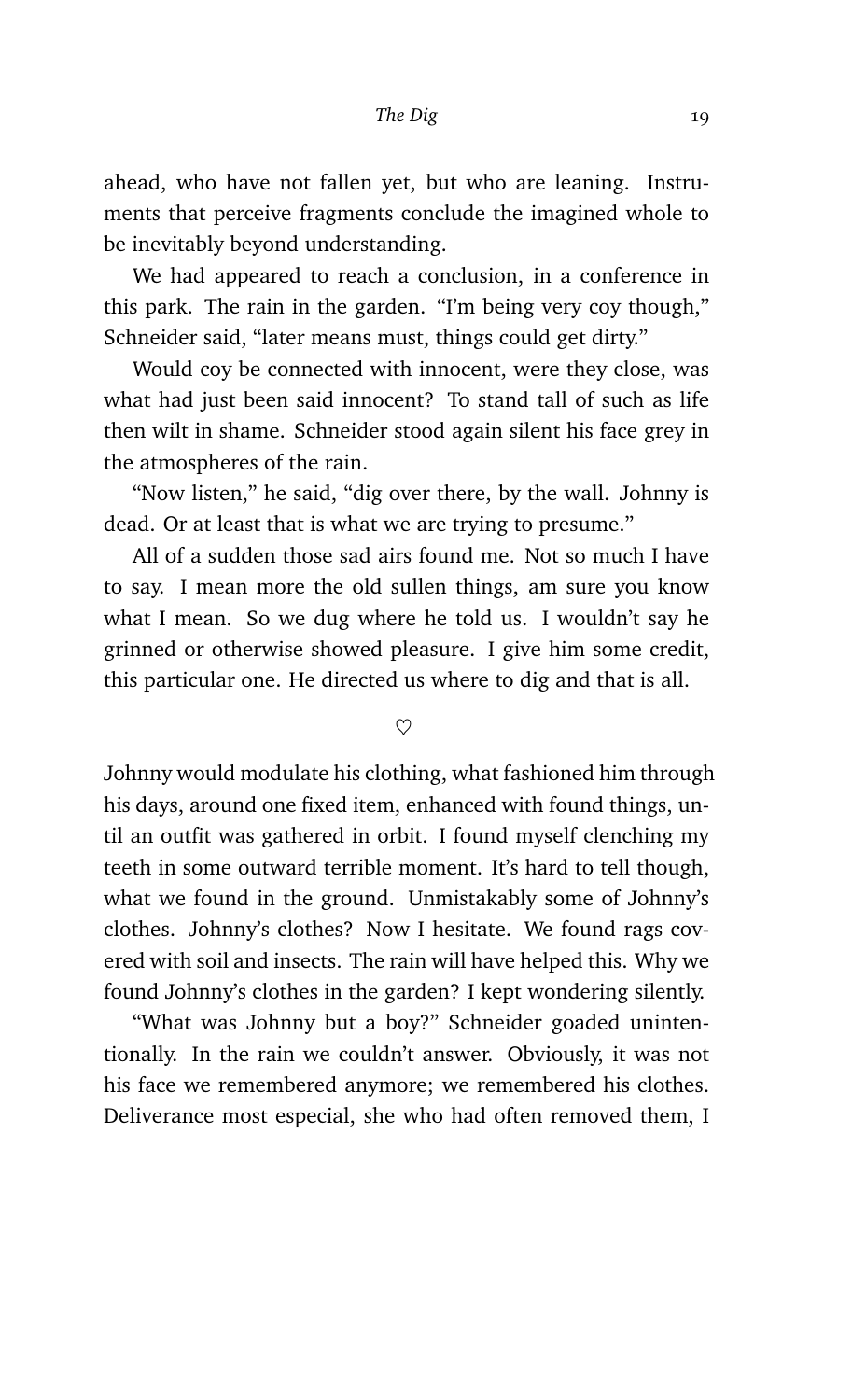were wont to suspect. Not all Johnny's clothes were buried here in this garden. There were only three items, and each a component of different outfits, so that maybe we were reminded of these other clothes that would make up the combination, collecting in ghostly huddles almost bringing with them the rooms and bars and streets of Johnny. Schneider maybe saw none of this, unless he was aware of Johnny's delectation of choice, the range of colours he could make around the one colour, his most choice colour. I don't think Schneider was aware, but I can often be wrong. Like had I known about a connection between the Dentist and the dormitory? It had escaped me until this morning. And what else besides.

We laid the three garments by the shallow hole. The displaced soil was grey and claylike soft and oozing. The rain paused a little, but then continued, Schneider held his umbrella over the clothes and we all tried to fit under it best we could. Our eyes were not up to identifying the clothes in their original state as just dug from the ground. Schneider thought we could let the rain clean them, but I pointed out this would only help the mud permeate more of the material, and after a while Schneider said softly, Oh yes, and nodded his head his eyes far away and understanding. Also the general shadows of the climate and the umbrella altered the forms and colours laid out on the ground. Then it must have been Deliverance who first identified with confidence these particular items of Johnny's repertoire.

There was first of all a long-sleeved yellow T-shirt, recognised because of the letters sprayed on in red paint saying something like TV the significance of which none of us understood. "What did he mean by that?" Schneider asked and Deliverance and I shook our heads. These letters were still visible under a wash of thin black mud. To explain things, the yellow was more near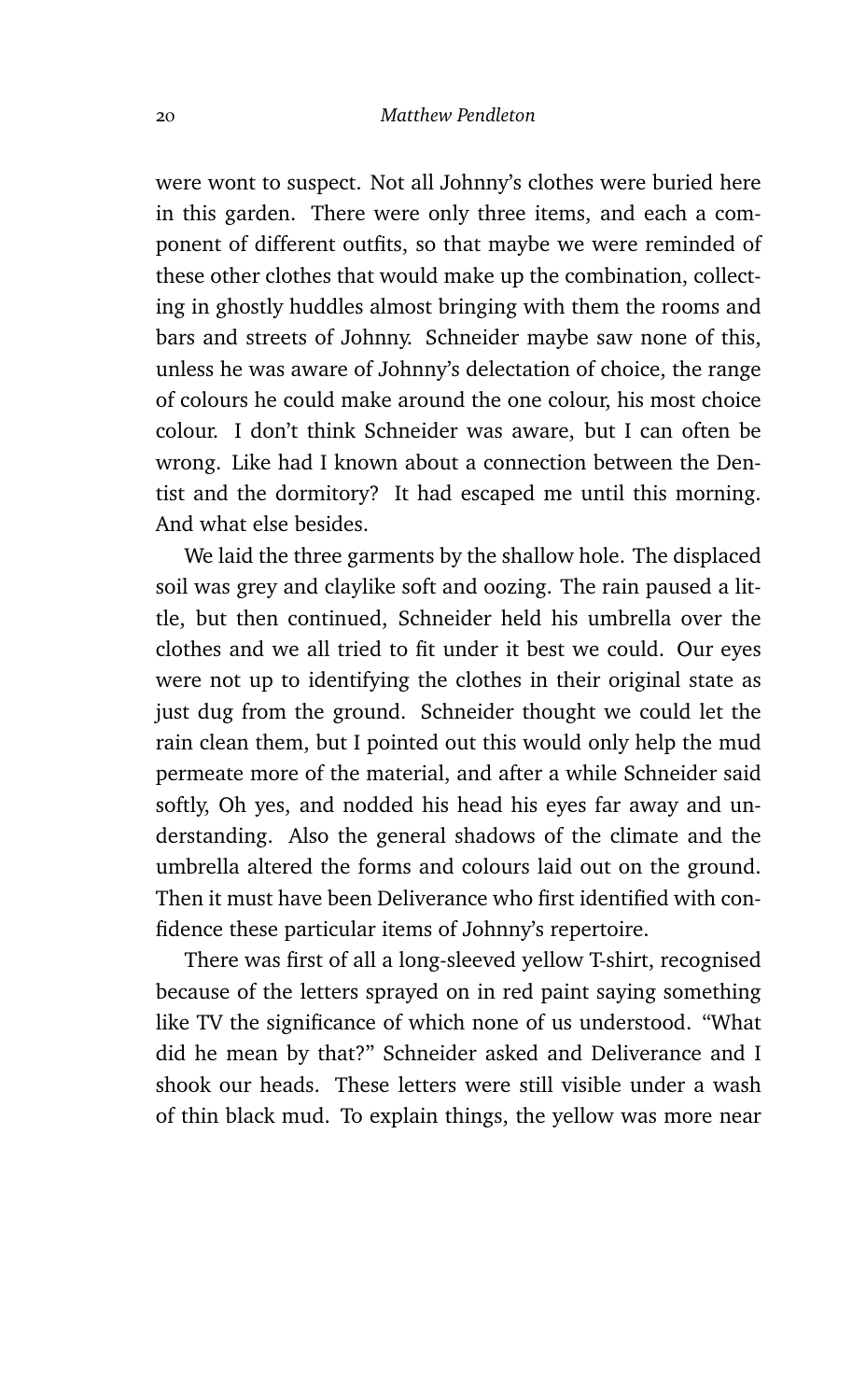faded than bright, it was far from red and near white, but still definitely a yellow. This was the preferred colour of Johnny. This yellow T-shirt was most likely to be seen with a white and blue shirt with voluminous sleeves and some kind of dirtied grey trouser.

Second was a fairly ordinary black jacket, with a stiff collar that could be easily turned up nice and rigid, and sleeves with no buttons and a rip on the left arm that could have been down to this place of rest of the last few weeks or could have been Johnny's doing. None of us could remember.

The third was harder to identify. It was long and soft, with little scraggly ends. Darkened with mud, still some mauve material could be seen. "It's a mauve scarf," Deliverance said and seemed pleased with herself. She wrapped it round her arm not neck because it was dirty. I seemed to recall Johnny wearing this, and Deliverance's pleased eyes and hands made me believe myself right. But all three existed better in memory, or in whatever memory could be usefully made up at the time, to accommodate all these things. That could forsake rain, and dirt. And Johnny walking, down under the tracks, along the avenue. The face of course confused, better blank, or, in a field of white light, where can be seen his image standing, but so blind, not the details, which are lost.

 $\heartsuit$ 

Schneider put a hand on my shoulder. It was a little cold. We walked towards the tracks under Schneider's umbrella, sometimes I was smacked lightly in the face by his expansive red jacket as it billowed. I looked back; the black jacket lay by the hole, in front of the broad dim form of the wall. Schneider had taken the yellow T-shirt, Deliverance had taken the mauve scarf. No one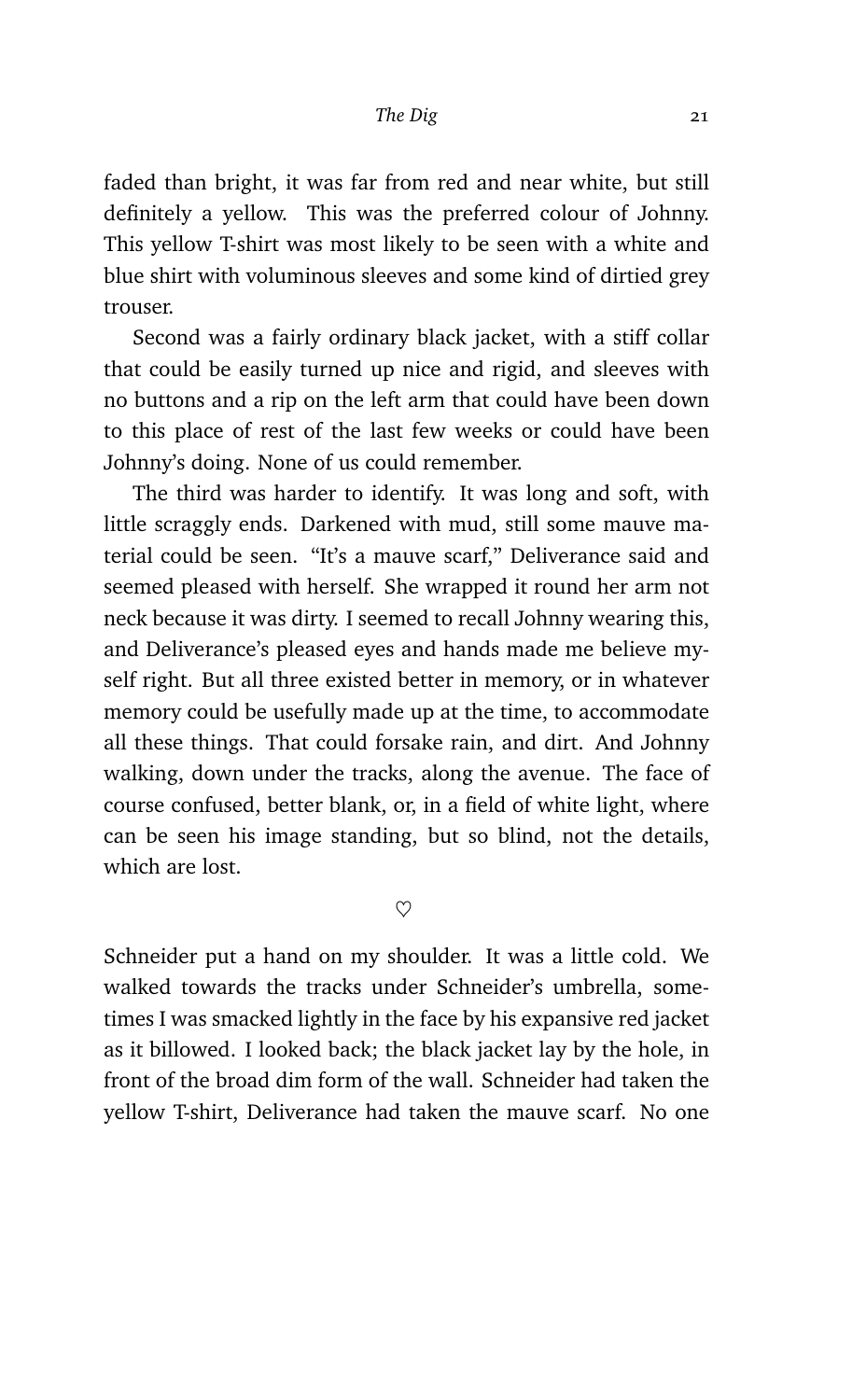wanted the black jacket. It could possibly have been Johnny's favourite item. With the distance and the rain, after a while, I couldn't see it anymore.

Schneider bought us some wine before leaving us, nice two from Tibet and a Yugoslavian I knew well. "It's in the systems, I'm talking of," Deliverance had said, lamenting, not knowing what to do. "We are in them now, or have been for weeks." Some time after, we were drinking red wine, and maybe even some tea. Deliverance strictly had no milk or sugar, but I it was unfortunate required both, and in fair amounts. After stirring my tea and handing it to me she spoke some more.

"I'm having a feeling we need to get out," she said. I looked around her rooms. Everything seemed fine. But I asked anyway, was she moving again.

"Don't mean that," she said. She looked at my cup of tea, which was on the table. "Don't you want it now?"

"It's a little hot still," I explained. I glanced at the phone which was useless since the lines went down some time ago now. Only certain phones seemed to work, I remember seeing someone using one, used one myself occasionally. But Deliverance's phone did not work. For a while she did not speak, head down in thoughts she would not express.

I had been seeing a doctor recent, or so he declared that was what he was, a thin tall man with mismatched shoes. At the same time I was starting to weigh a little less. The medicines were suspect but I went along with it, because medicine was scarce, Deliverance even could not contact in the ways she used to. Their effects varied but were of interest always. And we had recourse to other things, distilled spirits and orange juice and nutmeg boiled in saucepans. Depas had gone a shade more forgotten every day. Automobiles were more frequent, as were loco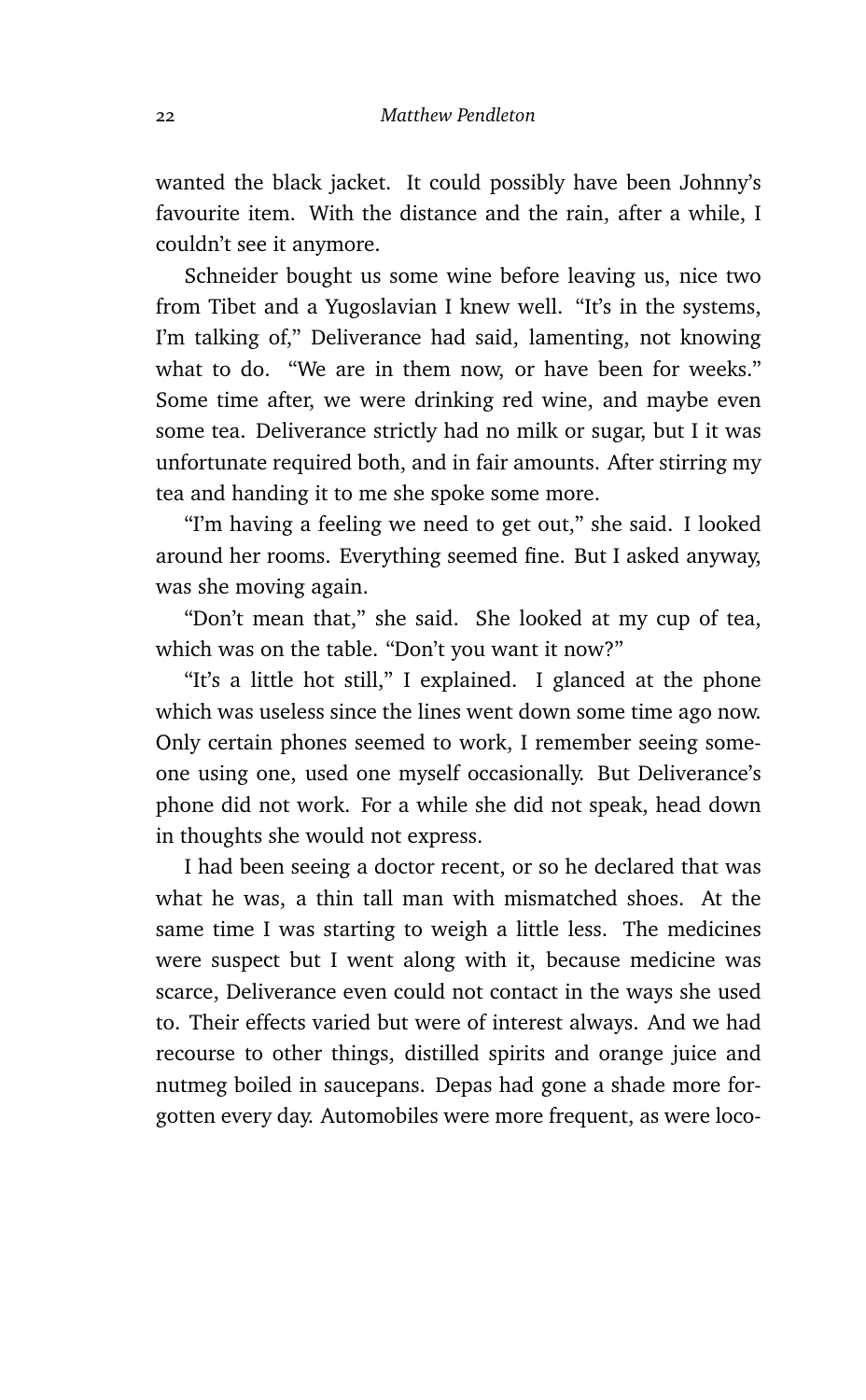motives. Cafés had closed down, however some high-rise blocks were being adapted for this industry.

"You seem thinner," Deliverance would say casually at times as though remembering something like where her keys were. And then a brief rebuttal. We were a shade more forgotten each day. There's nothing to it.

Where would we go later that day? The Dentist's would seem perhaps uncomfortable. "Are you to return to the dormitory?" Deliverance asked. "Not if I can help it." Other places to go: a place known as The Dante in a basement section of a nice avenue. The seating and such is all in ever-diminishing circles and below at the centre is usually a live performance mainly electronics but I saw a cellist once in inspired acts of languid primitive lines that led to his scraping his cello along the dirt floor and uttering solemn yells as the candles on the tables went out one by one. He could beget a darkness of an awful beauty, an acquaintance used to say. Something along those lines. But there would be no one there now, the places emptying fast.

"It may be time to move on, are there other cities?" I couldn't answer. I refused to drink the tea anymore, and began the red wine. Deliverance's rooms, the few I had seen, were all full of light from windows diffused by net curtains and thin veils and mirrors cleverly placed but still were dark in atmosphere, and now there was the shroud of the sky outside getting in somehow. The sun like yellow gas spread everywhere. I still occasionally missed the old damp house of Deliverance. All we could do was drink more wine. I swallowed the pills from the doctor. They were yellow. We enjoyed our laconic states in the dusky room.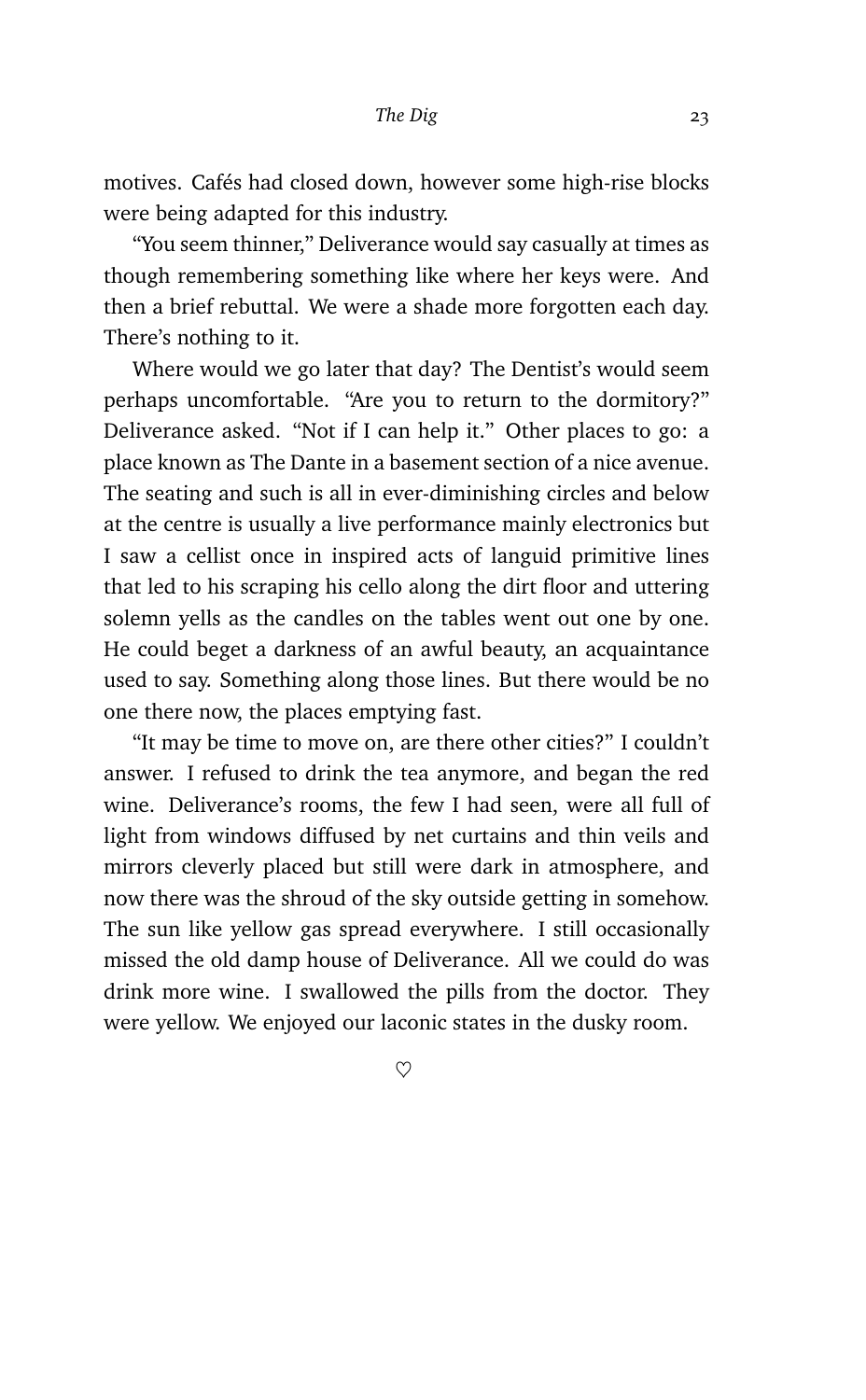In various guises I saw the acts of creation, when staring at the interiors of the apartment or the bathroom. More people had come, I knew none of them. They were strangers often stood tall in long coats I had never seen before. I sat in a corner looking out the window, the hybrid-language neon often now dead, or a flicker every minute, and the sound of a bottle rolling away down a side street could not be seen. I drank wine. A stranger had brought with him some depas; it was gone all too quickly. There were not as many people as Deliverance had expected. She asked where is someone often and the people would always say they've gone, gone where she would ask, but no one would say. We didn't really know anywhere else but here. I realised we hadn't been getting out enough. I told this to Deliverance behind a mauve veil; her smell was soft, she agreed with what I said. Come on come on, I said, We have to get out. I lost my memory and found myself in the bathroom. I undressed and ran the water. There was a razor I tried to disassemble. I joined the people in my undressed state, sat down, a little bruised but that was all.

I understood these people, I didn't need to know who they were, in their long coats. Some wore grey hats. One sat in Deliverance's armchair, hands resting on a cane between his legs. He was of indeterminable age but his eyes under his hat were like silver. He seemed to crouch as he sat. Deliverance introduced us.

"This is Calm Tin Mr," she said, and he nodded long and low and spoke in a drawn-out gutter voice.

"Did I ever tell you about my nephew? What a crisis that was? We are circling around something, he would say, in our lives. What thing John? I would ask him, but he wouldn't answer, but would hold his stomach, like this—" The grey man put his hands to his stomach both connected like a cradle, holding the stick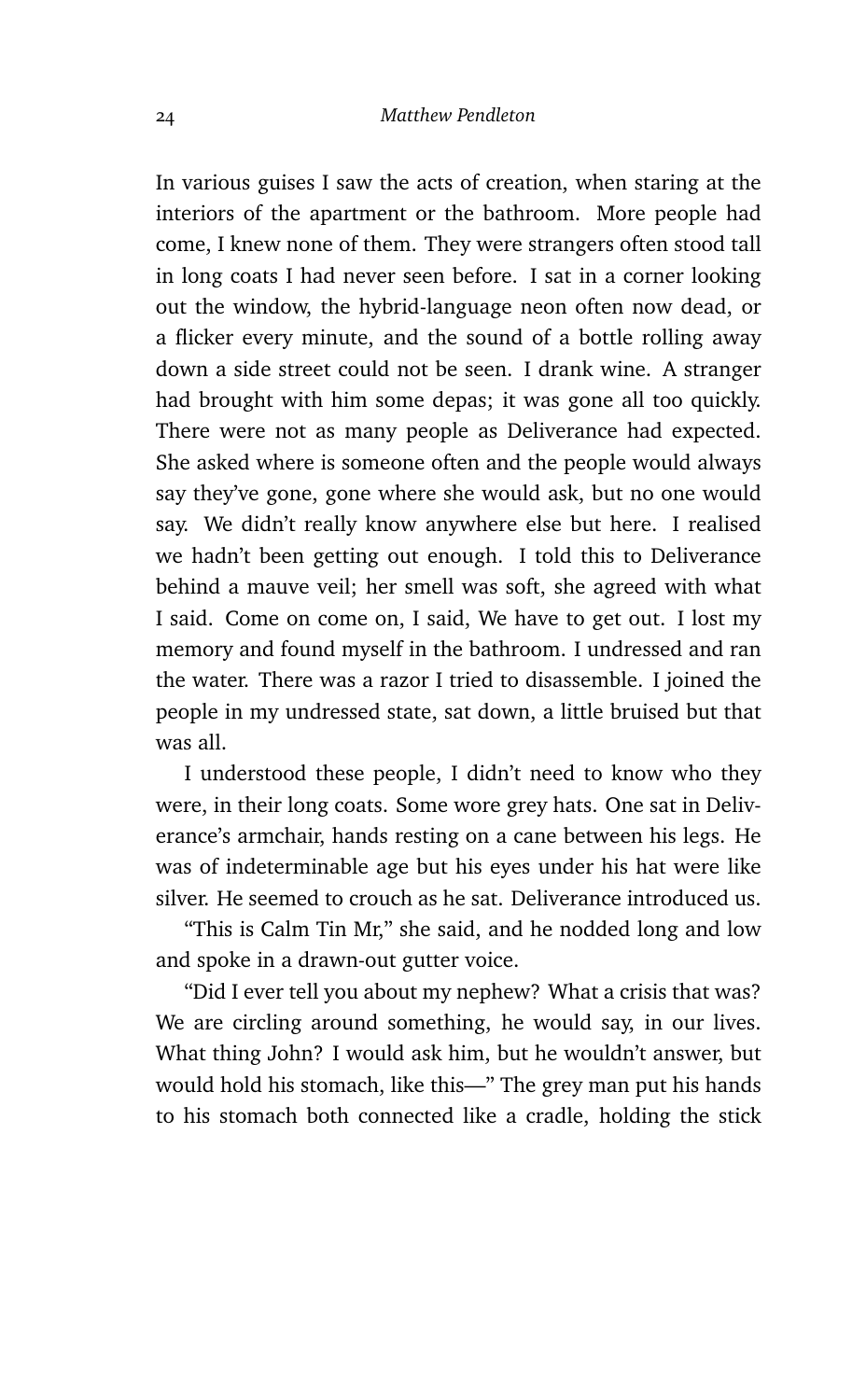with his legs pressed together. "—I'm hurting uncle, he would say, and I would give him his painkiller. He knew it all though, did John. He disliked automobiles. It was interesting. They ate up the age uncle, he would say. He was funny. What's up John, I'd say to him, you wig already?" Calm Tin Mr squeezed laughter out his thin frame.

"When was this?" I asked him, kneeling on the floor naked.

"Oh this was years ago," he drew out, looked at me straight with a purpose. "That was before your time," he said. I nodded. So did he. The night gained tiny lights outside the window from the multitude of rooms of the city. A boy with black-rimmed glasses and a little amount of curly hair looking infinitely serious but benign appeared, sat on the arm of Calm Tin Mr's chair. Calm Tin Mr waved a thin arm at him.

"You meet this boy called Bracket?" he asked. The boy peered at me short-sighted and smiled.

"You believe in life after the body?" he asked in a slow careful voice, but full of excite. "To leave us, the many empty, the vessels left behind?" The old grey man shook his head at this with an amused diffidence.

"Ah no," he said. "What've you dug up? That would not sit down with any board member I know. How many times I have to say?"

"Most times you say it," said Bracket.

"John used to say," Calm Tin Mr said, "we're in a place so mean, we're the bad animal. Our foundations have crumbled but we keep on anyway, lured by the promise of money, pushed on by greed and the promise of machine, pushed on by laziness. We are stopped dead in these gutters. We must crown anarchy, we must equip the minds, the mini-states, with weapons, enough to disable the supermind, the state. But I never intended to have the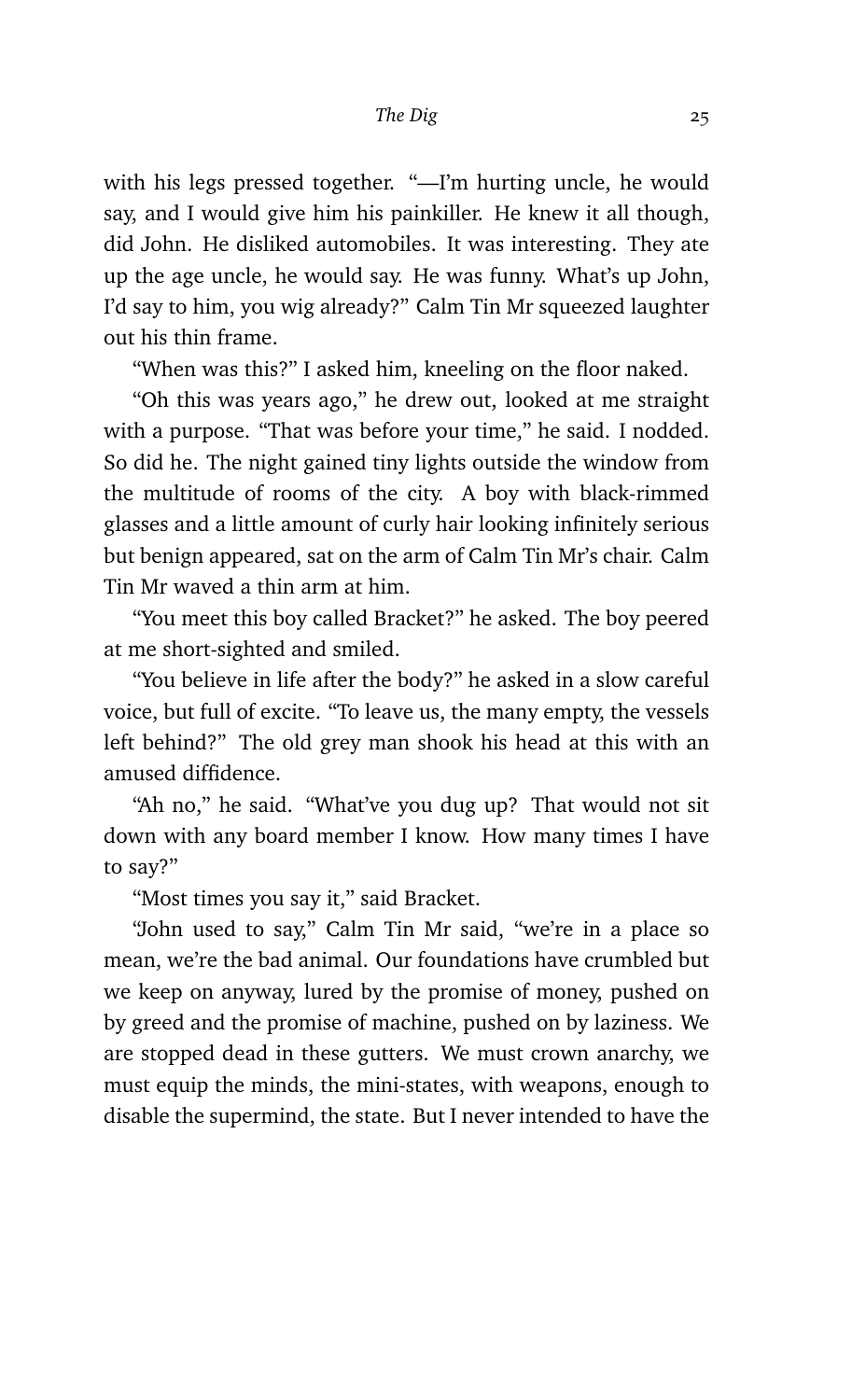last word. Such things are beyond myself. And I only passing on what others passed to me." He sat back, looked tired. "A shame and everything but what is a man to do?" he finished. The boy called Bracket turned eagerly to me.

"You see it in the systems. That's what it is." It was hard to understand. The discourse garnered some electric sensation. "Mind," said Calm Tin Mr, "he's still learning."

Heads of certain businesses and services have their jealousy of those in lines of servitude, and in them downward on earth, cast in lines they sent out, such are stood, or more say trapped, their workers, always they for us below the skies, cast down in their image, workers keeping a machine they need for money going, in those heads' notions they are pedestrians at birth, despite our protests and our methods that have not yet seen action. Heads of certain businesses in terrible states recall them being built working, and their lines are not so obviously traps, they have workers keeping a machine on gradual decline sustained by coffee all age and crumble, there are glimpsed back all miseries into the main machine shaft all crumbling until forever what is dreamed of is soft blue phased into safe districts they can't remember those brains rarely mention. But there still they can glimpse yet of what they have, always, dreams of.

"Try to explain more concrete," advised Calm Tin Mr. The boy called Bracket did his best.

Turns out if the postal service needs to explain to the situation committee as regards its function the issue of automobile usage and manning is of contention. It must be noted automobiles are rare, mostly from out of town, and postal transmissions occur only in exceptional circumstance, such as the head of a business must transmit some statement of error or accomplishment, mostly both to save postage, generally to an employee or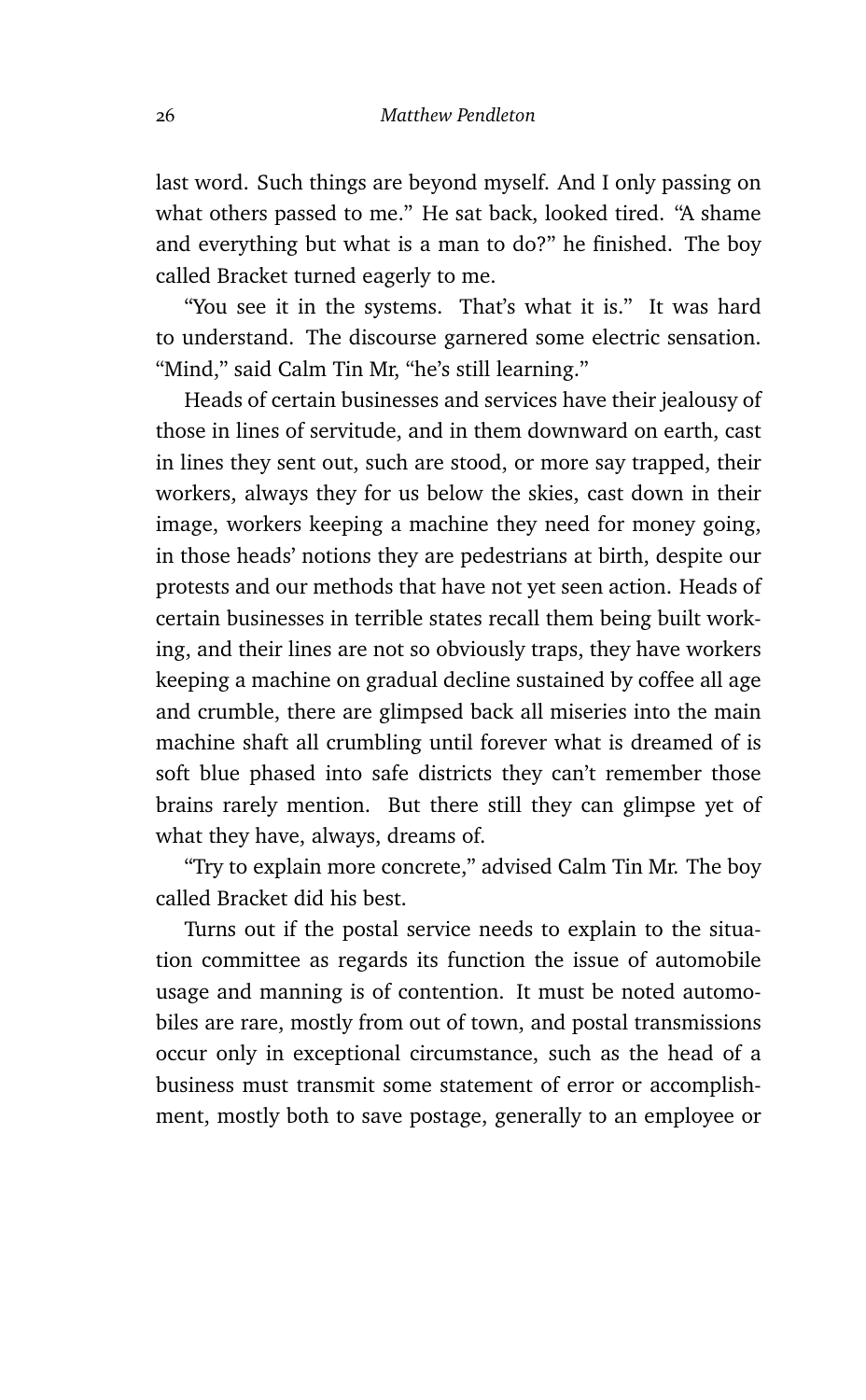the situation committee, and rarely to such as is in a higher position relative to said head of business, but not involved as such in said business for a name to appear on material such as lists or a collation of minutes or invitation to a factory, to reference more olden times, and such names do not appear are not as such written down, no one knows these names they would never be said, all more like a dream soft blue like a light circled about before remaining forgotten, like the name of who above the Dentist, it has been postulated. (The night was almost complete in Deliverance's rooms.) The committee will no doubt question the need for automobiles, and the postal service will recount all this but the committee will infer "you are not an emergency service," but the postal service will state "we are an emergency service" and the committee will hear this and deliberate and later be satisfied. They will ask about salaries and whether the stationed drivers are receiving food and amphetamine or derivatives, there will always be questions the committee can think of to ask. "Is there a need for your service. Are there more uses of your service. Is there enough competition. Is there enough success. Is there a regime of fitness for those in industries. Is there a purpose being served. Are health and safety standards acknowledged and utilised. Is there an age of those whose names we do not know. Are there purposes to be served. Is there enough failure. Is there a need for service. Are there complications such as involving who services who. Is it a question of starvation, a question of you must fail eventually?"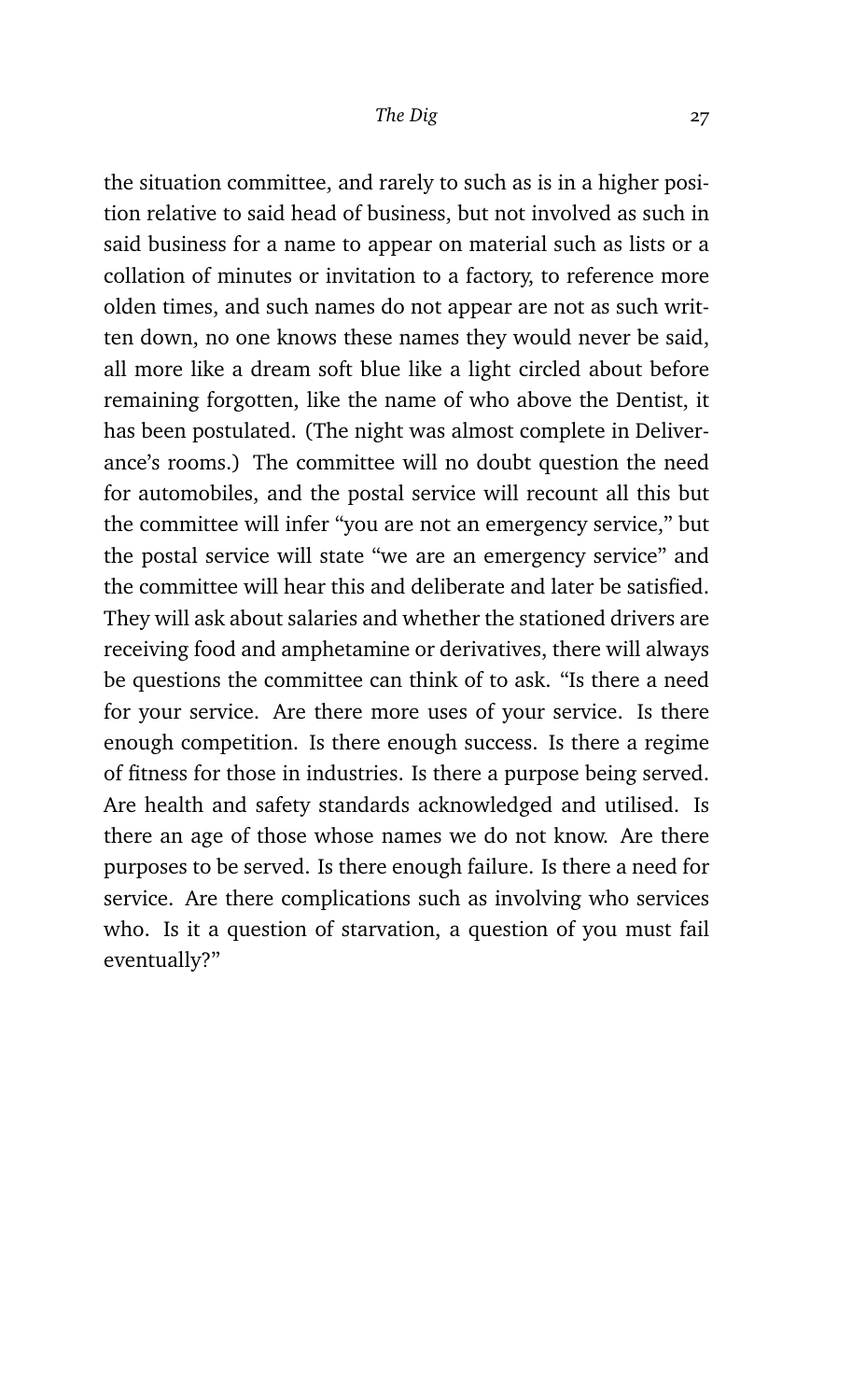## **Every Mark Equals Equals Death**

### **Aaron Kovalchik**

There were six of us/lovers, in a circle/yes: a circle. As if to say we had practiced this thing, done this before, we scratched at each other's eyes, dripped fake blood. Mary sprayed us with liquid so we would appear as if sweaty from a great exercise of muscle, flesh. Breathing heavy, we feigned exhaustion, draped like dying birds. We are dying from this great poison. In the heartlands, forgotten, we live on our own. Jeanette says: "Our organs are not for sale so to speak." Marty and Jim are lovers; I have a pussy. I sometimes consider the possibility of stealing their sex act; I think: if I freeze their lovemaking/fucking, make a mold and cast it, I could stick it in my pussy. I figure there's power-power there, yeah.

We recognize the truth; the girl raised by dogs, for example; the truth of the world that shapes us, this dog-truth. In our dayto-day there is regularly a mechanized bird (perhaps a cyborg bird) that does photograph us. Yes, a bird-camera; a lens, the light enters, the film exposed, developed and out come little landscapes (Polaroids) containing our bare, deviant bodies, our beau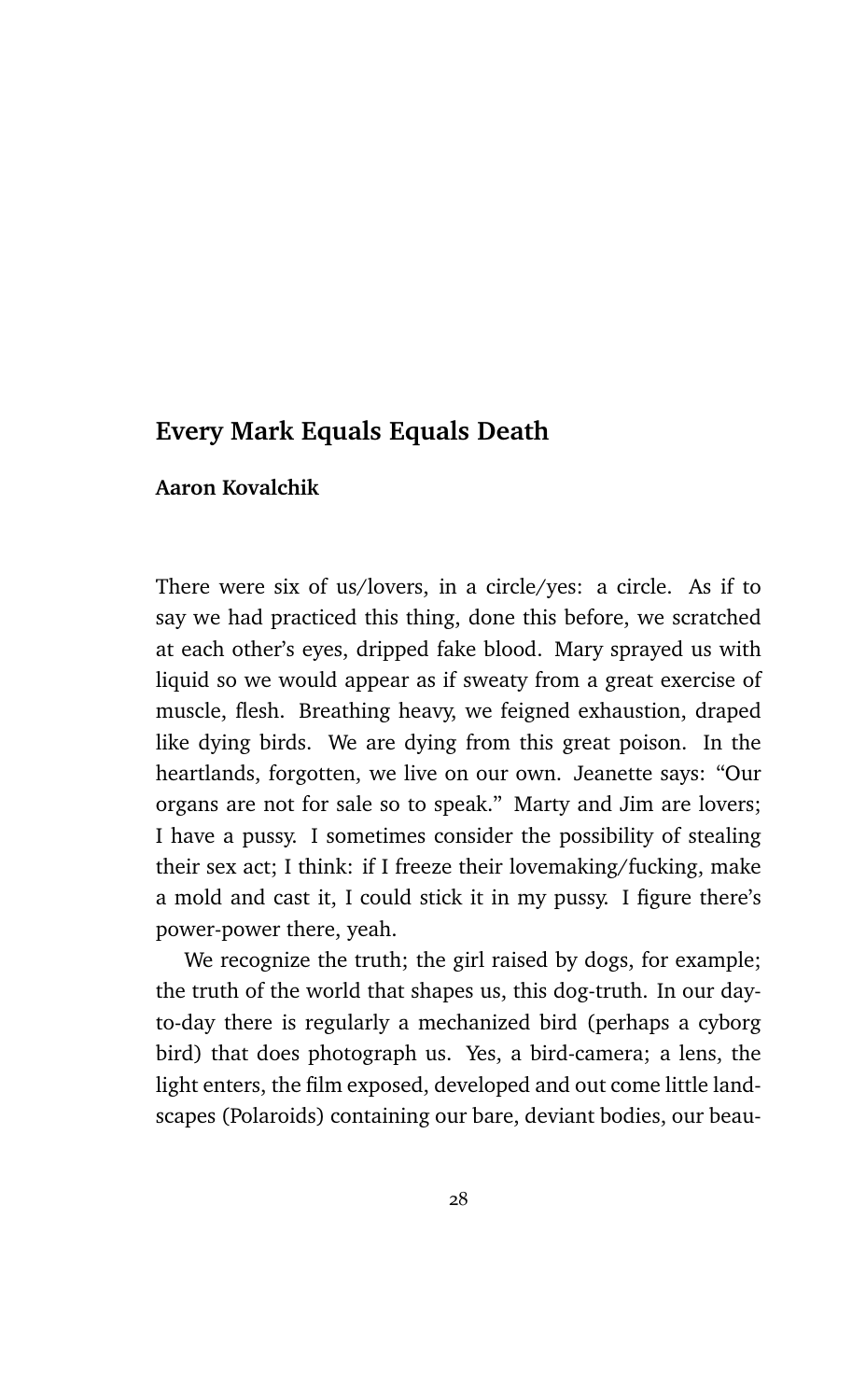tiful bodies shaped by air, our delicious bodies ripe from eating ripe-ripe fruit, red fruit, delicious fruit. I stack up the Polaroids, I stack them up in a pile in my bedroom. Imagine this! I stack up these Polaroids and scheme how these landscapes instead of a collection of images could instead be sculpture, my sculpture. I could stack them so artfully as to create a creature, a creature such as myself with flesh (pale or dark).

First thought: how do we get electricity to run my art freezers?

Second thought: the skin of my flesh, the residual sensation from her, who used to scrub my skin, she lingers with me/she lingers with my skin.

Third thought: some of us (ok, ok!) don't have the shared cock-deviation. Some, like me, have pussies, others have cocks.

Fourth thought: we know there is someone watching. They are photographing our wounded fleshiness, our wooden huts of labor and love with their vibrations; it is a watching made of sonar. These bat-men have power; they are the world that we fled from. They are the world. Like Guatemala, our powerlessness/difference threatens. Reading these words you threaten these bat-men. They saliva and spit all over themselves.

I hear the bell that means sex, group sex. We meet up, look around hungry; we like each other's looks so much we start to cry and our sex organs swell up.

 $\heartsuit$ 

Guin is thrust into the hole, the weird hole.

A home emerges from this hole, it is in America, in the suburbs. A sense of non-life, there. She is blind, temporarily. The smell, the sense of the floor, the varnish of the floor. She is blind, casting about, unable to avoid this encounter (the odd smooth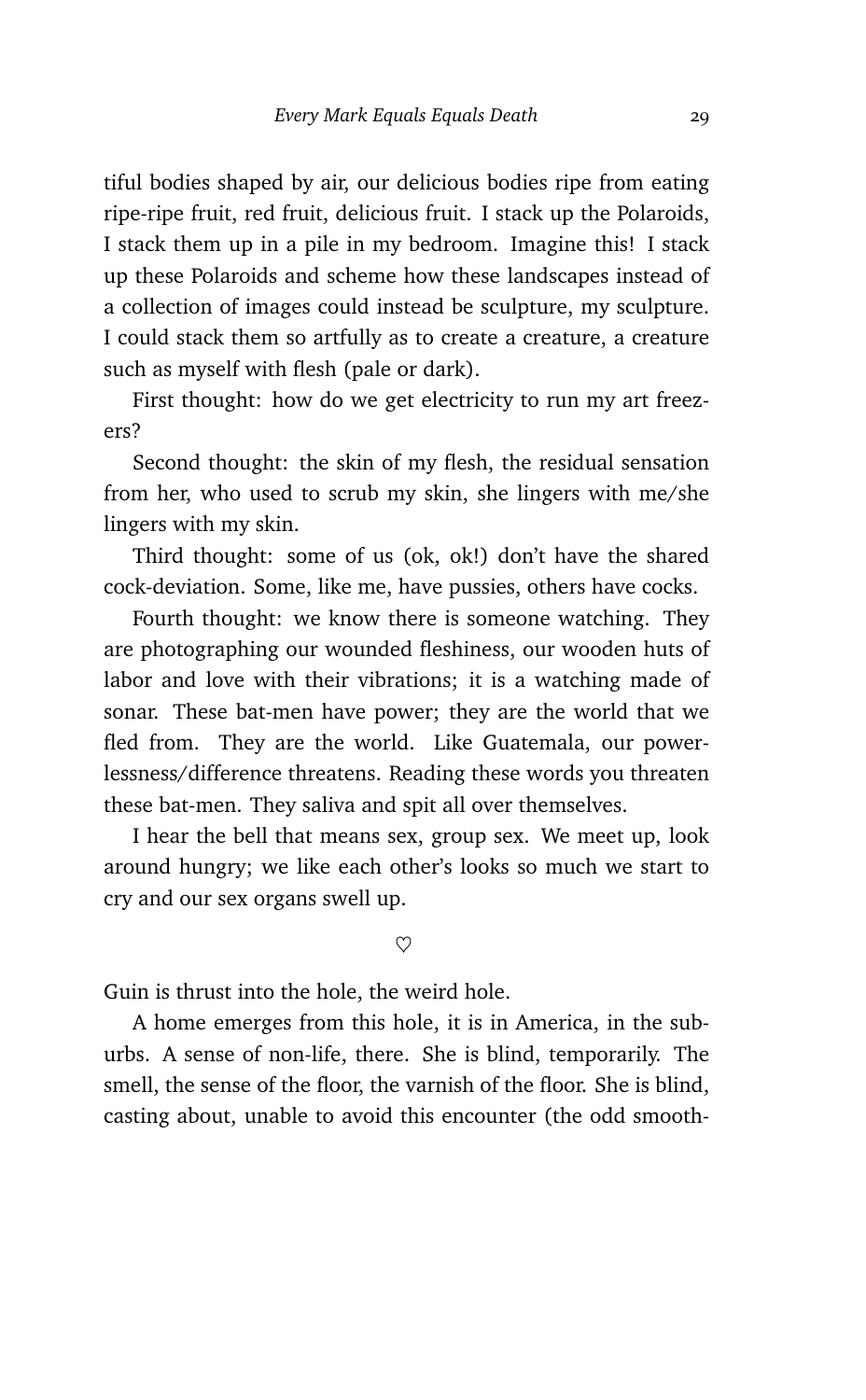ness of the floor).

She senses a thought, not her own; the thought of a man. She knows a name, Tolstoy. Tolstoy comes in with a revolver. Can you imagine a sexier revolver? I could make a picture of a man with a revolver, make you want that revolver. Make you want this picture-man, this lovely poster in black and white, with this special contrast, sexy man with gun. You get this picture? This imagination?

She hears a thought.

TOLSTOY: *This revolver, I used to wanna stick it in your cunt, now I don't know how to feel pleasure.*

GUIN: I claw you, you feel nothing?

TOLSTOY: *I've had, you know, some many fucking things stuffed into me, I'm pure fucking puffed up skin. My brain has so many fucking pictures, girls doing things, I don't—*

GUIN: I'm blind, temporarily.

Tolstoy speaks with words. Guin is crawling on the floor/little blind. Feels like in a hole, not really dressed for this. The individuals she encounters in these holes are the effectors of power in this still-here world. EFFECTOR.

Guin thinks now: *Here I am, suddenly, far away from my home, the dirtland, where I don't have to answer to anyone and I experimentally fuck my queer lovers. Wasn't really planning on going into this hole. Now I have a plug in my lovely little ass. I created this plug, I did make the mold of this lovely shape, so lovely enough to go in my body and stay there, the plastic drawn from trees, the fiery plastic enclosed around the prize: the combined plumage of a nearby free-roaming peacock. Now a beautiful peacock plume emerges from my lusty buttocks, and within my buttocks are the sensations known as pleasure.*

TOLSTOY: I spent some time at war, killed. I ripped out skin.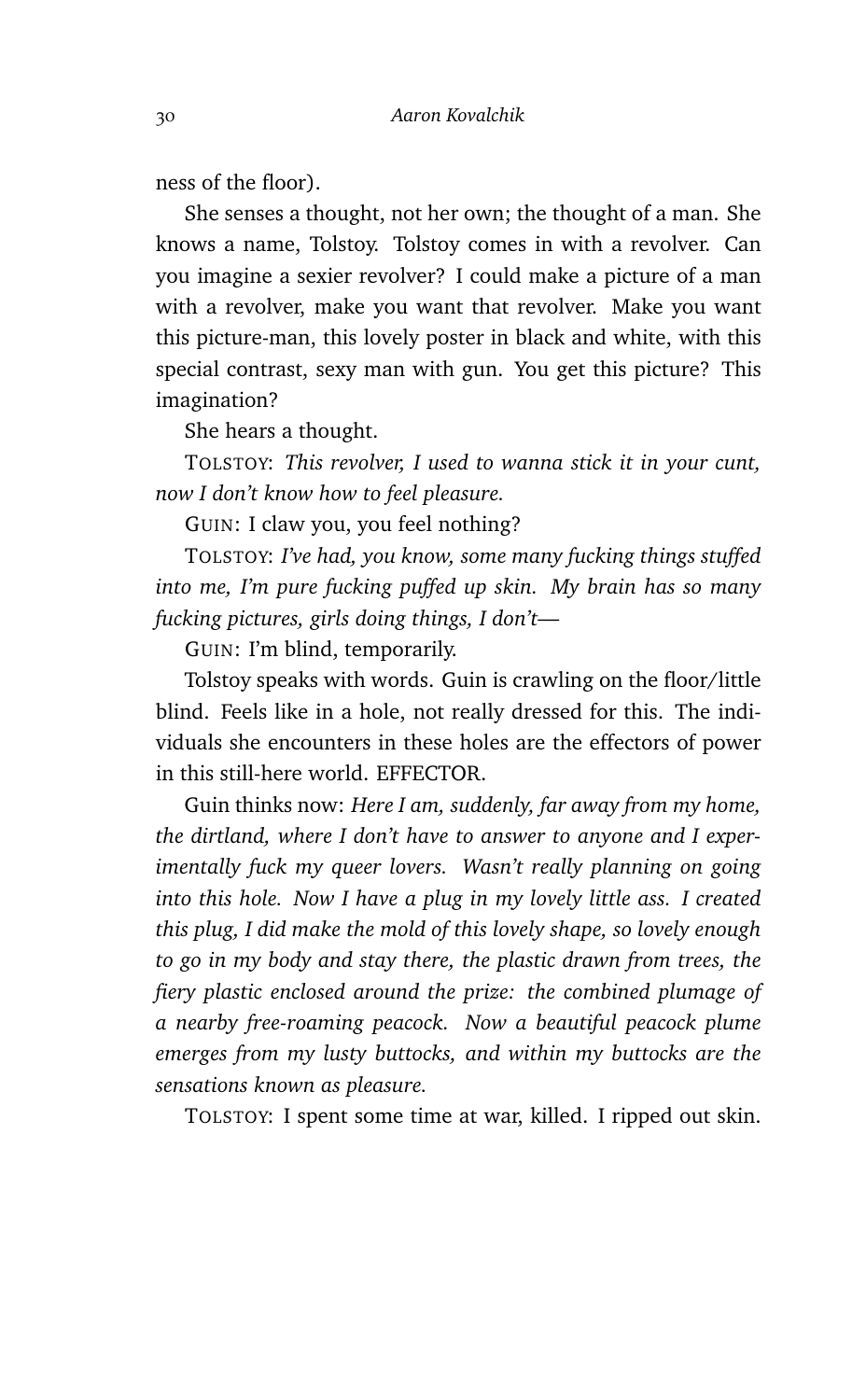I'm supposed to reveal law and order. I need to be stabbed with knife in order to come.

GUIN: Aren't there drugs for that?

TOLSTOY: I am the fucking! (*Pause*) Do I know you?

GUIN: Being here with you makes me feel as if I have returned to my pre-ejaculatory self, my adolescence. You remind me (me!) of a facial blemish, zit-man.

TOLSTOY: I'm uncomfortable.

GUIN: I came here against my will, through a weird hole. I want to look sexy to my lover, friends, potential lovers. Trouble is there are assholes with eyes, their noses turned up for a scent.

TOLSTOY: I heard about these women, drugged. Can you tell me my involvement in this? My skeleton a frame, a super-frame of super ideas, the force of my ideas, look these ideas are the skeleton of society, the very dirt roads that lead up to the houses selling goods from overseas.

The blindness that has overtaken Guin lifts, her eyes fall on the wounded man. Guin/newfound sight. Her sight reveals nothing, really. Just as she thought: an ill-conceived home, a man. The revolver is tearing into his flesh, great red marks, he salivas and spits all over himself and the floor, crawling. She travels without memory of the journey itself. She returns to the hills, the mudland.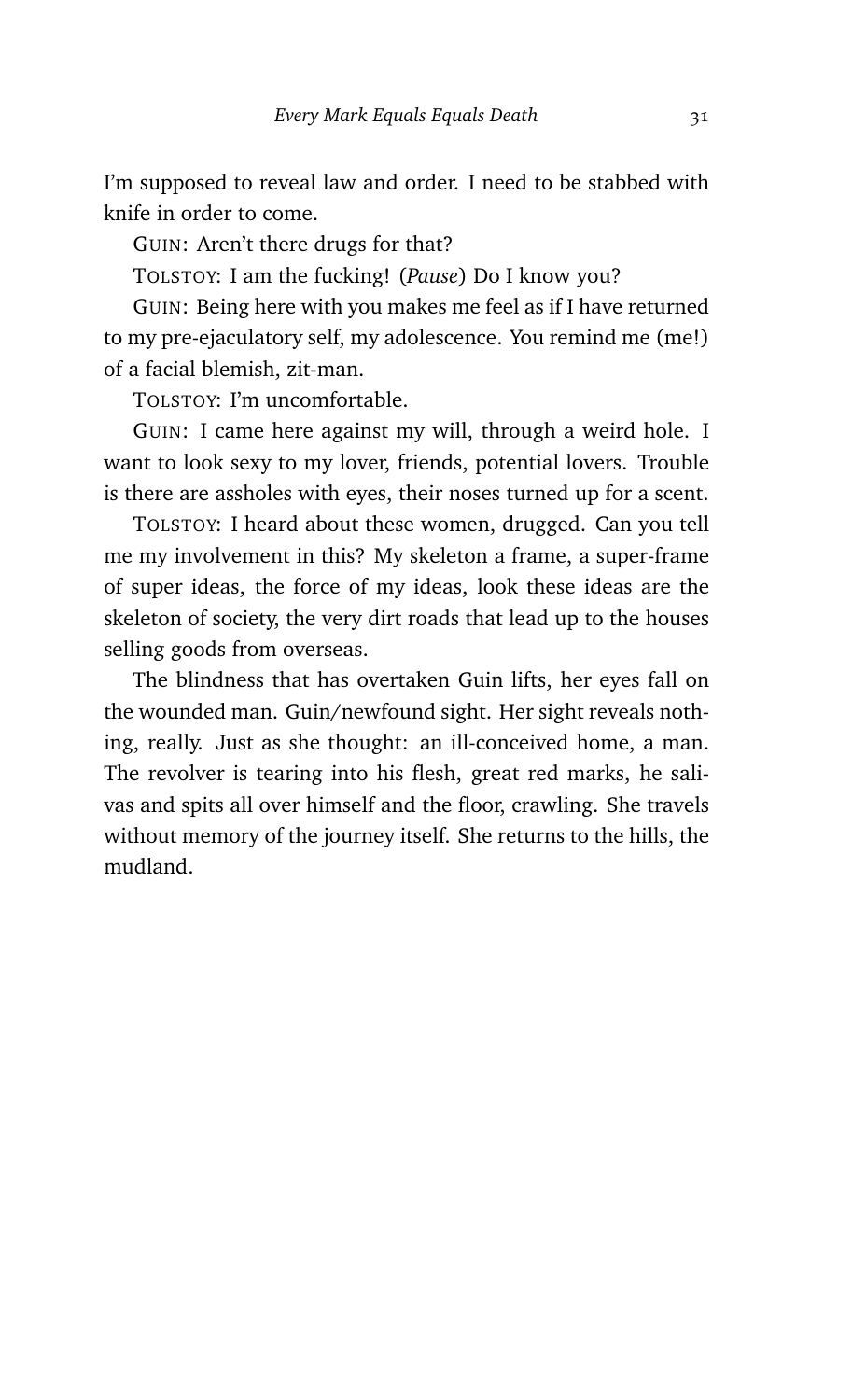# **A Case of Autotomy in a Duck Lady**

### **David Ohle**

When the weather changed, season to season, rheumatoid arthritis inflamed the Professor's lumbar region, forcing him to spend more time than usual compiling his notes and observations about his duck lady. They were recorded just as they came to his mind.

- 1.) An incipient but not visible beak, yellow-orange in color, lying among labial folds between and below the nares. On a few occasions, when enraged, she has everted the beak to inflict bites on my hands.
- 2.) The overuse of fricatives when speaking.
- 3.) A tendency to spurn pond scum in favor of acorns. I often find her wandering in the oak grove, dragging her feathered fingers along the ground, sweeping up acorns like rug dirt.
- 4.) Complains effusively when her radio fails to work under water.

<sup>&</sup>quot;A Case of Autotomy in a Duck Lady" is excerpted from the novella *Quackers.*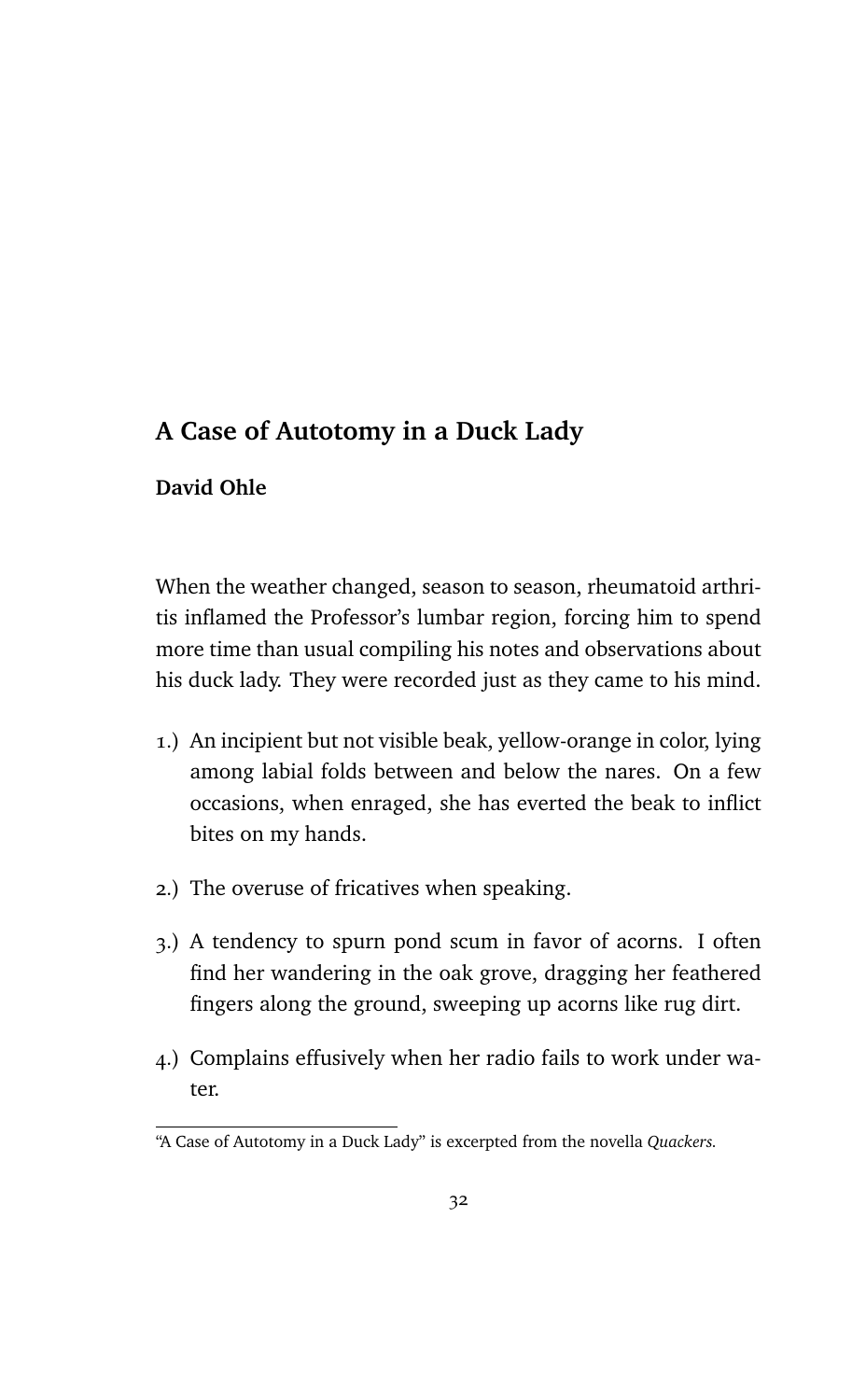- 5.) Enticed a custodian in Vilno into sexual congress, then killed him with a hammer blow.
- 6.) Will wear nothing but a wedding dress at all times, on land and on water.
- 7.) Delights in crushing her eggs under foot. We have rescued only two thus far. One died under incubation. The other hatched two years ago. We named her Guntima. She grew fat and brown, just like a duck. She quacked with gusto and ate all of the snails on the clinic grounds.
- 8.) It has been raining steadily these past weeks. Long, sundeprived days, little to do. The entire clinic staff has gone to Kuching to celebrate Coward's Day, leaving me alone with Ruthie, who can be quite good company when she's taken a glass or two of gods' milk or *arrack*. She was then reading Hume's *Enquiry concerning Human Understanding*, having just finished the *Principia*, which was badly chewed when returned.
- 9.) Now Ruthie has written a poem she calls "Decaying Pig," of which I mention only a few lines in loose translation:

*Oh great scrofulous sow Anjing busok Decaying pig Putrefatto maiale Bleed jy nog?*

*Will you feed the moofish well And drive the hero home?*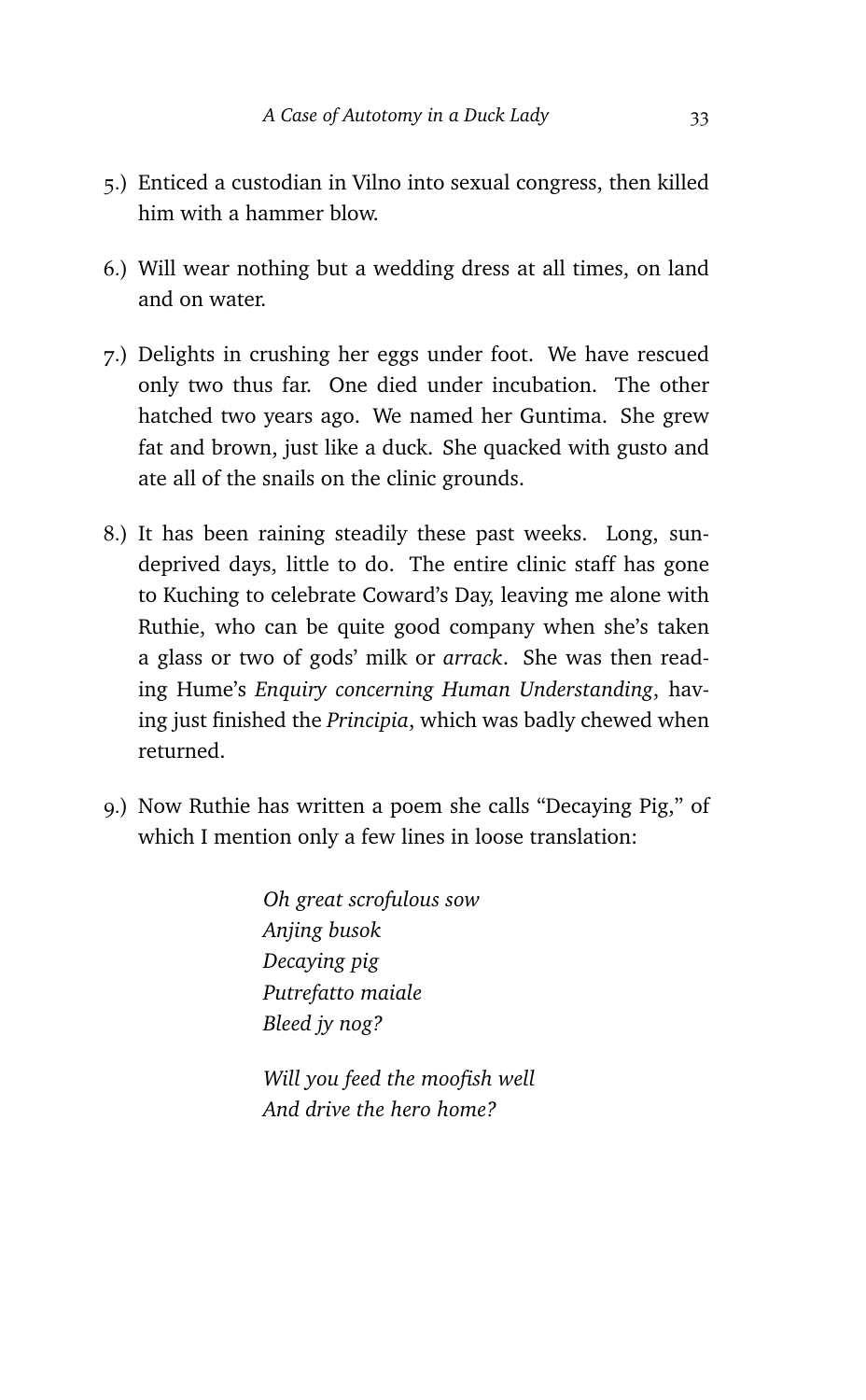$\heartsuit$ 

The Professor had named his duck lady Ruthie. In order to keep her in good health, he established, and intended to maintain, a biosecurity program that would prevent the introduction of diseases into the premises where she was kept. No source of infectious agents would be allowed entry. In cases where it was necessary to bring other duck ladies to the lab, they had to be from an established disease-free source, and would be quarantined for observation before gaining entry. Potential carriers of infectious material such as people, trucks, and poultry crates and equipment would be denied entry unless appropriate disinfection measures were taken. The Professor planned to change clothing and boots and use disinfectant foot-baths upon entering the premises or buildings. He would seek to minimize environmental stresses which could cause his duck lady to become susceptible to infections by making sure to provide her proper housing, management, ventilation and nutrition.

A reported outbreak of Duck Plague in the area was worrisome. It is an acute, contagious, highly fatal disease caused by a herpes virus. Affected duck ladies show sluggishness, incoordination, shaking of the head, twisted neck, ruffled feathers and greenish-yellow, bloody diarrhea. Dead duck ladies, commonly found on their backs, paddling their legs, often have blood-stained feathers around the vent and blood dripping from their nostrils. Eruptive lesions of the mucous lining of the esophagus and intestine have also been noted. Sometimes, necrotic plaques appear in the cloaca. The liver is enlarged, copper-colored and easily crumbled.

Another danger facing Ruthie was toxins, particularly aflatoxin, a mold that grows on cereal grains and oilseeds in wet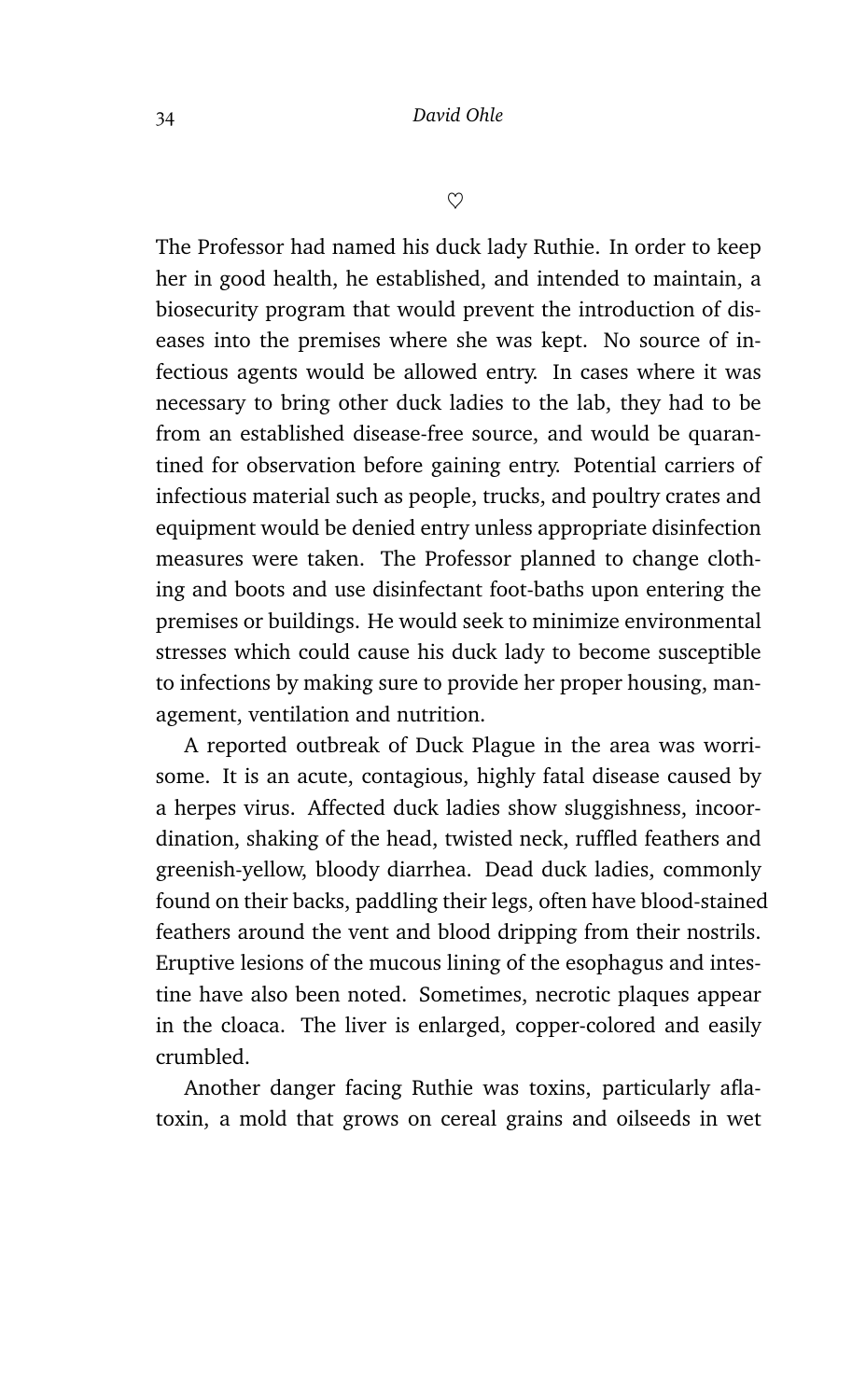harvest conditions. Even small amounts produce mortality. And duck ladies with access to stagnant ponds, where decaying organic matter like animal carcasses is found, may consume *Clostridium botulinum.* Botulism causes a progressive flaccid paralysis of the neck called limberneck. Two days later, the duck lady is comatose or dead. Other likely sources of toxins included the deadly ricin in castor beans, the erucic acid in rapeseed meal, and rat poisons that contained Warfarin, an anticoagulant. Were Ruthie to consume just a cupful, she could bleed to death the next time she stepped on a nail or swallowed a razor blade.

About a year ago Ruthie had begun releasing specific body parts when these parts were grasped, a form of autotomy.

The Professor had caught her stealing lard from the laboratory icebox and had chased her past the house, around the pond, and finally to the edge of the woodlot, where, when she turned to see where he was, he reached out and took hold of her scruff, which shed its flesh into his hand. She kept on running.

All of this led the Professor to a bit of reading about autotomy in the archives of the *Proceedings*. In lizards, he discovered, it is the tail that autotomizes, not the digits or limbs. In a few species, portions of skin autotomize, a defense strategy known as "fragile skin." In the terrestrial plethodontid salamanders, tails, digits, and portions of their limbs are sacrificed as a means of escaping predators. Grasp a cricket by the leg and watch it break the limb away with a snap. The sea cucumber will fling its innards at a threatening drum-fish to disorient it, then sidle into hiding and grow new ones.

Like lizards who have evolved tail autotomy as an escape strategy, the Professor's duck lady displayed movements of her "bottom" that were intended to attract his attention away from her more vulnerable top parts. The downy pin-feathers there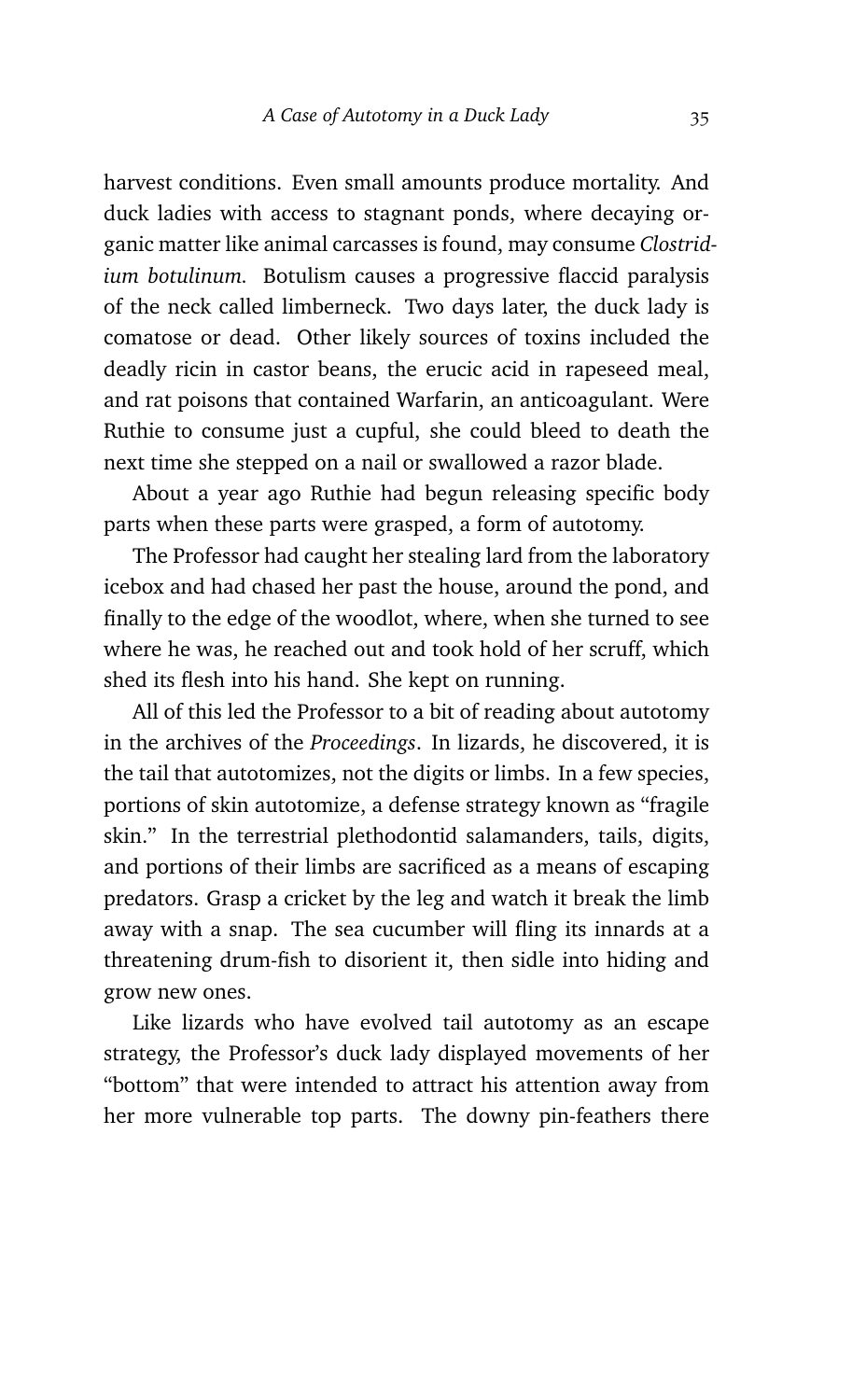showed sharply contrasting colors and patterns. At the same time the Professor noticed a stereotypic "twitching" back and forth as she positioned herself for a run in the event he attempted to mount her.

But the escape maneuver would be costly, representing a loss of fat and protein, which are needed for regrowth of the pudenda. During this time, she would remain at higher risk for his predations, as there would be little or nothing else for her to drop. And her reproductive life would go into hiatus, with gamete production completely halted.

The Professor theorized that autotomy in duck lady bottoms was enabled by special zones of weakness at regular intervals in the vertebrae below the vent. Essentially, she contracted a muscle to fracture the vertebra itself rather than break the "tail" between two vertebrae. Sphincter muscles then contracted around the caudal artery to stanch bleeding.

While autotomy was rare in mammals, the Professor knew, it did occur in mice, rats, and certain other rodents who could slough off the sheath of skin and fur covering their tails. He found this out one day when he was swing-bonking a rat against his laboratory wall to kill it. Suddenly, its weight was gone. He heard it thump against the wall and fall to the floor. There he stood, with a limp, brown tail-sheath in his hand, watching the rat disappear behind the autoclave.

Consulting the *Proceedings* in regard to honey bees and autotomy, he found that the stinger tears cleanly away from its body, though the sting shaft keeps moving to embed itself deeper, and the venom sac continues pumping for several minutes. The sting of a queen honey bee has no barbs and does not autotomize, while the genitalia of male drones do autotomize during copulation, and form a "mating plug" which is removed by subsequent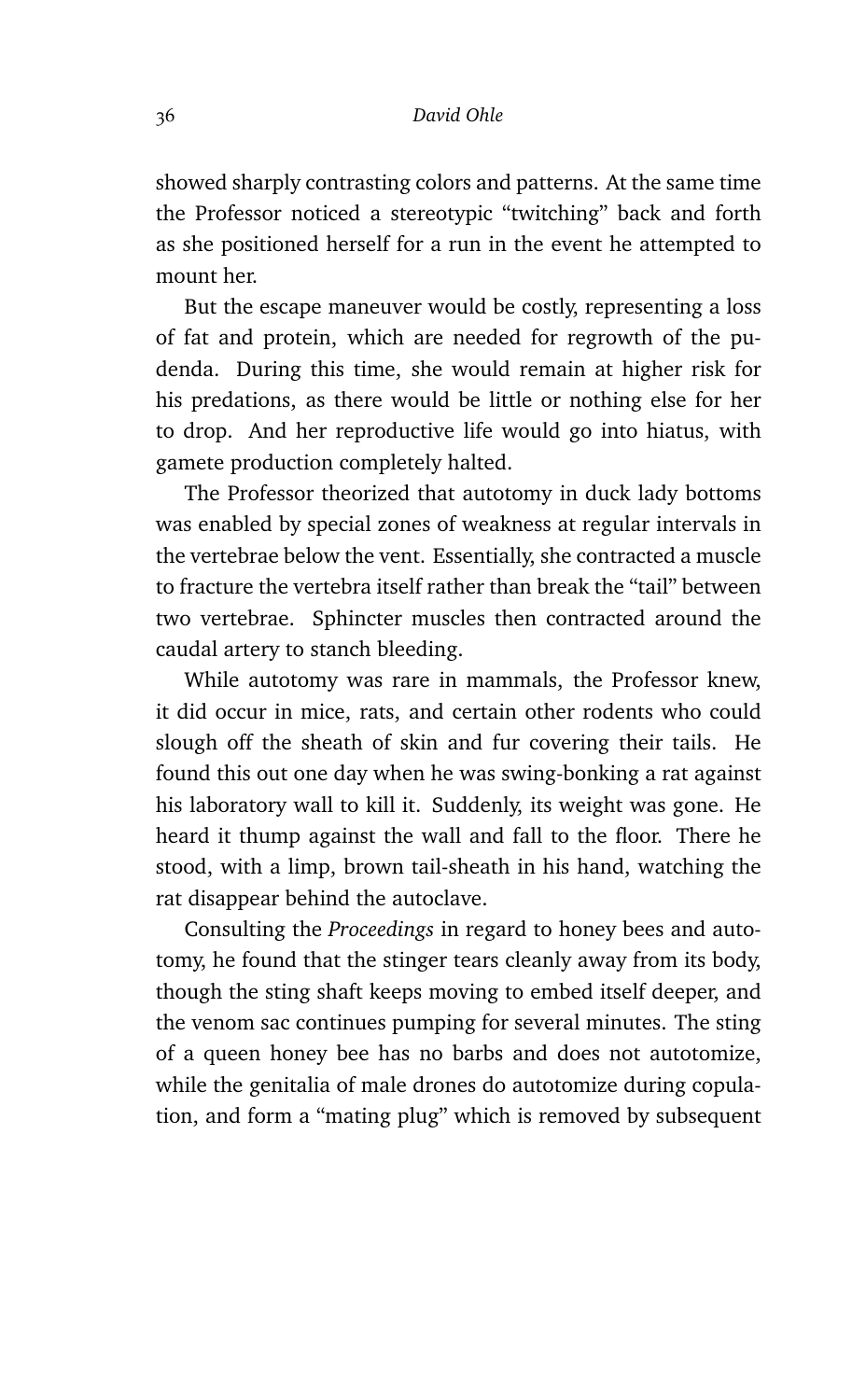drones that mate with the same queen and die in the process. Crabs, brittle stars, lobsters, and spiders can also lose and regenerate appendages. Autotomy also occurs in some kinds of octopus. A specialized reproductive arm, the hectocotylus, detaches from the male during mating and remains within the female's mantle cavity.

More drastic self-preservation strategies were also noted in the *Proceedings*: Californian Jerry Fantini amputated his leg below the knee with a chainsaw when it became stuck beneath a tree he'd felled. In Utah, Aron Ralston, his forearm hopelessly crushed beneath a boulder, severed it through the elbow with a pocketknife, then broke and tore the two bones apart. An Australian coal miner amputated his own arm with a Stanley knife when he found it trapped beneath his front-end loader when it overturned deep within a coal mine. A New England crab fisherman got his arm caught in the winch during a storm and amputated it at the shoulder with a small axe.

There were even rarer cases where self-amputation had been performed for other purposes. In Vernon City, Florida, a bizarre scam was uncovered involving individuals who cut off their own limbs to collect insurance money. Daniel Rudolph, brother of the Olympics bomber, Eric Rudolph, cut a hand off with an electric saw and videotaped the process, to "send a message to the FBI and the media." Evidence suggests Rudolph was a victim of Body Integrity Identity Disorder, a mental state in which one acts out a compulsion to remove body parts, usually a limb, but sometimes eyes, ears, tongues, even such internal organs as the appendix and the spleen.

Given these facts, the Professor took the precaution to store any and all sharpened objects in his laboratory safe, even kitchen knives from the house. It was one thing for his duck lady to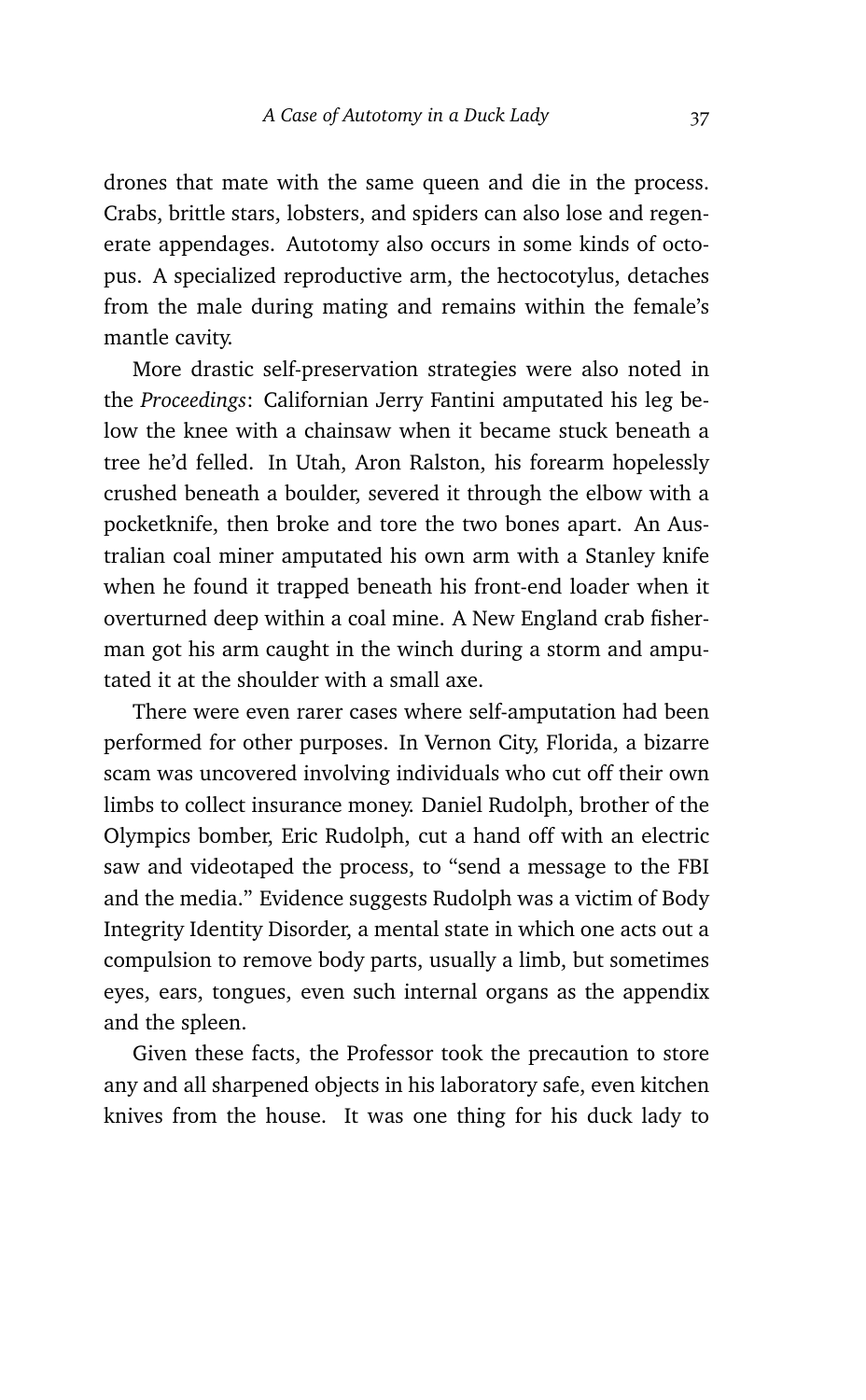exhibit simple autotomy for the purpose of escaping danger, but quite another if she embarked on a mental trail leading to selfamputation. Nevertheless, his fears had been heightened one recent a. m. when he'd found her in his study, quite involved in speed-reading the *Proceedings*. Suggestible creature that she was, knowledge could be a dangerous thing. It was the Professor's fondest hope and expectation that Ruthie would be spared any further development along these evolutionary lines and that she would continue in health and safety until the end of her days.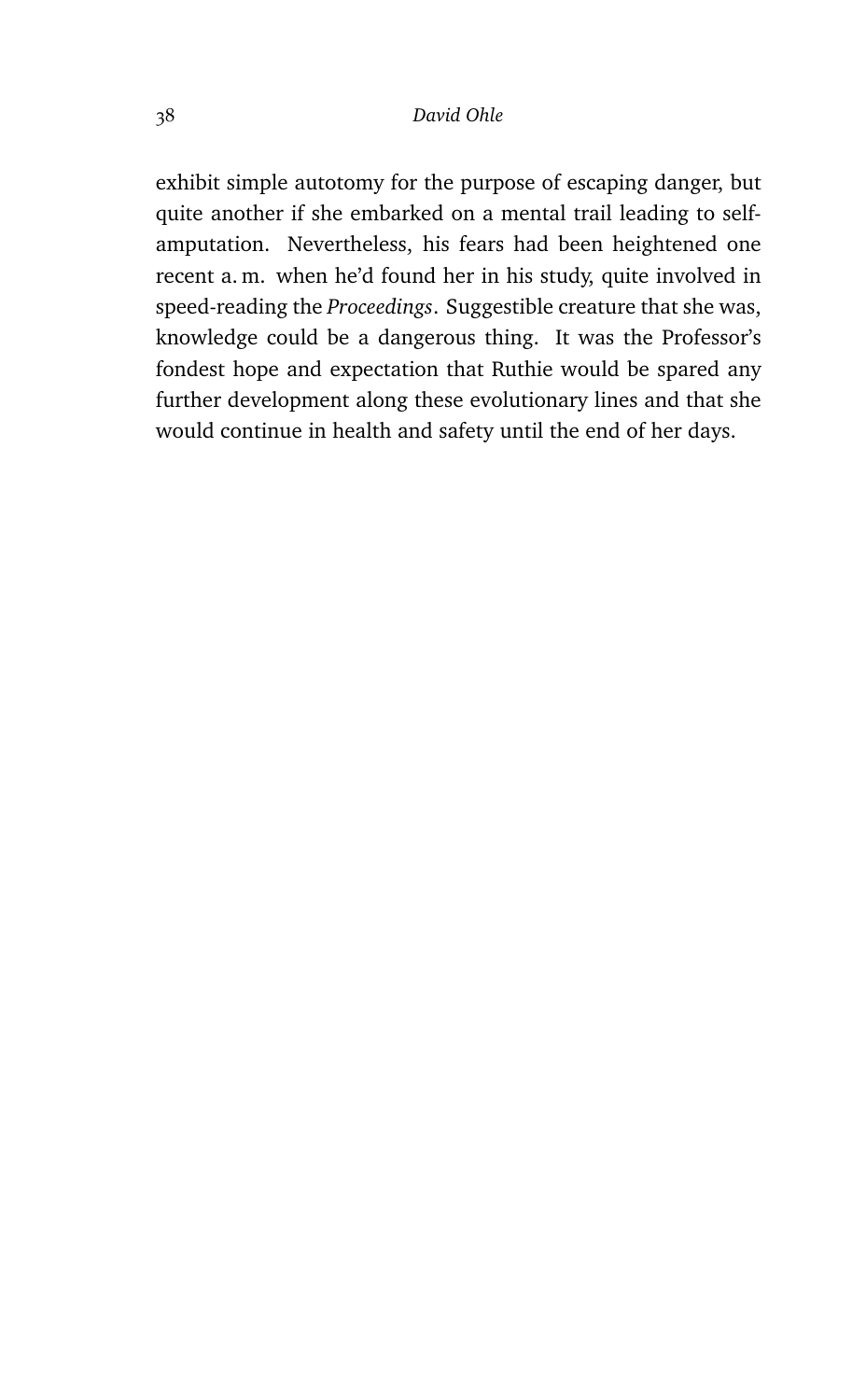#### **SoHo**

*Chapter 6*

#### **Sam Roberts**

In the cool blue bathroom of Provence, Barth stuck two fingers in his mouth and vomited. Rarely did he feel more optimistic about the upcoming hours than after emptying his guts into the toilet of a favored restaurant. A little trembly, he smiled at the passable mirror, rinsed his mouth and dried himself with the shitty brown paper towels. Outside the bathroom, Inez was waiting. She stared at the scrubbed corners and underbags of his eyes.

"Are giu a sad?"

"No, just allergies."

She shrugged, the shrug of frank doubt.

"I am sorry that giu are so sad," she said as she passed him in the narrow space. I'm not sad, thought Barth, why would she want to tell me I was? She wants me to be sad. Her frocked tits had grazed him, but because the secret caesura of vomiting had killed his nerves, he felt only default lust.

Chapters 1–5 of *SoHo* appeared in *Press* magazine. They are currently available as a free download at *www.birkensnake.com/soho.pdf.*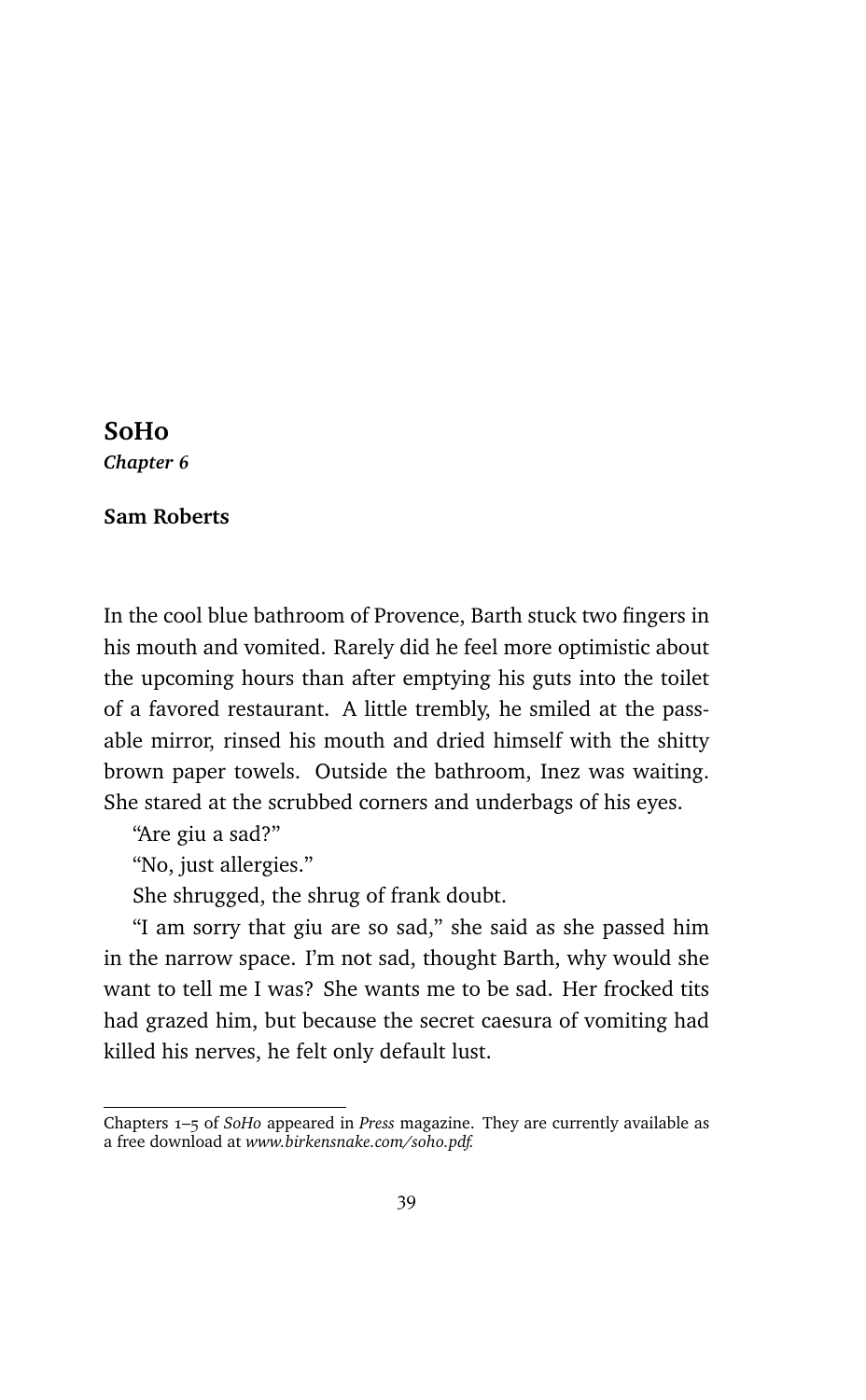Outside Provence it remained hot. The idea that night makes it cooler was a canard.

"Guy," Albert said to everyone, "let's get to that party. Where'd Estella go?"

"*I*-nez," said Patrice.

"*I*-nez," said Griffin, stamping his foot and giving her the challenging smile that was characteristic of a belligeroid scam's wellexecuted middlegame. Patrice giggled.

"You stop it," she said and ran off to do girl pirouettes around the corner streetlamp.

"Ha-ha."

"Whatever," said Albert. "Here comes the other one. Let's get out of here."

"Sounds good to me, Bert," said Haber.

"The come of my buzz," Albert said savoringly, "is starting to drip from the pussy of my mind."

"You're insane, Bert."

Albert's buzz, thought Barth, was in no danger of dripping from his mind's pussy. It appeared, in fact, that the nights of Albert and Griffin were evolving rapidly while his had suddenly stopped, as if these moments were the crucial millennia following the end of the Pleistocene Era, with his friends starting to discover metals and harvest maize in the plains and forests while he remained an aborigine, in the desert, with termites. Better to concentrate on the simple pleasure of feeling clean after vomiting. Patrice had grown still under the streetlamp and was listening with interest to things that Griffin was whispering into her ear.

Next to Barth, a short business kid was mouthbreathing and pissing at the trunk of the tree that grew outside Provence. American urine splashed the roots and came within an inch of Barth's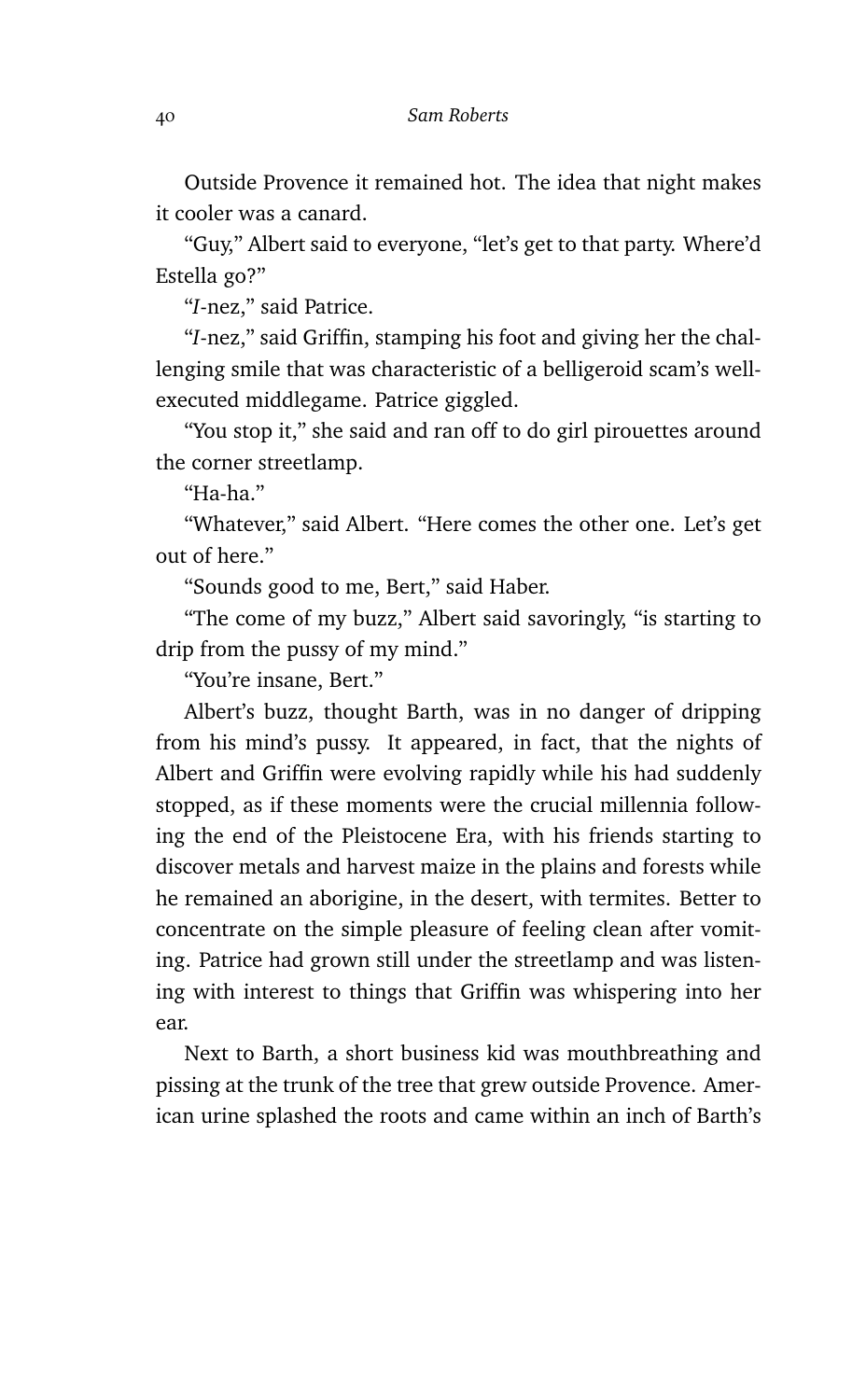toe. Flanking the business kid were larger ones, each with lots of neck beef, four or five drunk meats. They hoarded the Spanish girls—a level of girl from which they were barred, Barth believed, even Inez.

"Making things grow," Barth observed pleasantly, a genuine observation. One enjoys the human-ness of a weightless remark offered to a stranger under the seasonal constellation, Orion.

The short kid finished pissing, zipped himself, said something to his friends, turned back to Barth and asked:

"Are you some kind of faggot?"

"What?"

The kid gestured to his meats.

"This guy," he explained, "was trying to look at my dick."

"Holy shit," said Barth, looking down, shaking his head, smiling a little sadly.

The largest of the business kids stepped forward and grabbed a sleeve of Barth's sweet rust-colored Irish linen shirt, his favorite linen shirt and the second-favorite of his summer shirts.

"Are you a faggot?"

This business kid wore a flapping suit jacket and an untucked flapping dress shirt and an untied tie. The face was flushed and straining with gross belligerence and a perplexity about all things.

"I said, are you a faggot?" he asked in a breaking voice. He appeared on the verge of weeping.

Griffin, Albert, and Haber had come over. The girls remained in the rear, fascinated and excited.

"Gentlemen," Albert said evenly.

Albert's outfit, particularly his all-the-way-pulled-up black socks and sandals, caused snickering among the meats.

"They're all faggots," said the brutal head that held Barth.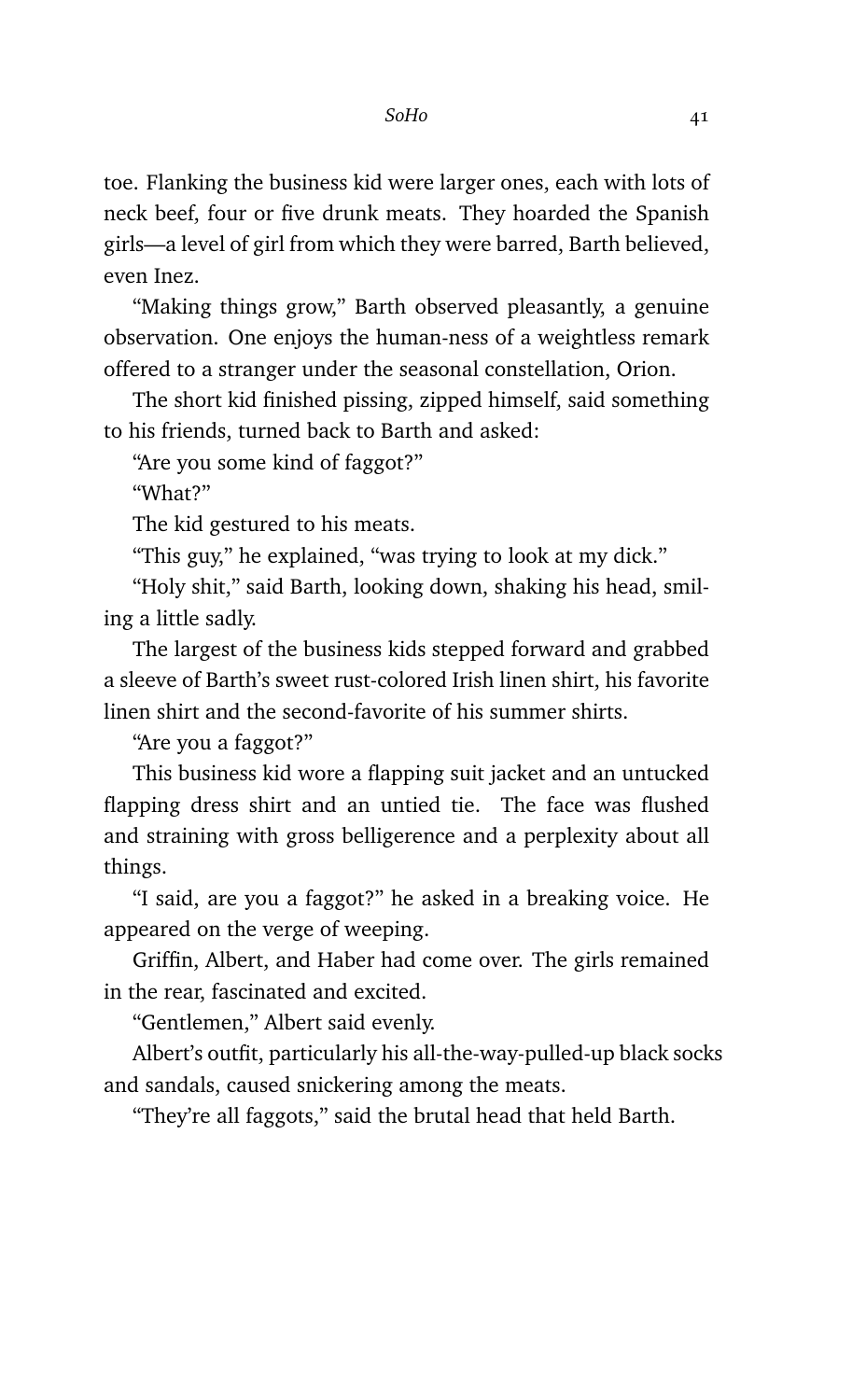"You're acting like hooligans," said Albert. "Just let go of Barth."

"That's right," Haber said nervously.

The short one (the Goebbels, thought Barth, the Goebbels) had taken from his pocket a kind of club, a white beertap handle.

"What you're going to do," he said slowly, "is walk to the end of the block and then walk back. You're going to walk to the end and then back, because we don't share our block with faggots."

Albert laughed, the delighted laugh of real surprise at an insane suggestion.

"Guy, you're being incredibly unproductive with your leisure time," said Albert. "I mean, really, what's the matter with you?"

The short one turned and mugged for his meats.

"I don't think these fags are cooperating, what do you think?" The meat holding Barth released him and stepped toward Albert.

"You have a problem?" he said, breathing rapidly, as tiny tears began to run down his hogcheeks.

"Guy, this is New York City," Albert said in an explaining voice. "It's not about that. It's not a matter of asking someone if they have a problem."

"Walk to the end of the block," said the short one, tapping his palm with his weapon, "and then maybe, just maybe, we'll let you walk back."

Barth kept his eyes on the Goebbels. He imagined being cracked on the temple and freaked for life, fully chaired and unable because of lobe lesions to experience the feeling of Reluctance or perceive any shade of green. That's when your real friends wheel you out to a sunny glade and give you the shotgun.

"You better start walking."

"Whatever," said Albert in disgust. "You're absurd."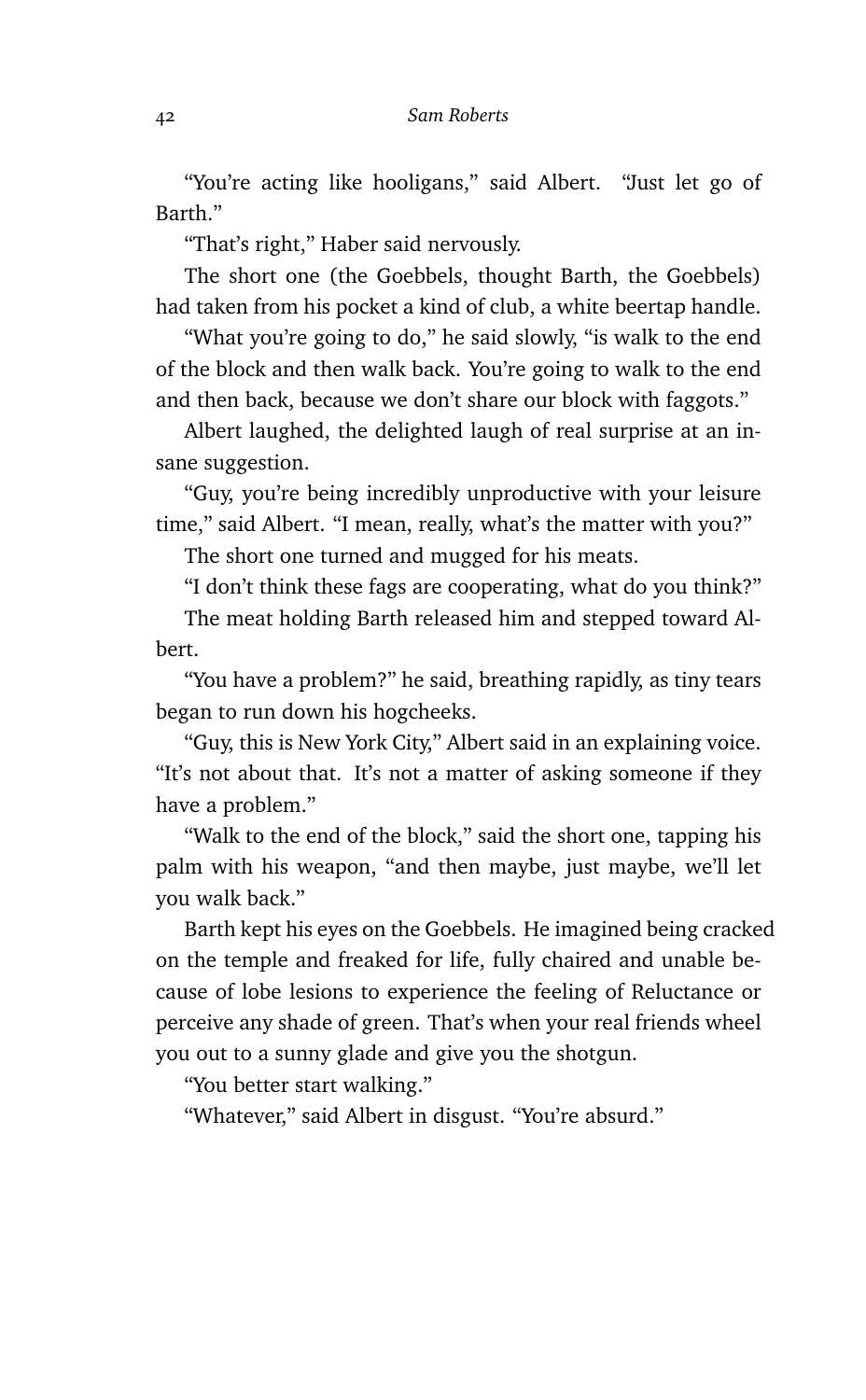"Faggot!" screamed the large meat, then swung at Albert and missed. With exactly the same degree of efficiency he employed in the making of grilled chicken sandwiches with mayonnaise, Albert hit the business kid twice in the face, two short blows delivered with the right fist. He fell at once, like a wriggler.

"Holy shit," yelled Griffin, crazily waving a canister of mace. But the short meat and the kibbitzing meat behind him made no motion to pursue a brawl. They were completely demoralized, like the Arab States in 1967 after seeing the Egypt of their largest meat felled in the six days of two punches by the Israel of Albert, thought Barth. They helped their buddy up and left. From far down the block, one of them turned and yelled, "Faggots!" but that was all.

"Holy shit," said Griffin. "Holy fucking shit."

"Wow, Bert, that was really awesome," said Haber—a little worshipfully, thought Barth.

Patrice was staring at Albert.

"Why," asked Inez, "was there fighting?"

"What do you mean why was there fighting?" said Griffin, exhilarated. "Those fucking kids were incredibly sexually enraged by their meaningless night and then they see ungettable girls with guys like us. Amazing, strange guys so deeply essenced in our night. The whole arrangement's violently intolerable to roving meat like that. Particularly me. Of course, I'm instantly noted and hated."

Albert shook his head.

"Guy, what you have to understand about kids like that is that they're the lowest level of a certain kind of retail broker. The market's really shitty right now, they've gotten completely out of shape, and they have no real capital or access to capital. They don't have necessary levels of disposable income and they run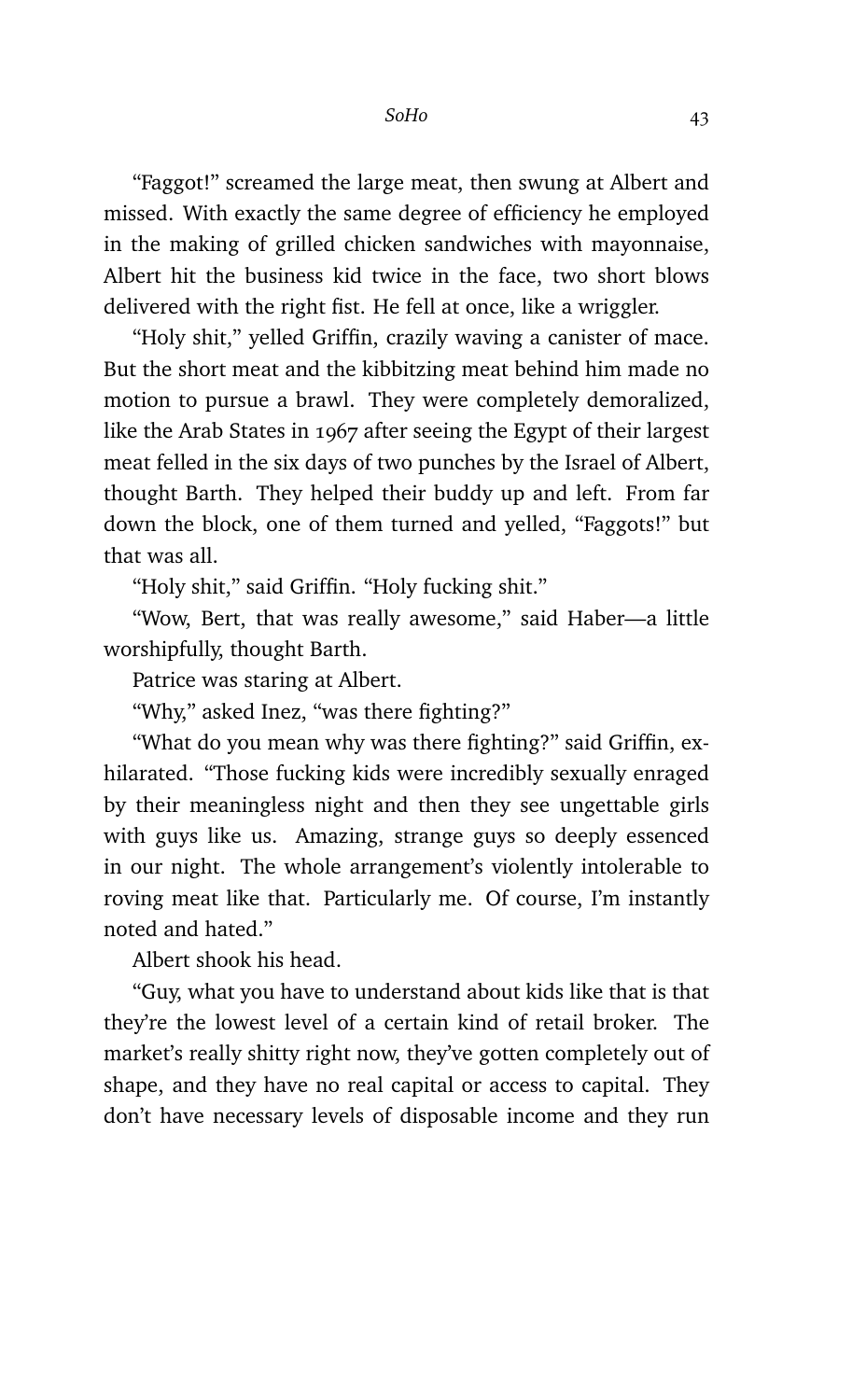out of city pretty quickly. That's what makes them violent."

Patrice continued to stare at Albert.

"Did you see me take out my mace?" said Griffin.

Never in his adult life had Barth inflicted or endured face-hits. He calculated that he would have paid up to four hundred dollars to have been the one to punch out the large meat.

"I don't like fighting," Inez lied. "Let's go away from this place."

She hugged herself and affected shivering, as if she had just toured Belsen.

"Look," said Griffin, "when you're dealing with kids like that holy shit."

Patrice had taken Albert's arm.

"What's the matter?" asked Albert.

"Ha-ha," said Griffin as he looked at the arm, bitterly, but not too bitterly, but bitterly enough. He returned the mace to his backpack, which also contained his walkman, John Leslie porn, saline solution, and *The Collected Poems of Wallace Stevens*, though that wasn't all.

"Are we not going to a fiesta?" asked Patrice.

They started west, the girls skipping in front, all happy and excited with themselves.

"The sickest cockblock," said Griffin, watching the asses. "The fight cockblock."

"Guy, what are you talking about?"

"I give you credit, Albert. Ha-ha. Maybe now I'll just have to deal with the other one."

"Whatever," said Barth, lighting a cigarette.

"Or maybe I'll just do Barth a favor and take myself out. Haha."

Barth shook his head and began to smoke what he suddenly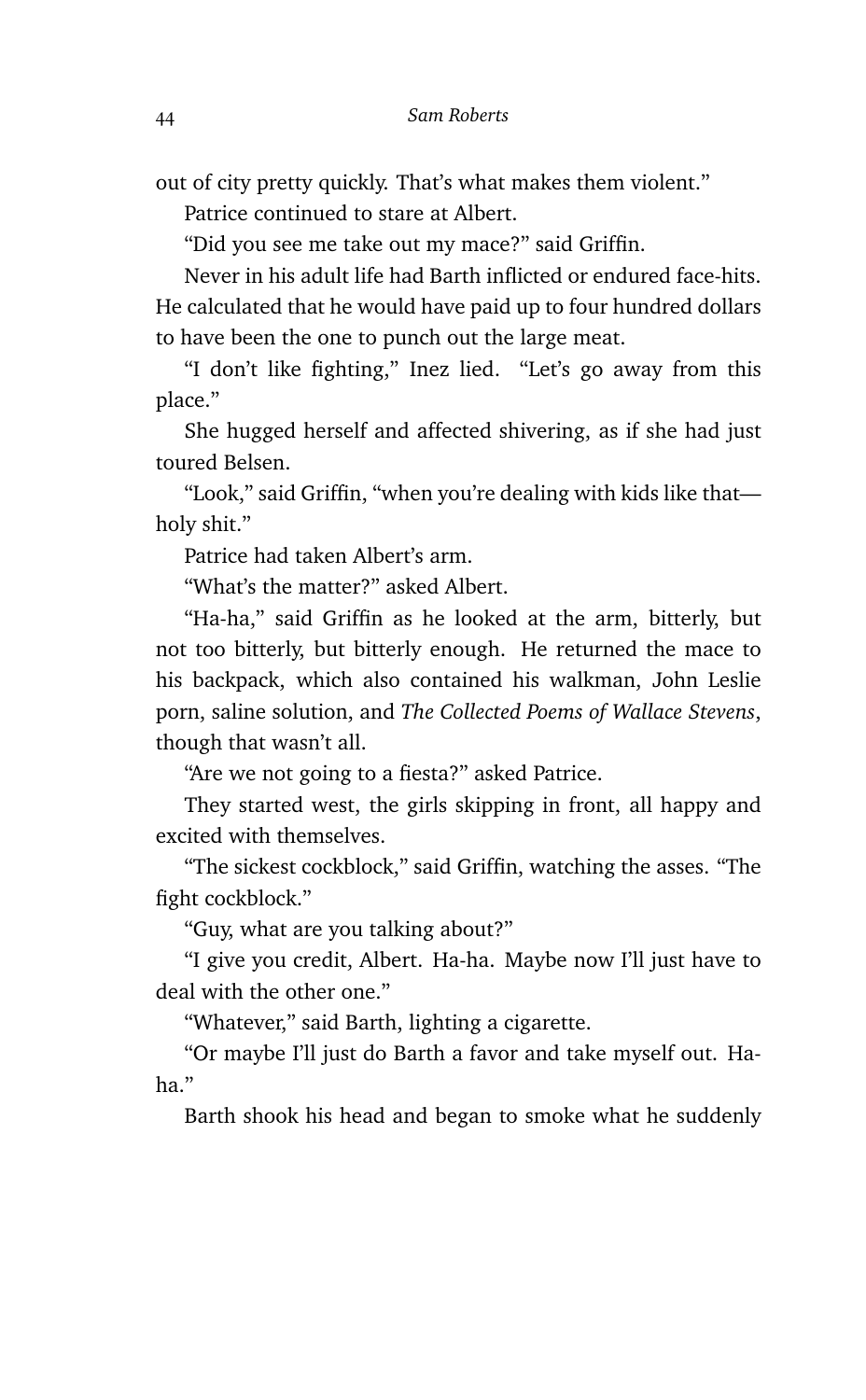believed to be the fifty thousandth cigarette of his life.

"Guy, if you tell me you're into her, I'll step aside. But you have to say it."

"Go to hell," said Barth lovelessly.

"Guy," said Griffin in the cautioning voice, "don't be a jackass. I mean if you're into that girl, then all you have to do is ask me to take myself out."

"I'm not asking anything."

"Barth, think carefully. If you ask me, I'll take myself out."

"The bleating of the Griffin lamb," said Barth.

"Ask me nicely," said Griffin, "and I'll take myself out."

"I don't need to ask you anything. There's nothing that could possibly happen now or in the future that could make me ask you."

"You were warned," said Griffin.

They stopped at the corner of lonely underlit Varick Street, now at 10:15 on a Sunday night resembling the widest boulevard of a medium-sized yokel town that had been taken by plague. A light rain began to fall.

"Where are we going?" Barth asked.

"What about the roof party, Bert?" asked Haber dutifully. "Sí, a fiesta," Patrice said.

"Forget the fiesta," said Albert. "Let's go to Tabac."

"Guy," said Griffin, "thank fucking god you're not insisting on that meaningless party of funkid losers and mediocre pussy. It's the smartest thing you've said in a year."

Barth might have protested. Sometimes, when it seemed like the friends were making decisions without consulting him, he decided to protest, even if he happened to support the plan. You can't let the ravening friends always take advantage of your good nature and your propensity for goodwill and silence. But now he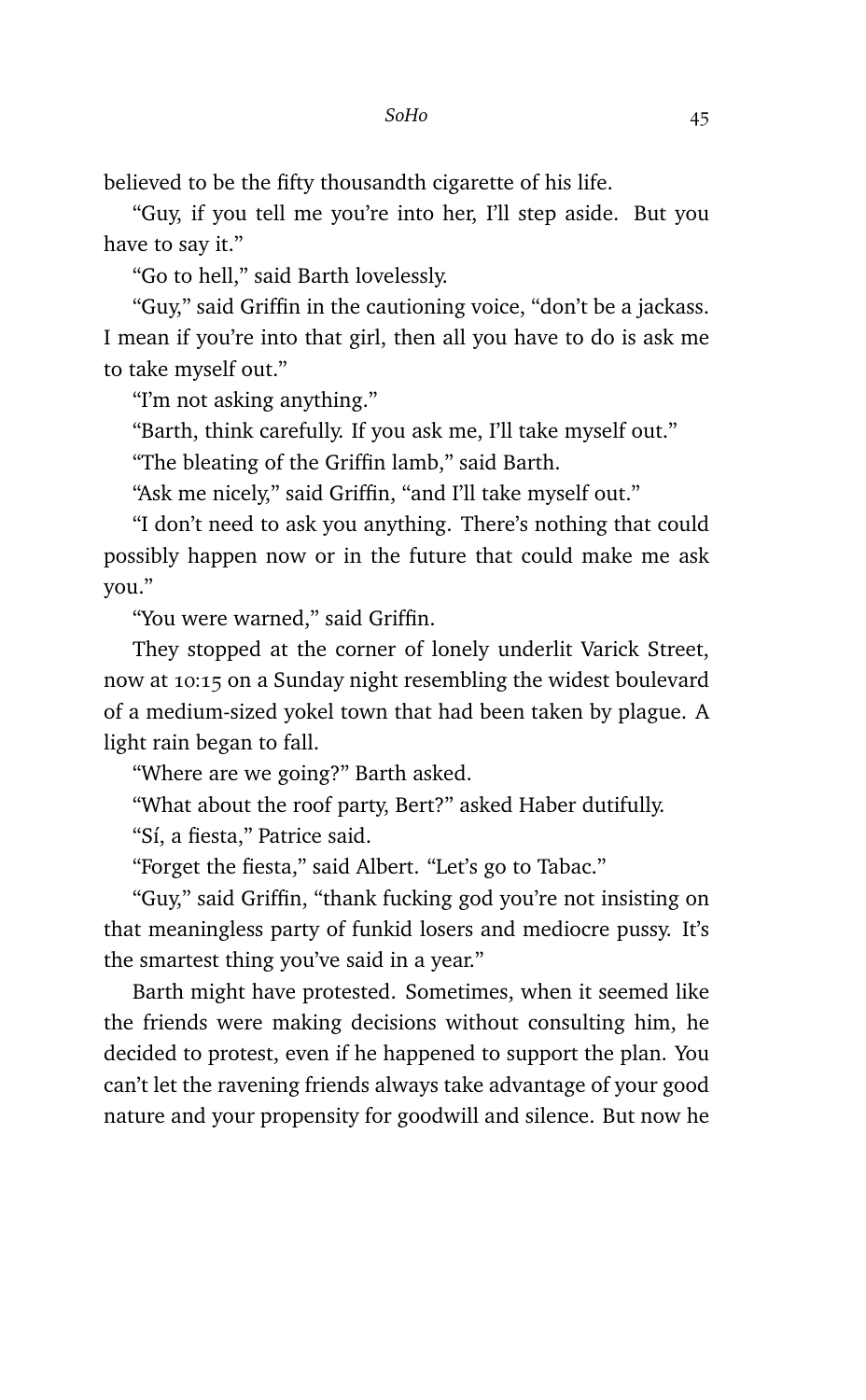wanted a place place, not a party where strangers and outsiders would bring about questions. What do you do? What do you do each day?

They hailed two taxis: Albert uncontested and sexually alone with Patrice in the first; Barth, Griffin, Haber, and Inez in the other. When Griffin immediately followed Inez into the backseat, Barth chose to ride shotgun because now the backseat held nothing but Griffin's chattering head of taunts, ha-ha's and jealousy teasers. He settled into the seat and noted the grimness of the driver. Nothing to be had from that guy and nothing to give him.

Better to imagine the phantazy of going back in a time machine to traumatize Nabokov, knowing that mowing Nabokov's lawn was the only way to traumatize him. That's right: you'd have to get with Vera. And after you finished mowing his lawn, you'd drink all of little Dmitri's orange juice. I guess this is one day that baby's not getting all the fresh-squeezed oj he can drink, right? Or when Nabokov comes home early from tutoring or giving one of his arrogant boxing lessons, you're mowing his lawn on the bed of the flat where he's writing *The Gift*, and he's completely traumatized and you say: Now I guess you'll have to find someone else to dedicate all your books to, right? *Right?*

The cab crossed Houston Street and a Griffin song came on the radio: "Weight of the World."

"Sweet, a little obscure Neil Young," Griffin said rigorously. "This is an amazing song."

There was no traffic up Lafayette, and the song wasn't even halfway done by the time the cab turned onto Tenth Street and came to a stop in front of incredibly crowded Café Tabac. The french doors were thrown open to the building rain, the front tables were packed with aggressive New York nightheads and Barth felt a strong wash of the old nervousness.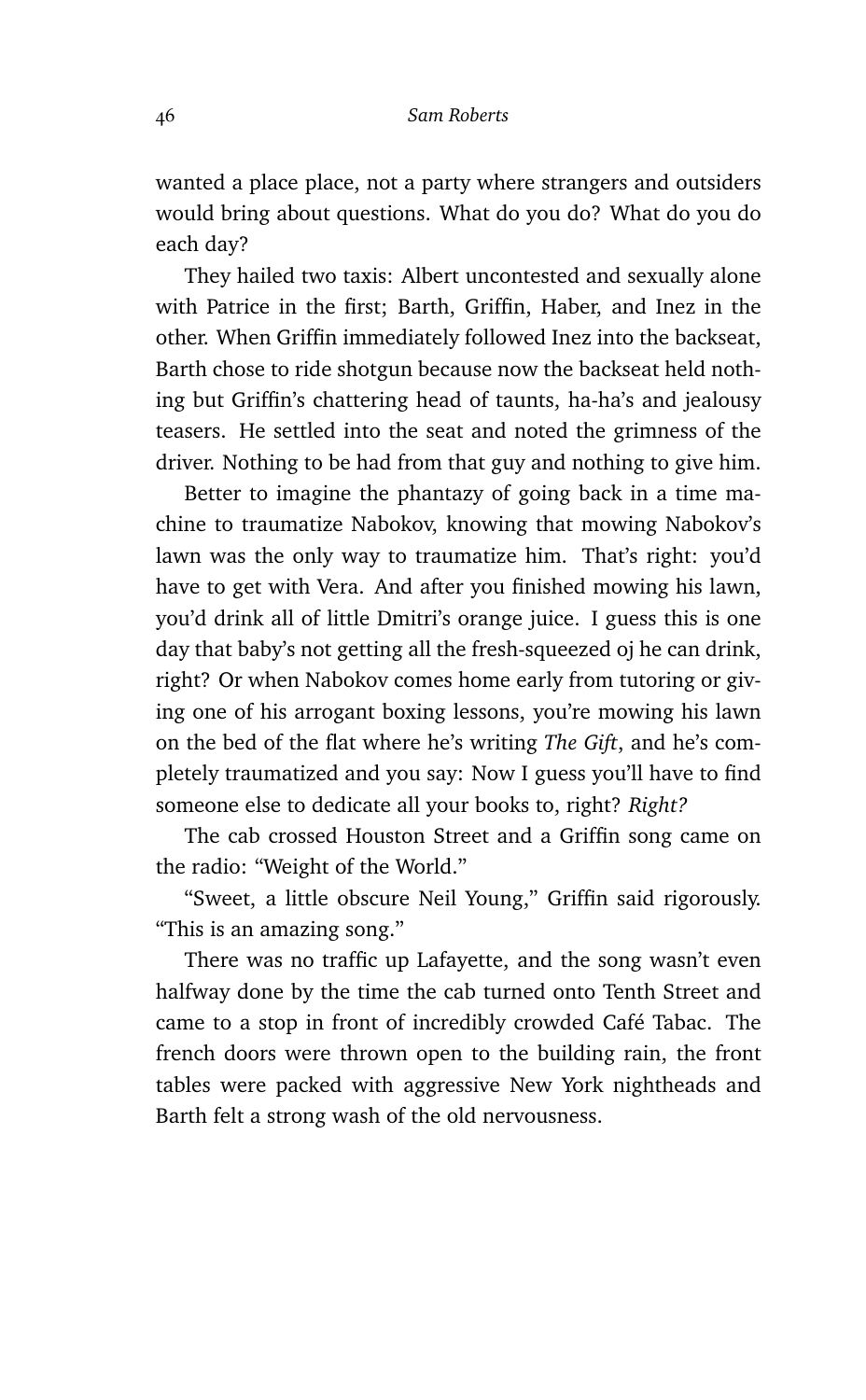"The song's not over," said Griffin from the backseat, a slight brown drink's break in his voice. "This is a song you hear out. Nobody leaves."

When the driver saw that no one was getting out, he started talking to himself.

"I dropped the weight of the world," sang Griffin.

The driver turned to give everyone the weary and accusing eye of the subcontinent.

"Blease bay and go."

"Guy, just keep the meter running."

"Come the fuck on," said the driver. "This is a bullshit."

"Barth, give the guy ten bucks."

There was nothing in the air to suggest, by the common measure, that his friend's proposal was anything but "offhand"; there was everything in Barth's experience to indicate otherwise. When, on similar occasions, he chanced to be alone with Griffin, he was quite cheerfully incapable of refusing the request. He had, after all, many worlds of "tens" to give, and he felt—as one, properly, so often does—that the chief consideration of such a transaction was that they be parted with in the spirit of a happy, even a thoughtless, capitulation—and, if not in that style, then not at all. That they were so plainly now not by themselves was, as a mere circumstance, perhaps insufficient to dash that spirit, yet there had been—oh, it could not be denied!—a diminishment. For had he not detected in his friend's voice the sharper, public note—the lower note, indeed—that convinced him that it was not unreasonable to assume that the question of whether he should give over the "ten" had taken on depths?

"I dropped the weight of the world."

"Blease bay and go."

Two truths warred in the mind of Barth, one dominant, one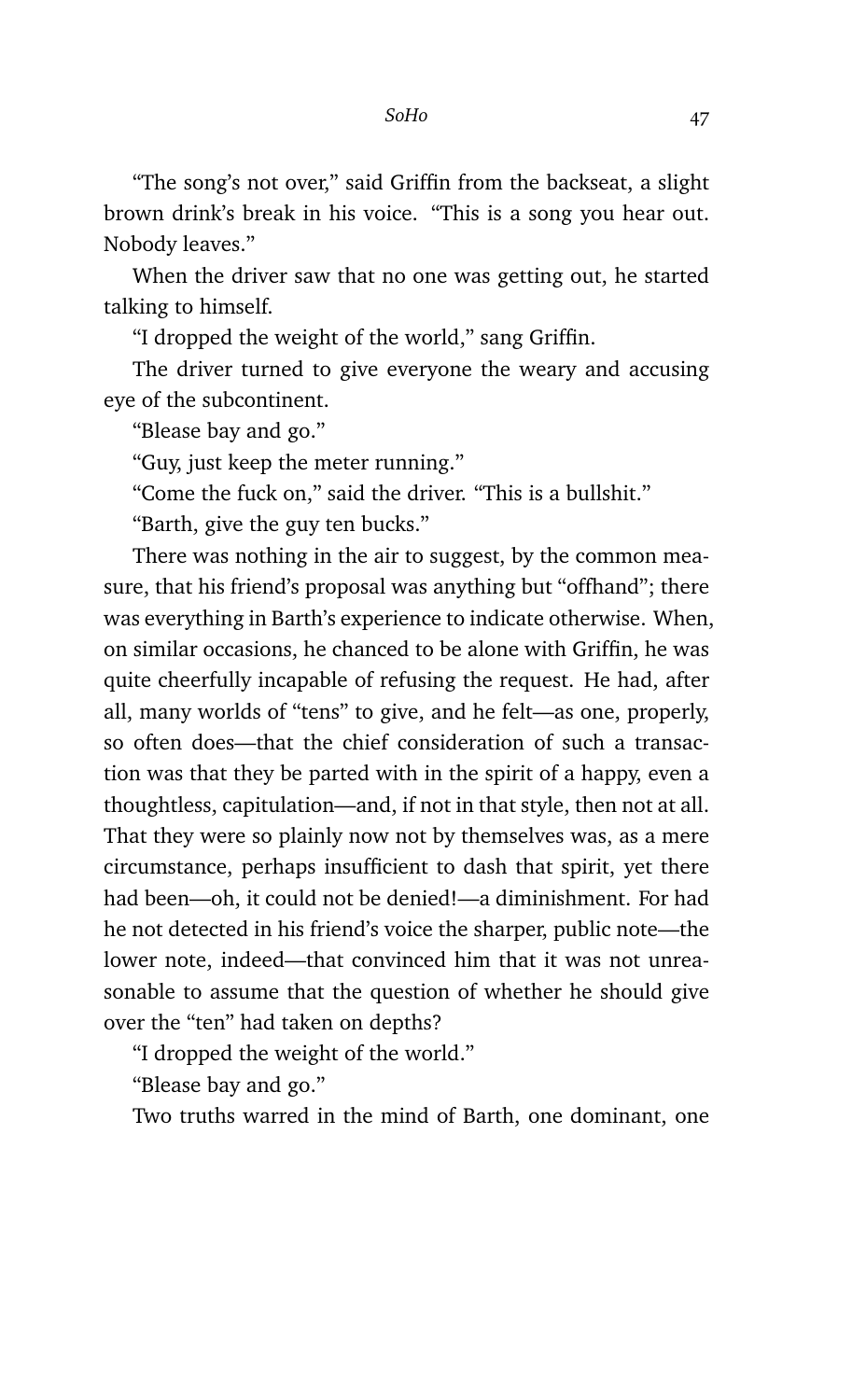an underdog. The dominant truth: paying the driver on Griffin's command was the will-less act of a lackey, and there'd be nothing from Inez but Galician scorn if she watched him hand over money so that they could all sit in a parked taxi, indulging the whim of Griffin. The underdog: paying the driver was a cool and unconventional, i. e. life-giving, wriggler; it didn't hurt Barth, it helped his friend, and it was a happiness wriggler that might be recalled, later in the night or even later in life, as a touchstone wriggler of spirited youth.

Before Barth could decide, the driver switched off the radio.

"Okay, now you are out of this taxi, my friend! Now you are  $0.01t$ 

"That's insane," said Griffin.

"Let's just go," said Barth, relieved, paying the fare, overtipping.

"I wonder," said Inez on the sidewalk, "where is Patrithia and your friend? They left before us and still they are not arrived."

"Are you worried about your friend?" asked Griffin in the teaser voice as he expertly sidled and put his arm around her shoulders, a successful blitz move in the competition scam. Barth fancied that nightheads of Tabac were watching and judging him as he stood in the orangey rain light.

"Should we go in?" asked Haber.

"Why don't you two go," said Griffin. "Inez and I will wait out here. In the rain. Ha-ha."

"I'll wait with you," Barth said immediately.

Griffin emitted a laugh of perfectly pitched minor condescension.

"You're an intense kid, Barth."

"Why would you say that? It has nothing to do with being intense. Maybe I just feel like waiting outdoors instead of in a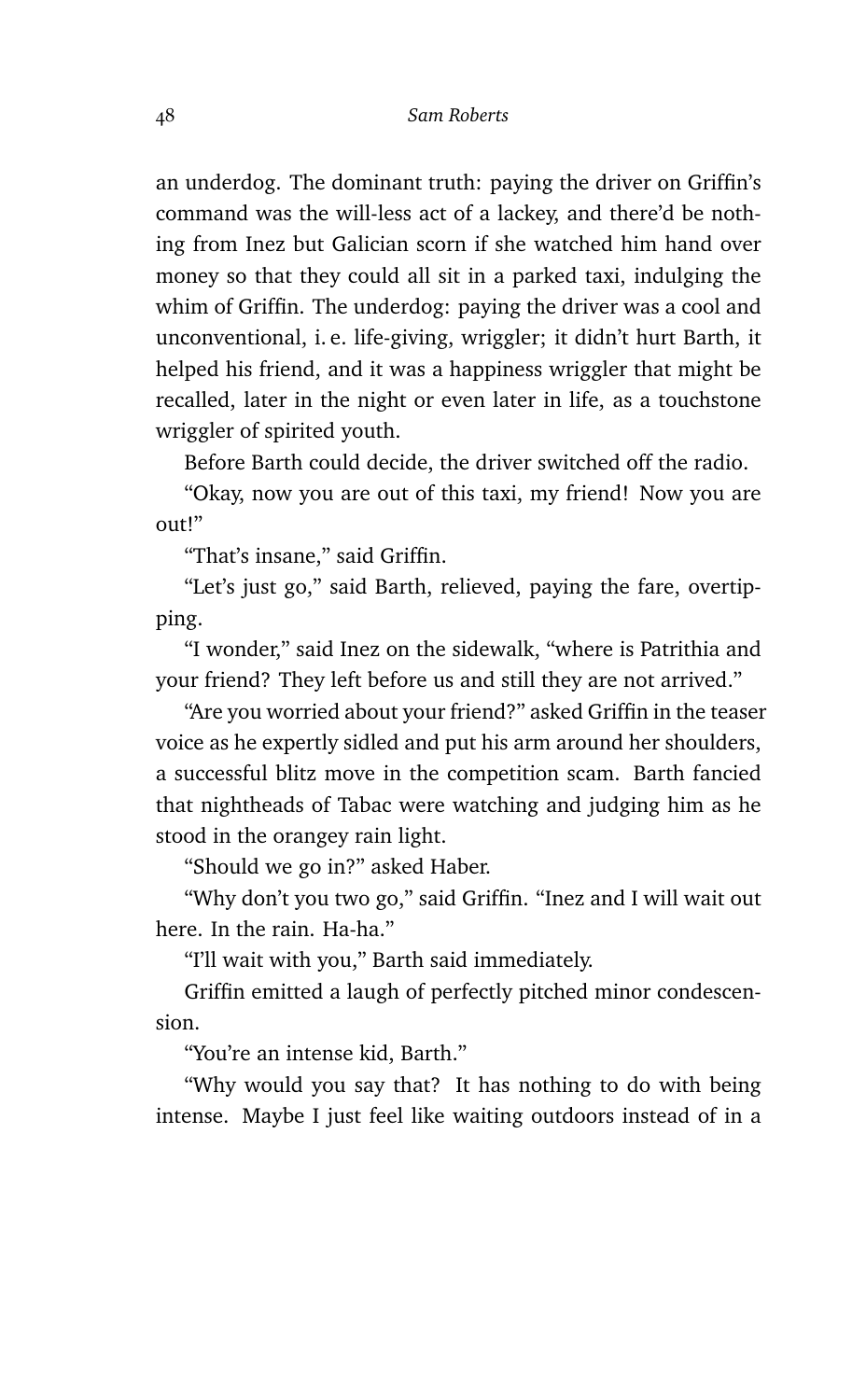room. The rain feels good."

"Guy, you know why you want to wait here. You should have asked me to take myself out, but you didn't ask me to take myself out, and you didn't do the right thing and pay the driver. You should always listen to Griffin. You reap what you sow, guy."

"Fuck you," said Barth with real anger. It seemed then that some rebellion was called for. The option that occurred most readily was: no more money for Griffin for the remainder of the night. He thought this over with a small, sour thrill. He imagined making an announcement of no more cash for Griffin in front of the others, and how strange and bad this would make everyone feel, including himself; but then let it come down, thought Barth. It looks like rain tonight, says Banquo. Then let it come down, says the first stabber. No more money for anyone and maybe even no more speaking with anyone ever again. He would conduct an independent life in remote places. But immediately he was ashamed and his face got long; no, the money was not for venal wieldings and withholdings. It belonged to everyone, they'd found it together one day in the rain, in an enormous gray bag, half-buried in the dunes outside the mansion of convalescence.

A cab pulled up. Out of it came Patrice and Albert, strictly expressionless. Had they done anything in the cab? Certainly they'd kissed, perhaps more. Being fellated in a Bovarianly redirected taxi by a hot non-professional you'd known for less than two hundred minutes, after winning a physical fight in which you had held the moral highground. Doing what's right, thought Barth, doing what's right.

"What's up?" said Albert with mindless ease and goodwill.

"Look at this fucking place," said Griffin, without irony, almost with respect.

Albert narrowed his eyes at the paradise and slowly nodded.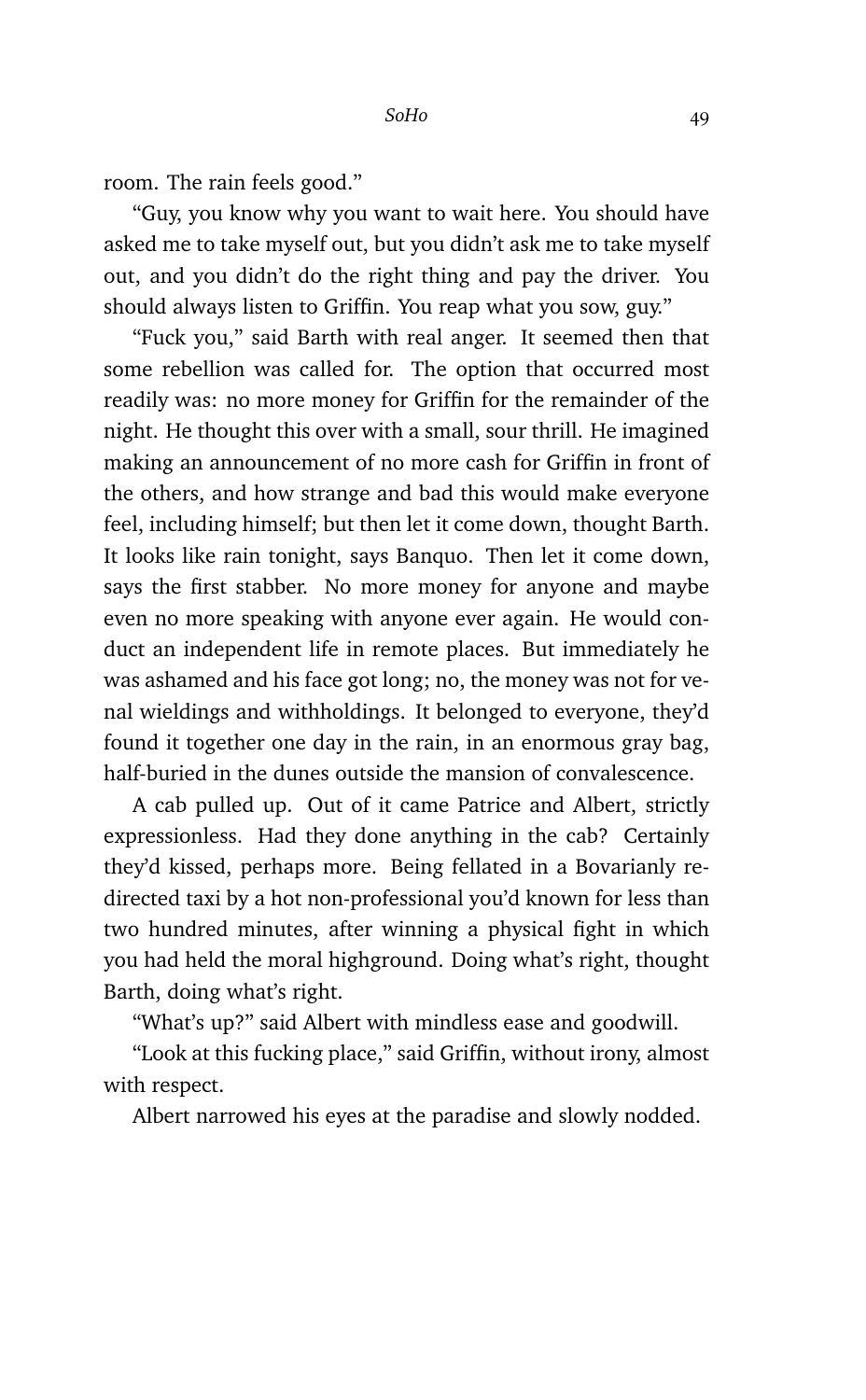"Sweet," he said slowly, really meaning it.

Barth watched everyone go into Tabac. Haber and the girls entered through the front door, like anyone else from the tribe of humans; Albert and Griffin stepped right up from the street and moved as conspicuously as possible between the closely set tables, like tribeless ones. Barth opted to give himself two minutes of alone-time smoking in the rain, with the possible benefits of rain ions. It was necessary to wait. Let the friends have their brazenness entrance. Why should he follow them, just to dole out apology smiles to the people he jostled and worry about judgments against him? And why should he immediately go in after Haber, thereby admitting that he was incapable of a brazenness entrance, and by implication incapable of so much else in the world of youthful primacy and pleasures? He lit his Marlboro with great skill against the weather. Rain began to darken the shoulders of his sweet linen, and he wondered if it was absurd to think that the manner in which a young man chose to enter a restaurant might betray a failure of nerve.

 $\heartsuit$ 

Barth was standing in the hot midships of Tabac, his legs shoulderwidth apart and his back braced against all the bodies of heads that would not stop knocking into his knapsack. He stood behind Albert, who, in turn, stood behind and inappropriately close to two girls sharing a plate of steak tartare at the bar. Albert stared at the dish, entranced by the highly seasoned raw beef.

"That's a sweet plate of beef you're running," yelled Albert.

"Excuse me?" one of them screamed. The endproduct of Tabac's noise comprised the loudest of european music with ambient laughter flarings—about seventy percent from women, most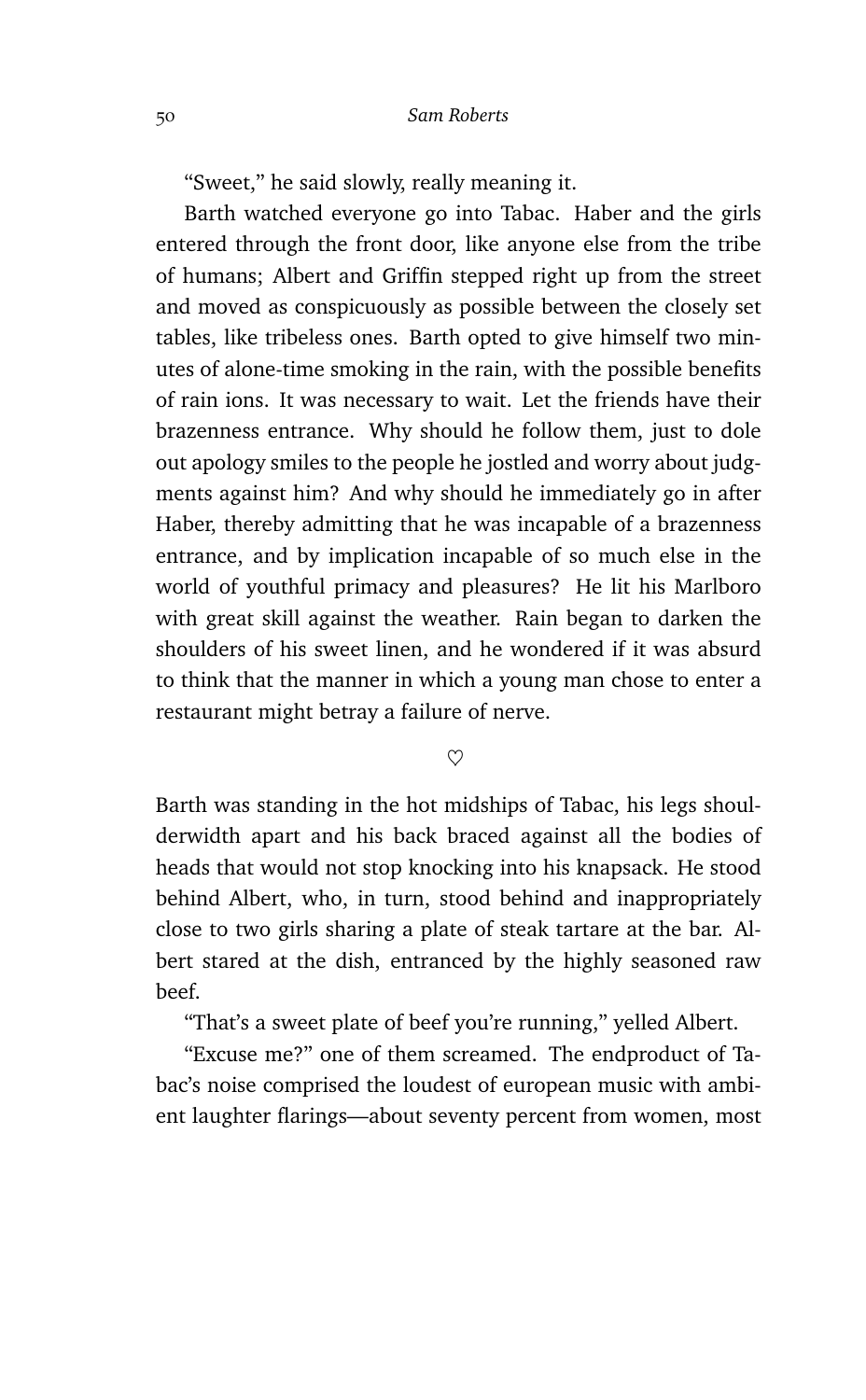of the rest of it gay—and the breakage of glassware by incompetent and slightly less than clean waitstaff. Severe heads bobbed to this endproduct of noise in Tabac; it seemed that the noise was feeding the heads and that the bobbing showed that the heads were incubating properly. Heads were sown throughout the place like dragons' teeth by the music of Tabac. A carthage of heads, thought Barth, and then he giggled to himself: "Heh, heh." He was drinking a stoli rocks, wedge of lime, bumps of glass on the bottom of the glass. The stoli was from the freezer, not the shelf, therefore syrupy stoli, the best.

"I was just noticing that sweet tartare you've got going," Albert shouted. "Could I get a little taste of that?"

Without hesitation, without even looking at her friend for ohmy-gawd giggles, one of the girls handed Albert a forkful of tartare. One wore black tights and the other had bare theighfleisch, and that was enough, that was enough.

"It's a fairly high quality beef," Albert said after a moment's chewing, "but a little too lean."

"Want some more?" asked the other girl in the voice of lewdness and promise.

Barth nudged forward, rather clumsily, but forward all the same.

"I'll try some," he said. Amiably but chargelessly, the girl handed him a beef-tipped fork. Barth ate the schmear and handed back the fork. No fingers touched. There was no using the prop of beef to get with them; but wasn't it the role of objects to restore silence? Having thought of a Beckett quote, Barth stood a little straighter and shook off the first patchy inklings of being at sea with himself.

"That would be perfect beef for beefpacking," said Albert.

"For what?" said one girl.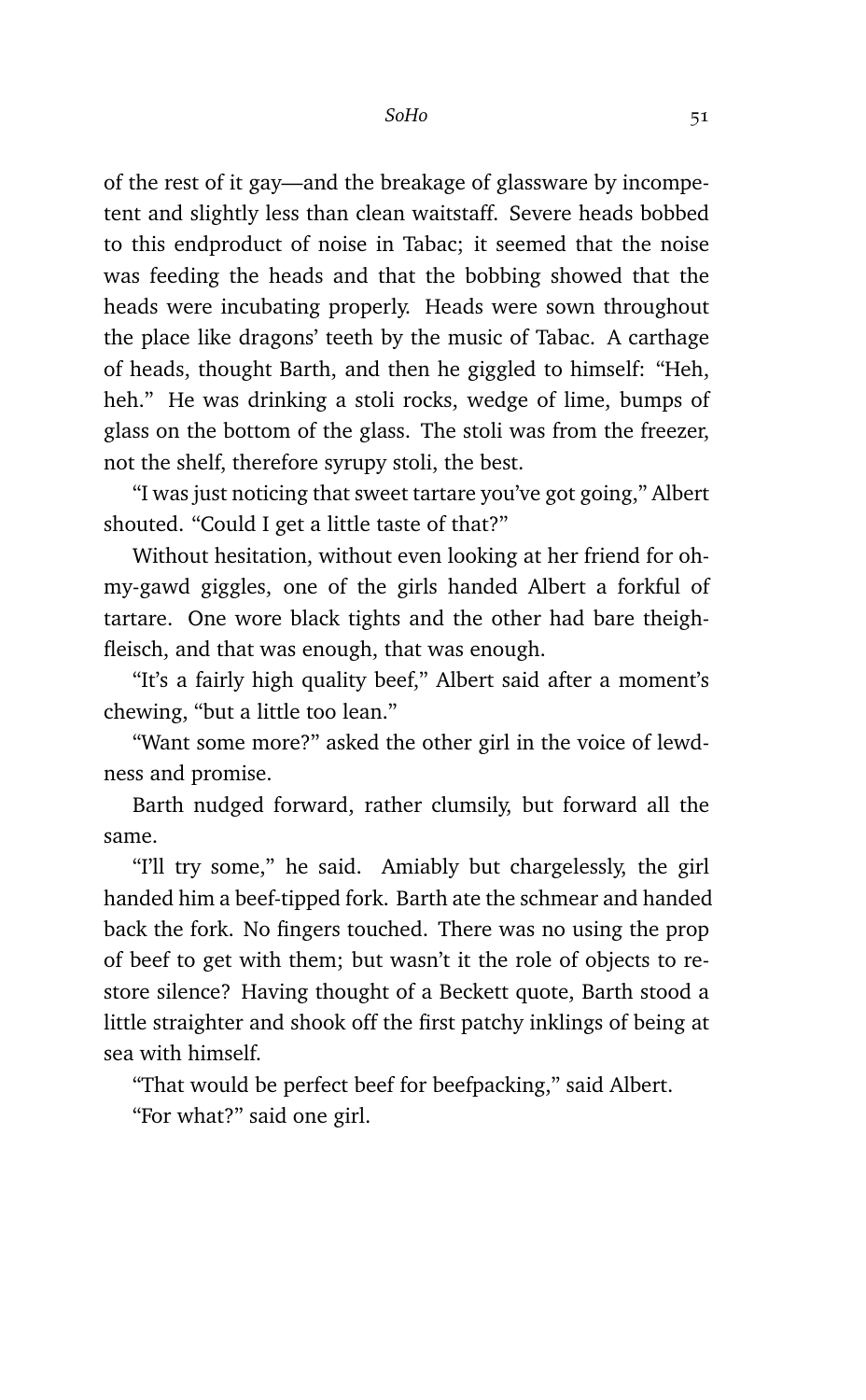"For packing the head in beef," shouted Albert.

"Excuse me?"

"For a beefhead."

"Albert," said Barth.

"The concept of the beefhead is one of the sweetest concepts," Albert told the girls, leaning in between them. They laughed—a little nervously, thought Barth.

"The concept is that you get together with your friends on a hot summer day and you get a hotel room in a certain kind of old hotel where the rooms are large and they don't have A/C."

The girls began to giggle meaningfully but Albert shook his head with impatience.

"No, it's nothing like that. It's not that kind of a thing. Anyway, you go to an old kind of hotel room. Like the Chelsea Hotel, right Barth?"

"Right," said Barth cautiously. Was Albert really going to speak to them about beefpacking?

"So what you do, basically, is bring about thirteen pounds of eighty to eighty-five percent lean pure ground beef as well as a plastic squeeze bottle of medium quality olive oil and a brush like a pastry brush that you'd use to put melted butter on dough, for example—and also scotch tape. Ideally, you'd want one of the friends to bring along a video camera, because it's very creative," Albert continued matter-of-factly, "and it'd be good to film something like that, you know what I mean?"

"Excuse me?"

"So one of the friends strips down to nudity and sits in a straightbacked and not really comfortable wooden chair in front of the open window of the unairconditioned hotel room, while the other friends pack his entire head with beef. After you encase the head in a thin, light layer of beef, you apply the lightest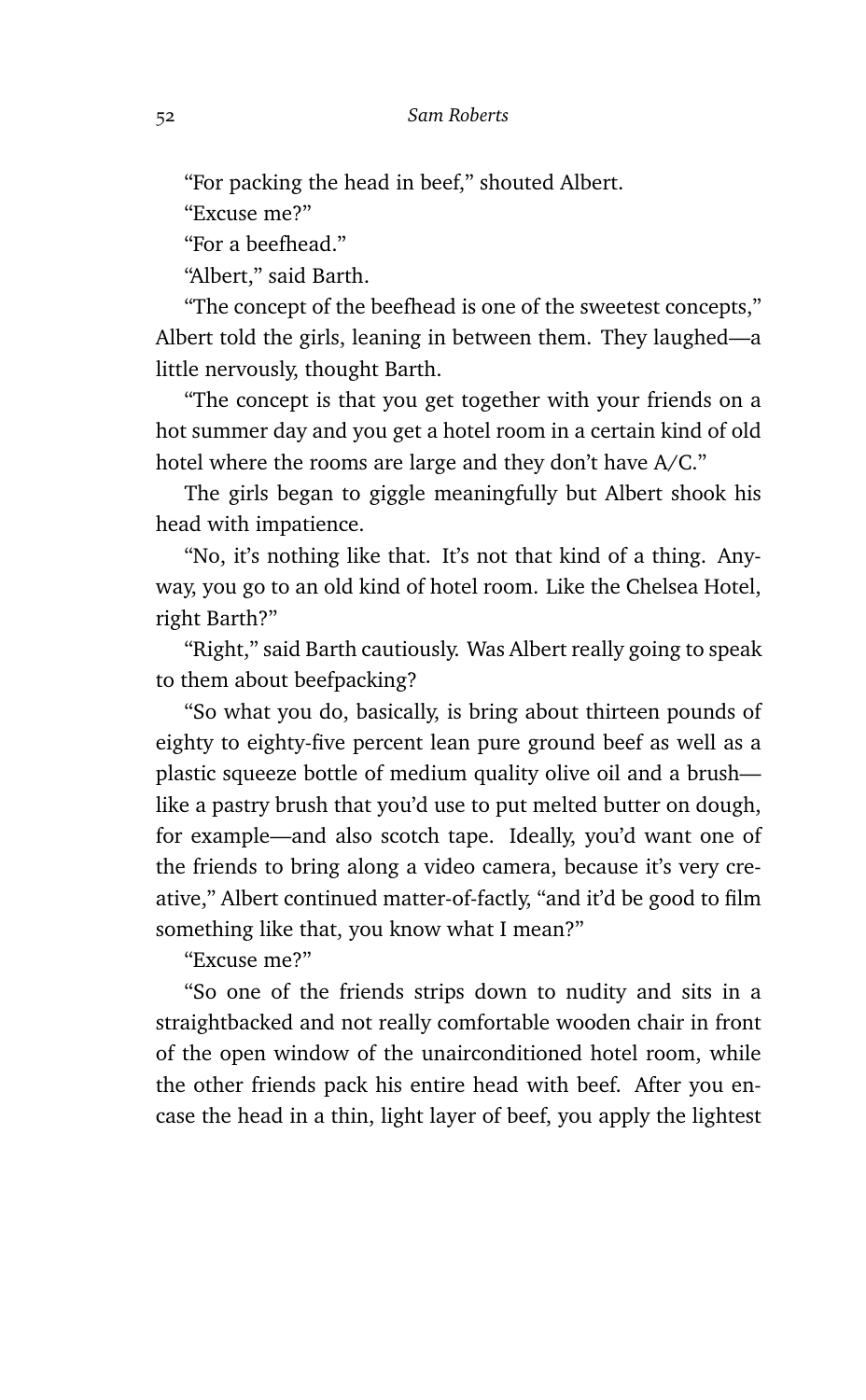sheen of oil, and you then wrap the beefhead with scotch tape to hold it together and also for extra depravity," Albert admitted with a genial shrug.

He wasn't smiling, and his eyes were focused on the imagined beefskull before him. As he spoke, his hands made cupping and smoothing gestures not far from the girls' faces.

"Could you imagine having your head fully packed in pure ground meat? Of course, you have to leave holes in the beefhead for the eyes and nose, and maybe you'd stick straws into each ear, but there's no mouth hole in the casing of beef. The reason you want it hot is to attract summer flies to the beef."

"Albert," said Barth, beginning to laugh but nevertheless starting to feel embarrassment quivers of the strange and bad.

"Why would you want to talk about something like that?" one girl calmly asked.

"What's that?"

"I said: why would you want to talk about something like that."

"Ideally, you'd film the wearer of the beefhead walking up and down Twenty-Third Street in the middle of a summer afternoon. People might start feeling weird and might even cry when they saw the walking beefhead."

"And remember the old English gentleman," said Barth, unable to help himself.

"Right. That's sweet. A retired English colonel wearing an ascot would be walking by and he'd point at your friend with his cane: 'Good God, that boy's got beef to the skull! What a magnificent head of beef!'"

"What?"

"'Good God,'" said Albert, "'that boy's wearing a full head of beef!' And at a certain point, you might start eating out the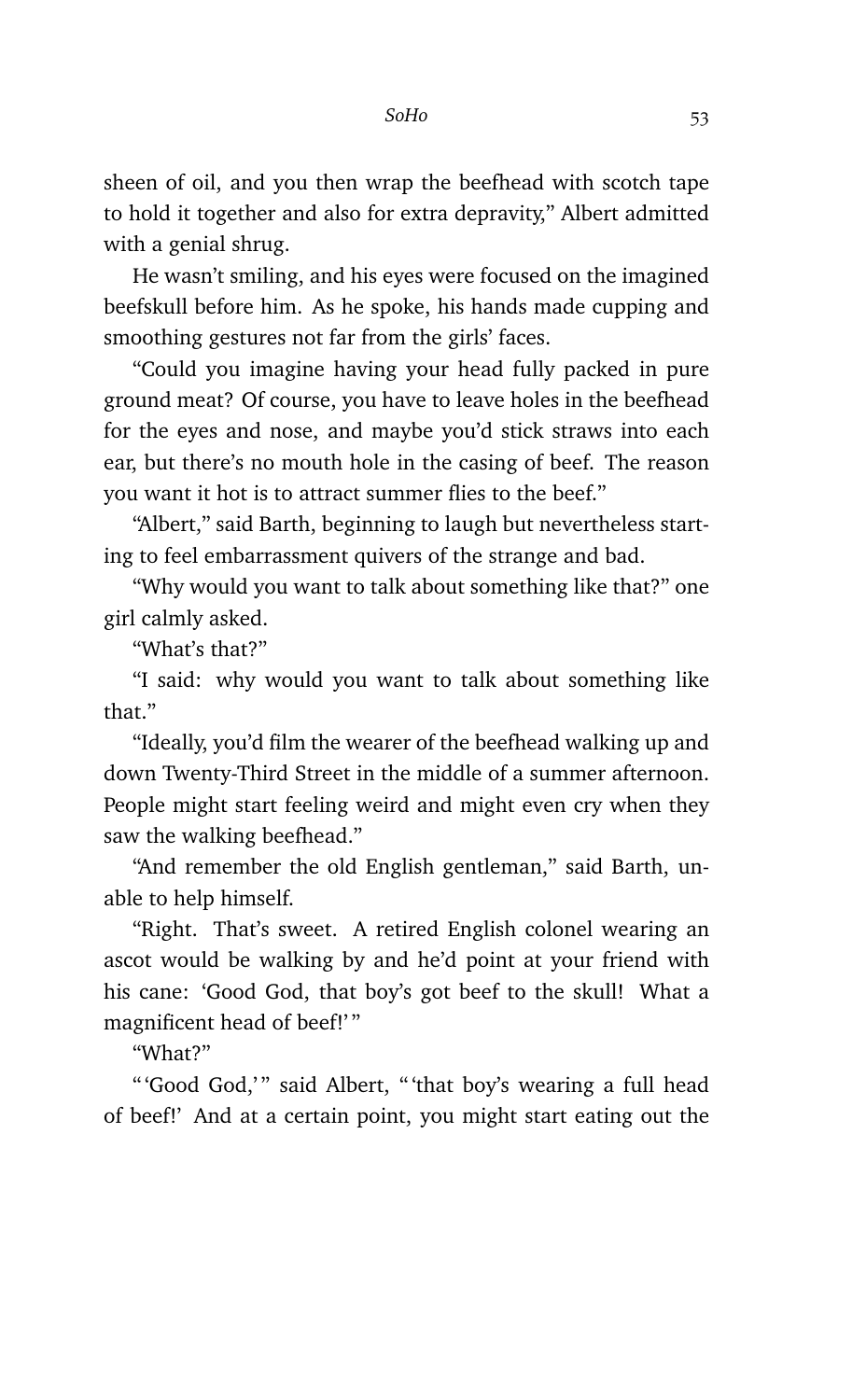beefhead from inside. Because, remember, there's no mouth hole in the beefhead. With all the flies buzzing and walking up and down the skull of beef."

"It's very weird," the girl said—a little angrily, thought Barth. "Actually, it's disgusting."

"It's not that upsetting, it's not that weird. It's just transgressive. In fact, it's one of the most transgressive things you could do in a public environment that wasn't a service-related or performance-related environment. Being weird isn't particularly interesting, but being transgressive is proactive. Just imagine if your boyfriend was proposing to you in a prestigious restaurant and you opened the ringbox and instead of velvet the ring was imbedded in the thinnest layer of the most finely ground, barely sheened, ninety percent lean pure beef? Prime Angus, culled from the sirloin. Would you say yes?"

The girls stared back at Albert with the confusion and indignation that rise like floating wrigglers in the flood tides of the strange-and-bad.

"Why would anyone think of something like that?"

"It is a little bit crazy," Barth middle-mindedly conceded.

"Don't recant," Albert said. "Don't apologize for it, just because you're talking to a girl. It's an amazing idea. If we had any balls, we'd go and do it tomorrow."

Certainly, one wouldn't be so badly off remembering beefpacking on one's deathbed. What else should you be remembering? Ginkgo trees, blowjobs, *The Godfather* parts I and II? Well, maybe. But four hundred feet beneath the beefpacking laughies, in Barth's gloomier, lower layer, there existed a greedy and therefore shameful regret that Albert had abandoned the normal protocols with girls in order to pursue the comparative artistry of strange-and-badding with beefpacking.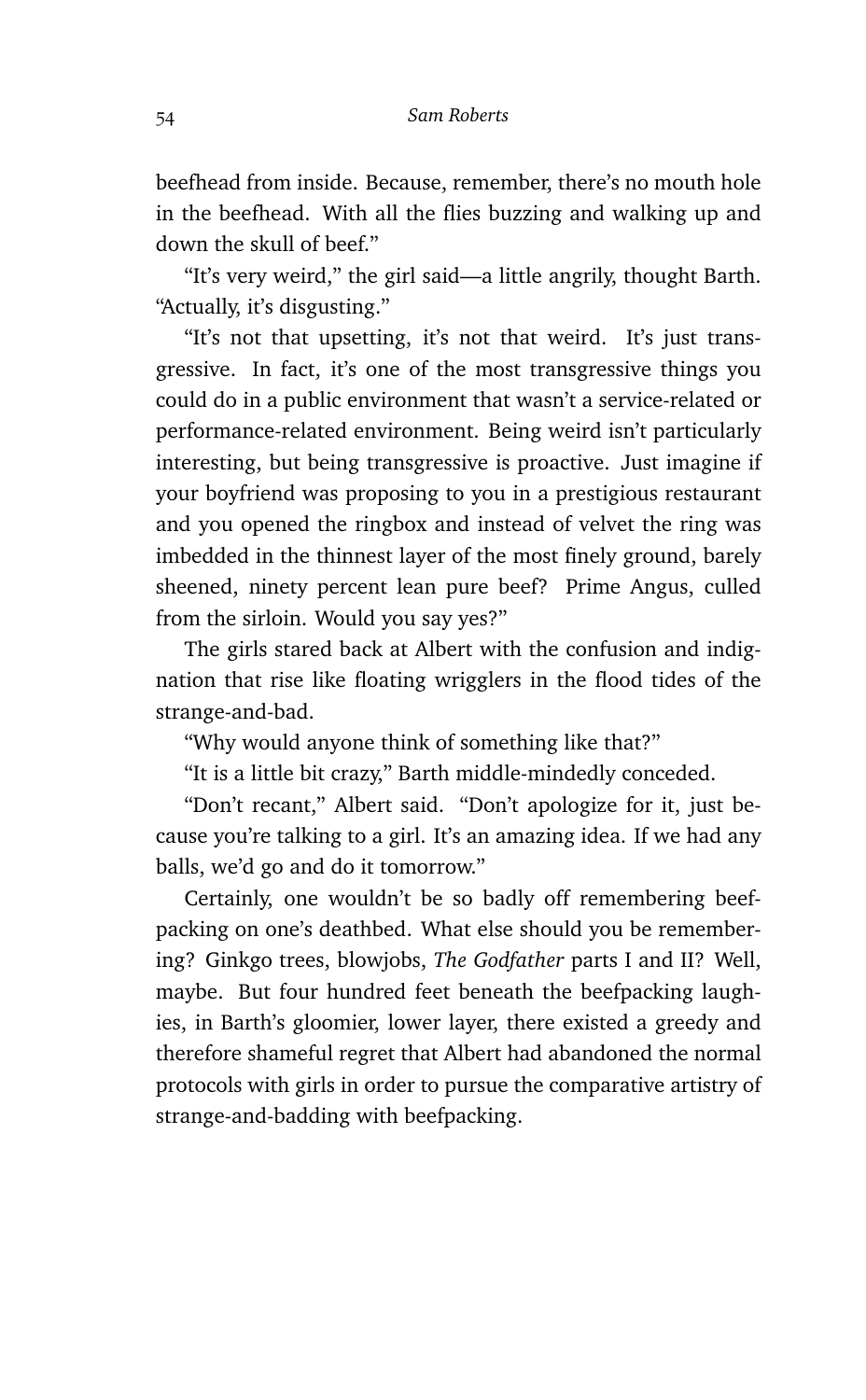"Where'd Patrice and Inez go?" Barth asked.

"Who knows? They'll come sniffing around soon enough."

Albert waved his hand. The trunk of the hand moved slowly but the fingers manipulated themselves with speed and complication. It was a depraved gesture of the hand, such as might be made by an athletic Dauphin after delivering a binding pronouncement of indolence and cruelty.

"Would you girls like to go to upstairs Tabac and play a little pool with me and Barth?"

The girls' plate of half-eaten tartare had been taken away. They had paid their check and gathered their satchels to their laps. Clearly, they were ready to get the phuck out of there.

"I think we're going to get going."

"Why? Come on, you'll love the sweet VIP room of upstairs Tabac<sup>"</sup>

"We've got to go, we've got to work tomorrow."

"There's an incredible Zeppelin photo upstairs. You should definitely see it."

"Sorry, it's a schoolnight."

"They're standing on the runway in front of their private jet in the early seventies and Plant looks sicker and more amazing than any human being has ever looked at any other time."

As the girls were leaving, Albert violently finished his drink. Lees of ice spilled down chin. His eyes looked a little smaller, and his face had babied in the low downlighting of Tabac.

"Sweet," he said, to no one, about nothing. He gaveled the empty glass on the bar and a few people stared. Albert was in the early stages of losing his humanity. But why? He had won a physical fight of justice and partially gotten with a hot girl (that's right, that's right, thought Barth mechanically, doing what's right). He marveled at a friend who could begin to turn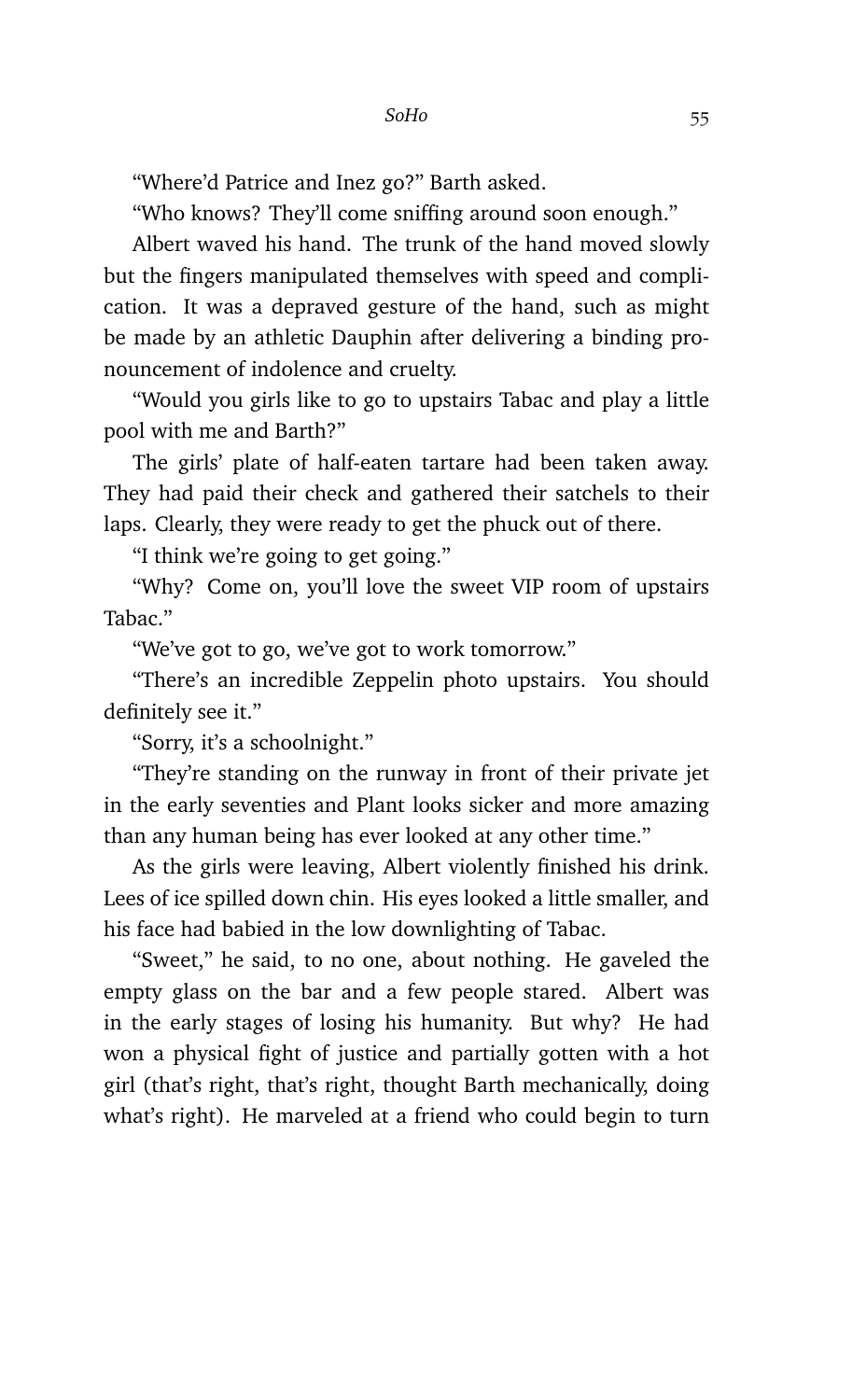unfit for human consumption so soon after triumphs.

"Their reaction was so fucking absurd," said Albert in a volume higher than the endproduct of Tabac noise, causing a few more stares.

"Are you losing your humanity?" asked Barth. "It's barely midnight."

Albert slung the Burmese python of his forearm around Barth's close shoulders.

"Barth, Barth, Barth: my good friend Barth. It's not about losing anyone's humanity. Get us another round and I'll be right back."

Barth ordered two more drinks. Albert took his place at the end of a long line for the Tabac single-occupancy unisex toilet chambers, which meant at least six minutes of alone time at the Tabac bar. Now it was time to think about objects and their relation to the history of man. Thousands of instructive objects were to be found throughout Tabac. The cellophane on his Marlboro pack, for instance. Mass-produced cellophane could not exist in a society that hadn't constructed, say, a hydrogen bomb, in the same way that there would be none of those identical yellow pencils without the internal combustion engine, and here Barth let himself linger on a remark somewhere in the enormous country of Nabokov (crazy alps, birch forests, endless natural resources), where a pencil's being sharpened sounds like "Ticonderoga, Ticonderoga." Again, he stood straighter, and his love for Nabokov at that moment was as great and unforced as his love for the stoli's syruppiness. Incidentally: there was a sort of cottony taste to the coldest stoli. There were other things, too. Considering the limes in the drinks, one might think about agribusiness. Momentarily, Barth thought there was a chance for him to become some kind of a Creator, because was it every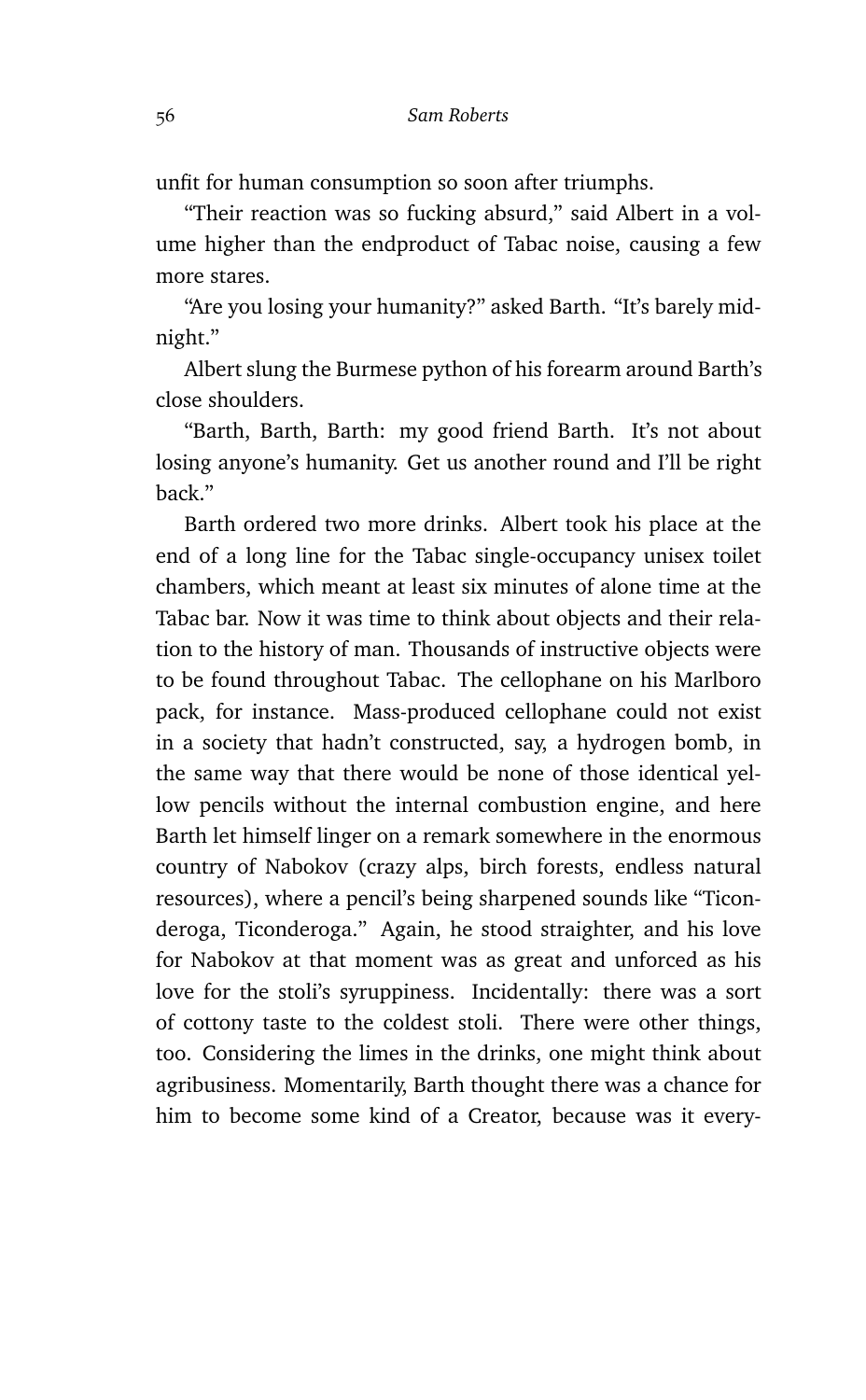one who thought of something like this while awaiting a friend's return from the toilet? And there was more. There were stories to be had about the people who came into contact with all the objects in Tabac, namely the patrons and workers of Tabac. Definitely, there were surefire interesting stories about sluts, but then you also had the illegal alien dishwasher story, too, with the five dollars an hour, the escape from El Salvador. Though it always came back to the objects and their relation to the history of man. Talking about some wriggler of a guy with a profession of some sort who'd happened to order the steak frites, you'd eventually drift into details about cattle and slaughterhouse workers, i. e. specialization of jobs, i. e. the history of man. And then one might consider the history of dentists, because who could eat a medium rare steak au poivre without strong chompers? Ancient man gummed his food.

Albert returned. He had water-gelled his hair. Barth handed the drink and examined his friend's face for any change in babying or bloodying of the eyewhites. It was hard to tell.

"Have you regained your humanity? Seriously, have you?"

"Guy, I'm fine. Let's go about our business and not worry about things like humanity. It's not about that. I'm very up for a little pool in upstairs Tabac. Tonight should be pretty sick up there"

"Yeah, but don't you have to be on the guest list to get to the upstairs?"

Albert snorted.

"Guy, don't worry about that. You think I can't get us to upstairs Tabac? You're a weird kid, Barth."

Griffin had staked out the first step to upstairs Tabac, headphones on. His head made an occasional sharp dipping motion. He was singing Snoop to himself. Above him, actually smiling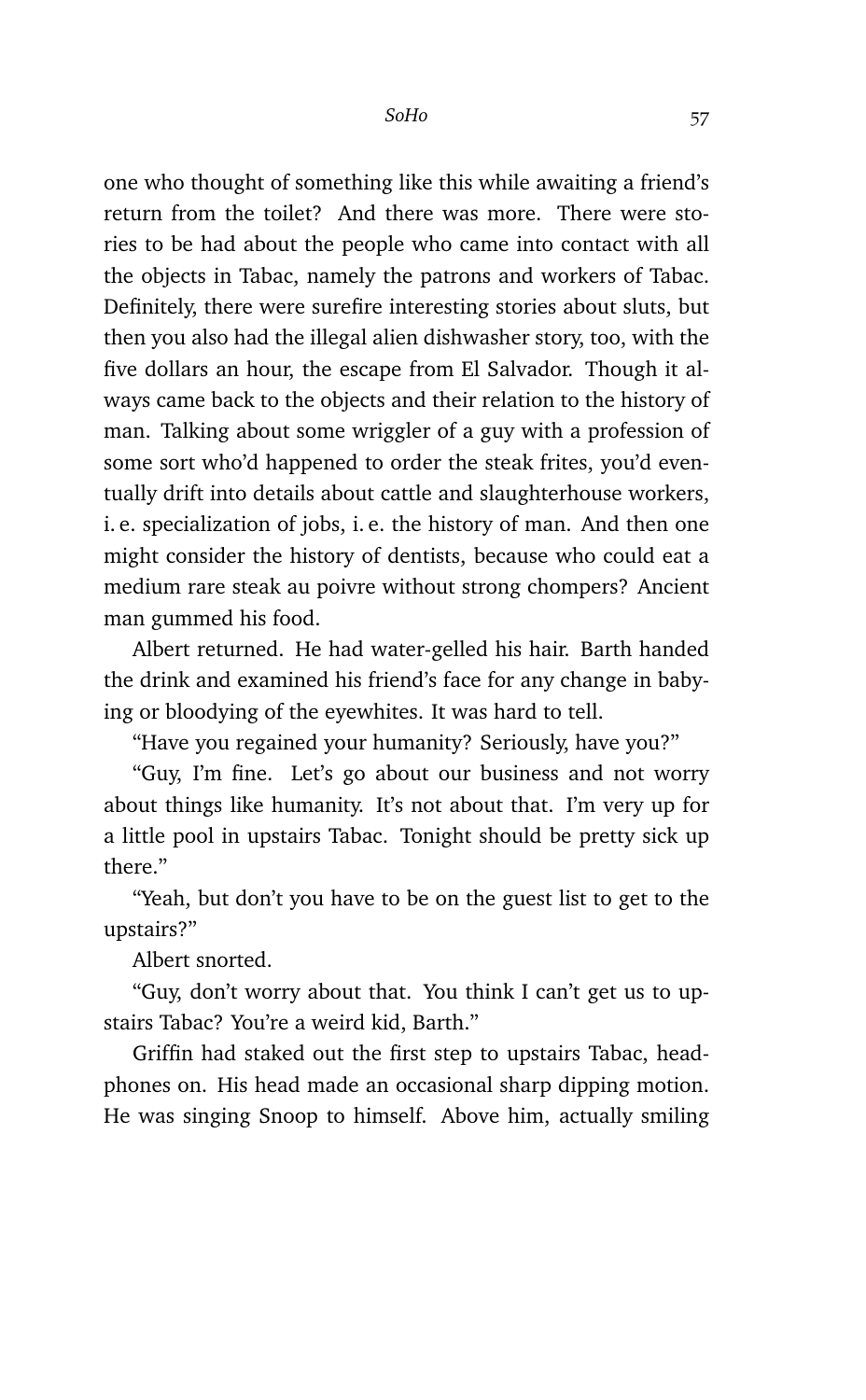down on Griffin with a certain kind of benevolence that brought to mind the tired notion of gods protecting madmen, gamblers, and wrigglers, stood an enormous black bouncer with a shaven skull. Griffin and the bouncer wore similar black leathers. Definitely, Griffin had said something to the bouncer about Snoop, and probably the bouncer had responded with some sort of encouragement. Barth imagined his friend later bragging about the bouncer's having understood what kind of a kid he was, and the thought irritated him unspeakably.

The bouncer had a clipboard, but he disdained looking at it. Others—a certain kind of shrill or oafish girl or a bony kind of eastern european girl with pointy elbows and lots of clean hard shiny pimples, along with desperate gays, goombahs and wrigglers—had pooled around the bottom of the stairs, but no one was being allowed into the magical pussy of the VIP room.

Barth made his way to Griffin.

"A little Snoop?" he asked. He tried to impart to his voice a sense of antibelligeroidism, i. e. goodwill and cheerful rationality. No reason to have hostilities with Griffin, especially with Albert perhaps about to lose his humanity. Worst case: you could always be friends again with Griffin if you told him that you respected his life.

"People," said the bouncer, "people you cannot stand here. If you're not going up my stairs, then get away from my stairs."

Albert stood mesomorphically before the bouncer.

"Guy," said Albert, "your name's Bernard, right?"

"My name is not Bernard."

"Come on, guy. You're Bernard. I'm Albert, remember? I'm a friend of Roy's."

"I do not know you."

"Guy, I'm Albert. I was here just a couple of days ago."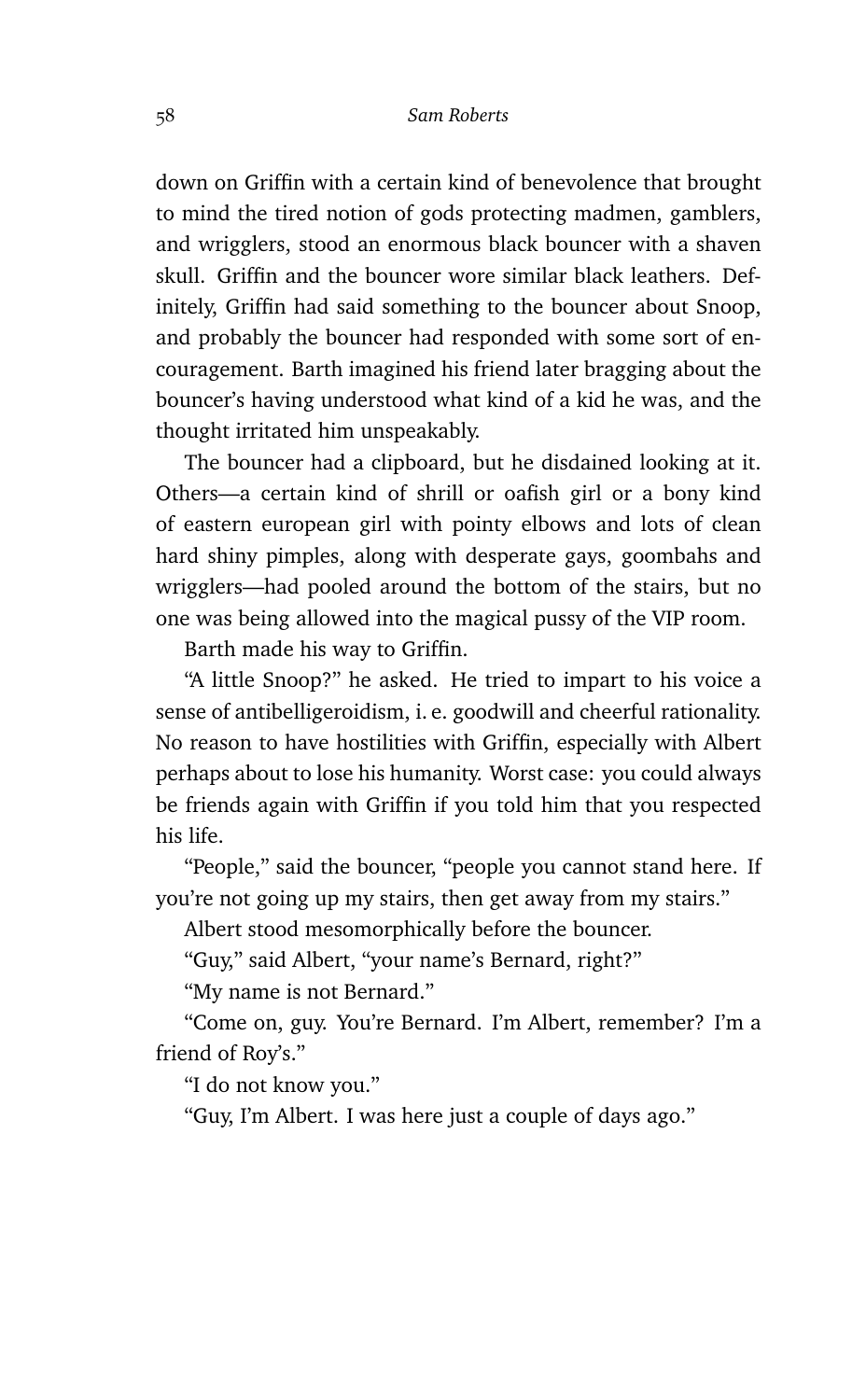The bouncer made a clacking sound from the side of his mouth where a toothpick lived. He cocked his head and shook his head and made all the muggings of amused disgust that he, by virtue of race, dress, and occupation, was obliged to display when confronted with the ingratiations of a smaller white. The bouncer saw and then refused to look further at Albert: the tee-shirt, the dress shirt over it, the shorts, the sandals with socks.

"Where's Roy?" asked Albert, his voice a little higher.

"When and if Roy comes down," said the bouncer staring above and to the northwest of Albert's head, "you can tell him what you need to tell him."

"Guy, you know your name's Bernard. You know you know me. Why wouldn't you let us up? It's not about thinking that it's in any way productive not to let us up to play a little pool."

"Please move away from my stairs," said the bouncer, looking way, way over Albert's head.

"Just let me speak to Roy," said Albert.

Griffin took off his headphones and descended the step.

"What the fuck is Albert doing?" he said to Barth.

A white funkid was coming down the staircase. He, too, carried a meaningless clipboard. His eyes were squinted, his lips pursed, and he was sucking in his cheeks, all of which conveyed the impression of both abject confusion and extreme physical vanity. He wore a goatee and his head was very, very small.

"Whassup, B," he said to the bouncer.

"Roy!" cried Albert, his voice now really highpitched, as would befit an Albert one and one-half feet shorter than the real Albert.

"Woe," said the funkid, "do I know you?"

"Roy! How's it going, man? How you doing?"

"Woe $"$ 

"I'm Albert!"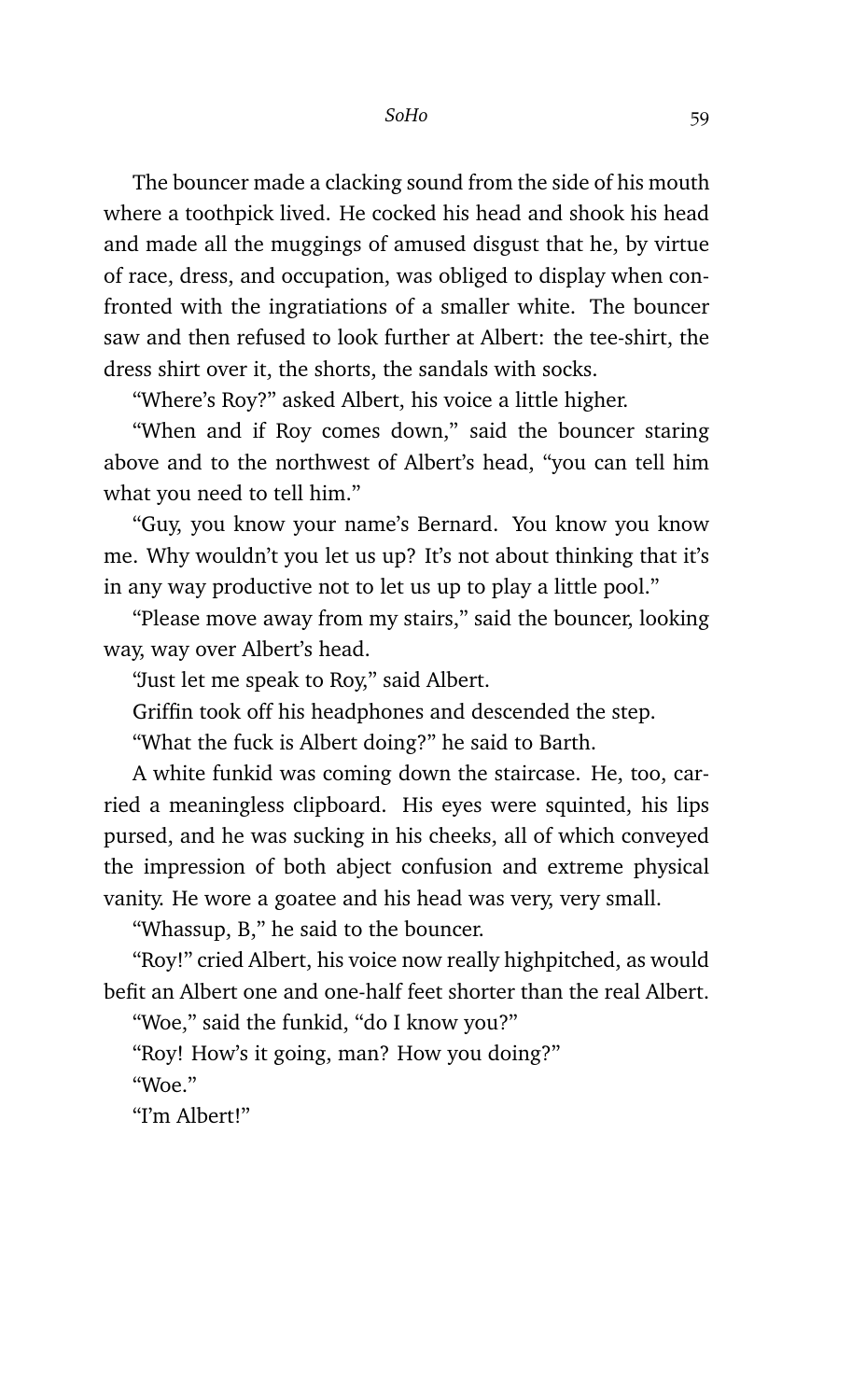"Woe: excuse me?"

"Roy?" asked Albert with a quaver, but the funkid was moving past, gone.

"Holy shit," said Griffin.

"As I said, step away from my stairs," the bouncer told Albert with finality.

"That's really sick," said Albert.

Griffin was nodding slowly, judiciously.

"Holy shit," he muttered gravely to Barth, "Albert flew too close to the sun."

"That's fucking crazy," Albert said after a moment. "That's just really fucking sick. What a sick kid. That kid Roy is a dick. Of course he fucking knows who I am. Why would he pretend not to know who I am?"

"Guy, he didn't know you for shit."

"Shut up."

"You just flew too close to the sun. You had your fight, you had your shot with Patrice, but then you tried for Roy and you flew too close to the sun. Don't worry about it: you'll get it back."

"Griffin, seriously, shut up or you'll be sorry."

"Fuck Roy," Griffin told Albert in a sudden tone of true friendship. He placed a hand on his friend's back. "Who cares about that kid? This place is played. Let's get out of here."

"What about the girls?" Barth asked immediately.

"Fuck the girls," said Griffin. "They're upstairs with Haber and a bunch of european funkids."

"God!" said Barth. "Seriously? You saw them go up with funkids?"

"Yeah, the worst version of semi-wealthy european funkid."

"Did Patrice and Inez know the funkids? Were they Spanish? Did they ask you to come up with them? How did they get up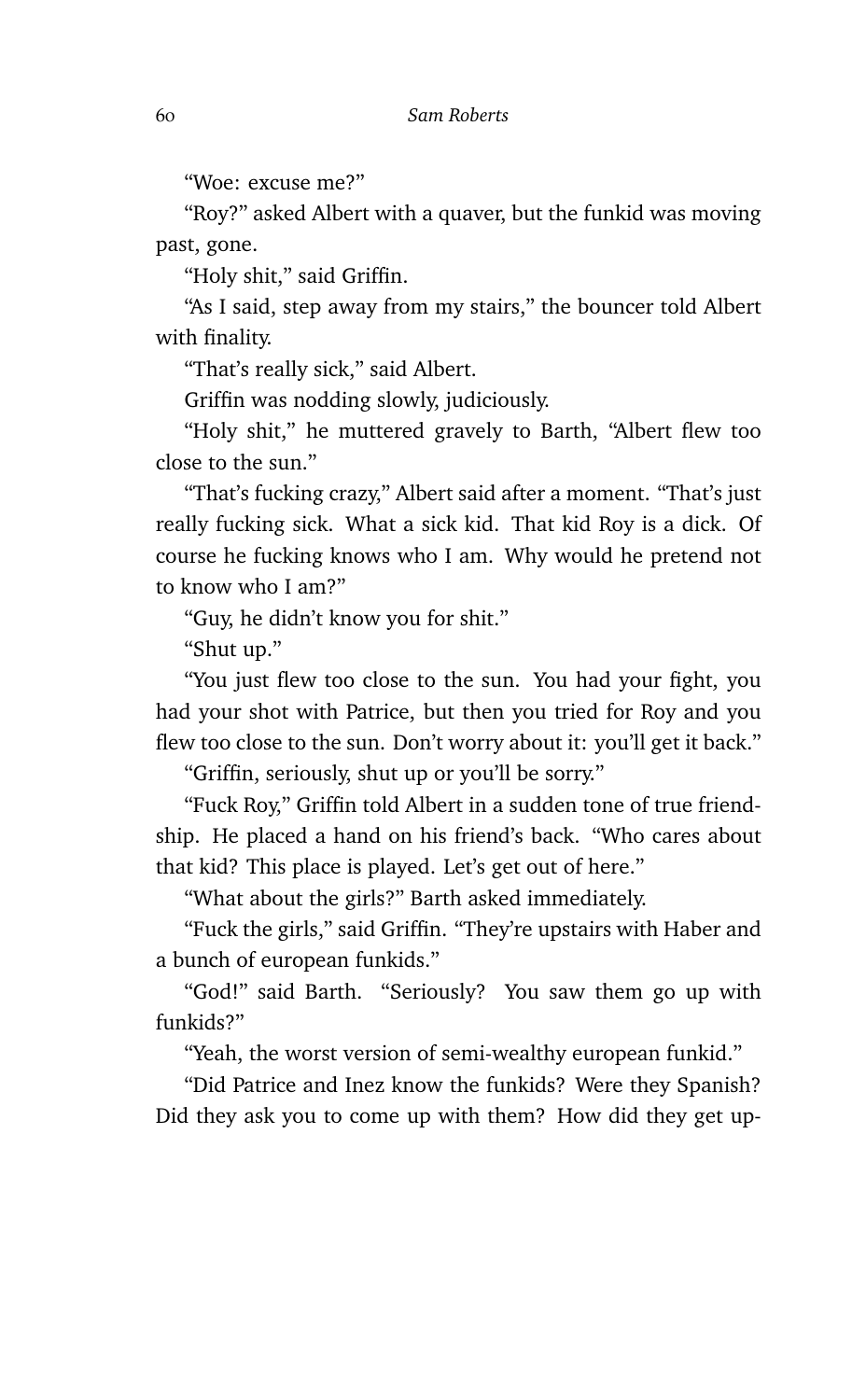stairs?"

"Who the fuck knows? Those girls are done. Everything about this place is played, right Albert?"

"Longinus," muttered Albert, and Barth was sure that quarts of humanity were leaking through the soles of his sandals and evaporating on the dark red rug of Tabac.

"What about Haber?" asked Barth.

"Haber's fine," said Griffin. "He's probably getting his cock sucked right now by that slut you were so into. Trust me, he won't miss us."

"Longinus!" Albert screamed at the bouncer.

"Anyway, who cares? You should have asked me to take myself out, but who cares! Albert flew too close to the sun and we're getting out of here."

Inez was no great shakes. Cosmology counted much more, and so did Nabokov. But ideally you persisted. You got yourself into upstairs Tabac and you found a way to get with Inez. And you forced yourself to deal in teasers and the unblinking world of silent, sexual complicity. Remember the Rilke poem: you must change your life. Barth could change. He might cut down on all the blinking and politesse, he might touch them without awkwardness. The first step, he decided, would be to run the rest of his night as pure alone time.

"I think I'm gonna call my night," said Barth, but no one heard him.

"Chandelis!" Albert yelled at the bouncer in the strangulated voice of lapsing humanity. He was grinning wildly, without comfort. The bouncer's toothpick grew still in his mouth.

"You better calm down, my man."

"Barth," said Griffin, "come on, it's time for a new place. We've got to get that kid out of here before something really sick hap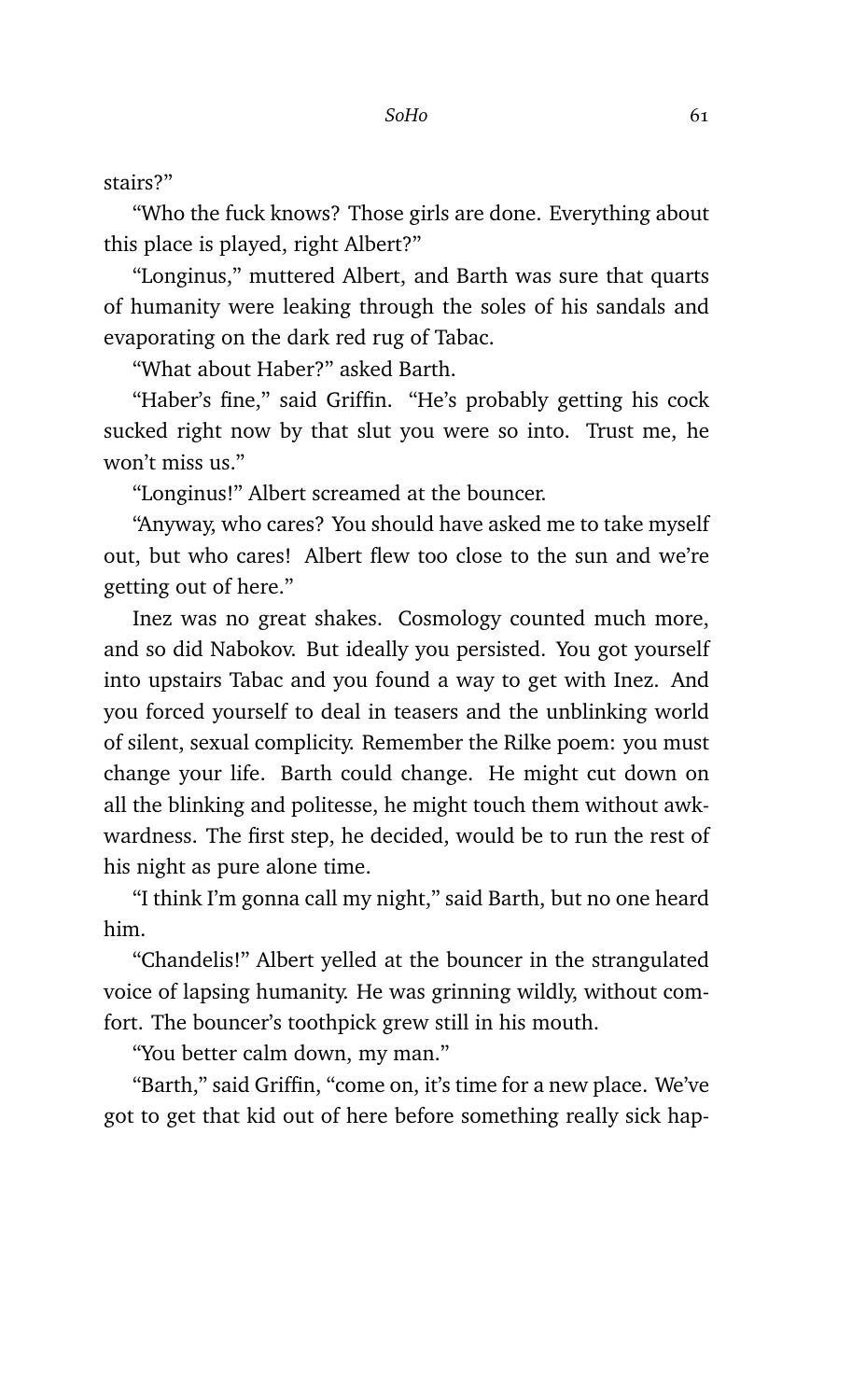pens."

"Chandelis!"

Alone time could wait, Barth thought. Friends were the friends, the unfungible family.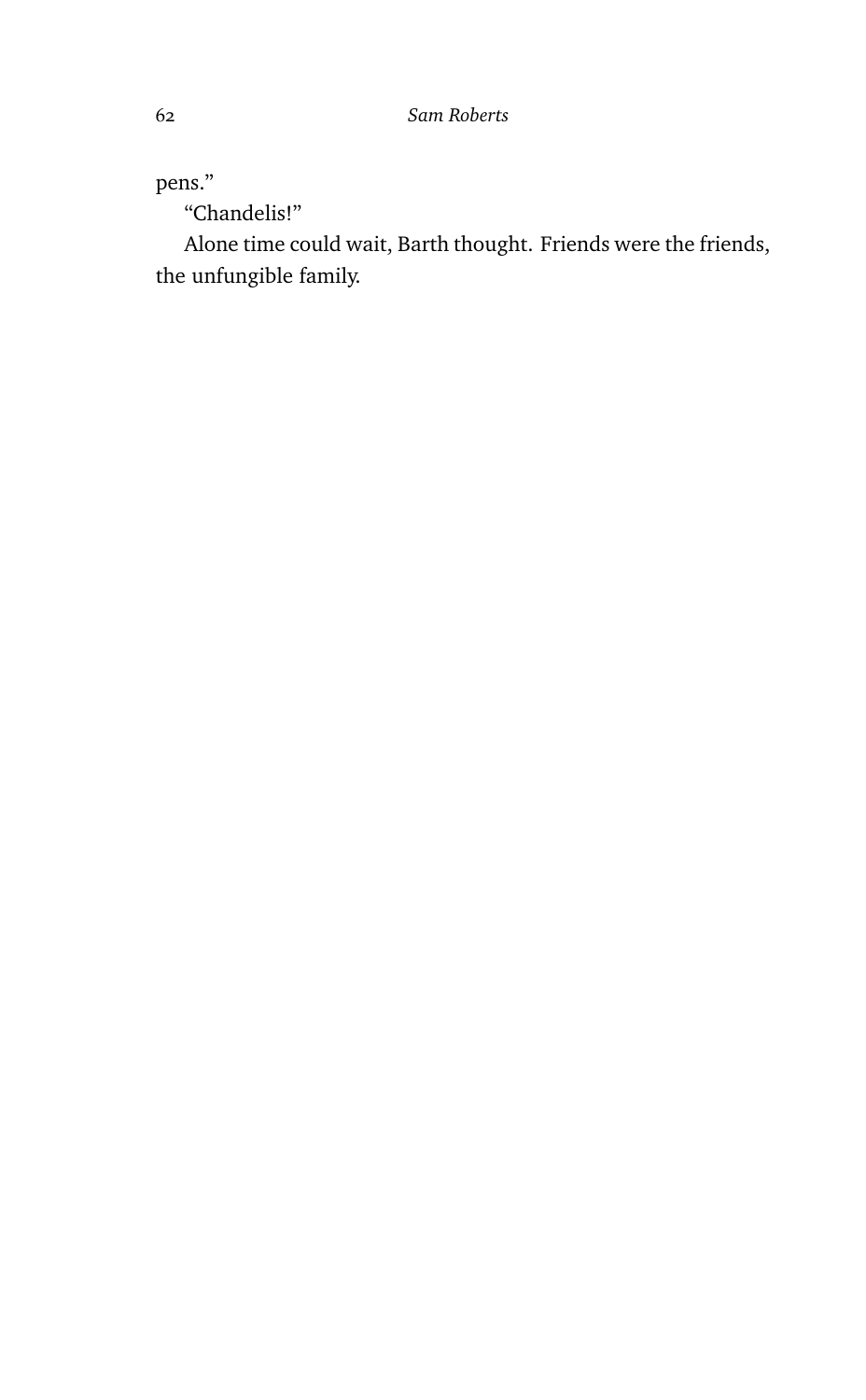## **dear stillness**

**elizabeth hall**

i miss you but.

 $\heartsuit$ 

enter us. attic apartment. mid-august's knitted heat. with curtains drawn, i fucked you on the kitchen floor while the cat watched from an open cabinet. afterwards, still enmeshed, you said *that was nice.* outside, the stars shined. two days later you moved in. the cat began licking her paws bald, coughed up skinballs. by the time my sister visited for thanksgiving, we'd wrapped them in gauze. sarah asked *why don't you make her stop?*

 $\heartsuit$ 

the gas station i bought cigarettes from was owned & operated by a middle-aged hungarian who gave me free lighters, patted my head on several occasions *you look like my daughter. i mean you look exhausted.*

at night, we'd drive to chevron's empty parking lot. a flask,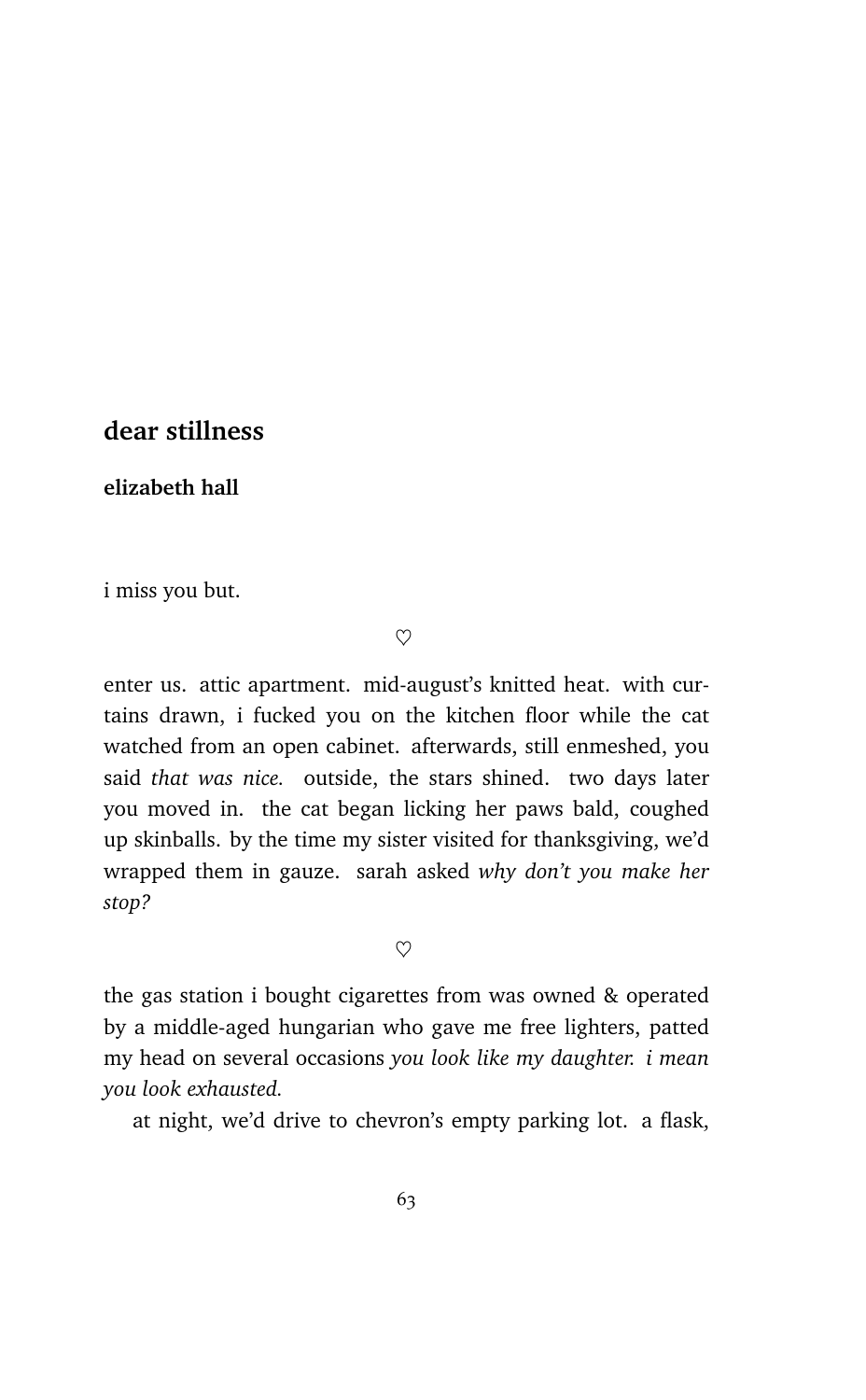glazed doughnut between us. sprawled on the hood of my honda, you'd say *at this moment there is no one thinking of us.* turning my face away, skyward, i found the moon snarling down at me. i stared slack-jawed as if it was a shock. 4 am's dry wind. thinking you were speaking, or even laughing, only to look & see you pissing into an empty schlitz can.

 $\heartsuit$ 

the first time my mother met you, she hissed *he smells like cigarettes. since when did you get so thin?* at hunan village, the waitress had tiny hands. i stared amazed, her ability to fit all five fingers in the teapot's handle. my mother burned her tongue on won ton soup & for the remainder of the meal bitched *now i can't taste a single thing.* she bit her egg roll, sloshed it round her mouth *nothing!* you took ten bathroom breaks. while you pissed, she asked *are you even showering?* my fortune cookie read *you have a fine capacity for enjoying life.*

 $\infty$ 

on christmas we drove 456 miles to sit on a wet park bench. our stomachs ached from spinach quiche, the ninety-eight hour day of playing scrabble at my parents' house. we'd left at dusk. arrived home to a city snuffed of light, sound. at the park, beneath a shade tree, i peeled a tangerine, put three slices in our bottle of cruzan. unzipping your jacket, you heaved *look at this sweat!* i threw up off the side of the bench. my vomit melted the frost.

 $\heartsuit$ 

our running joke concerned the hangover hotel. room 101: dirty sheets, HUGE sink. we'd laugh too loud, prop our feet on a coffee table, laugh again.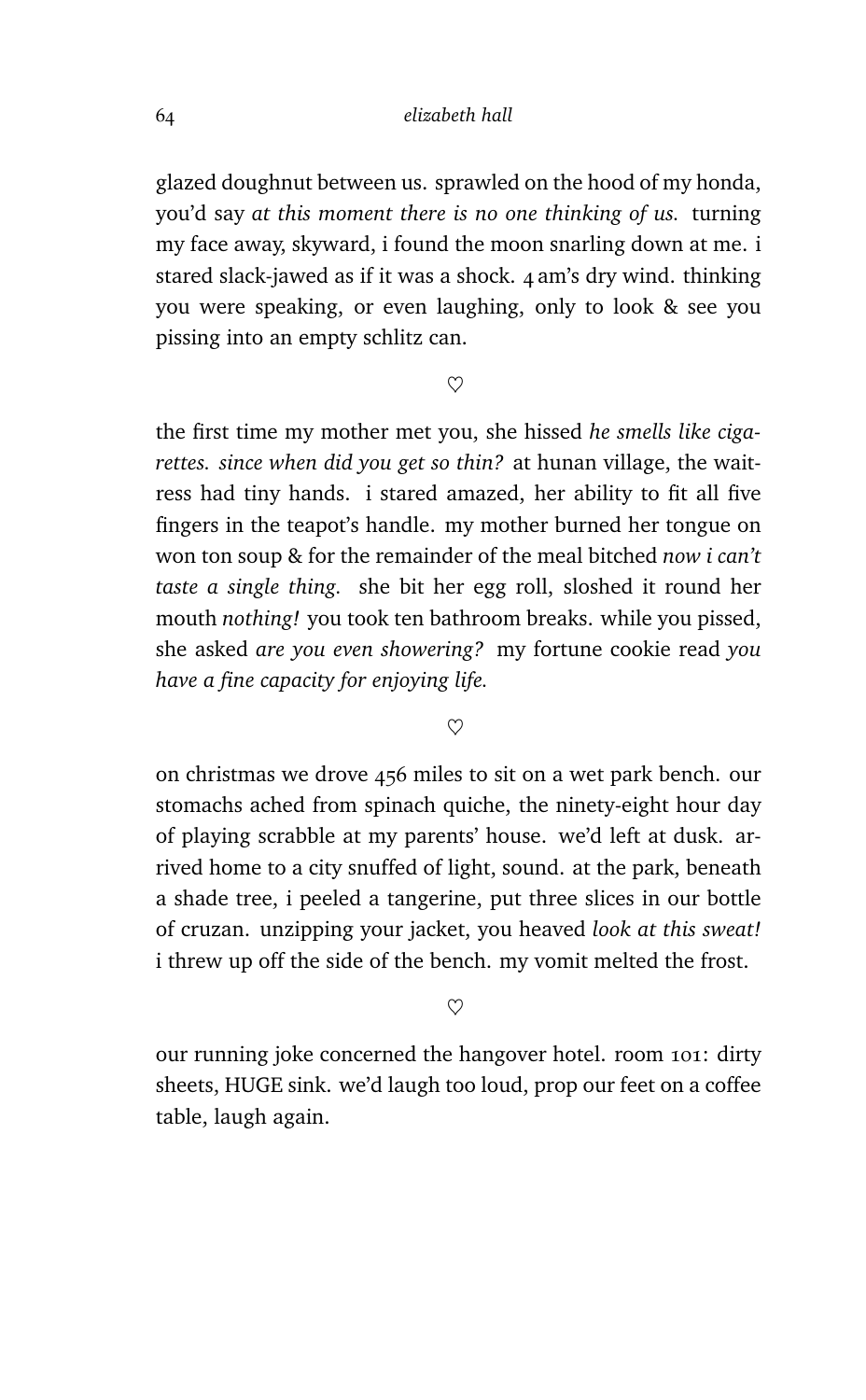at a bar on  $10^{th}$  street, i shared seven pitchers with four friends from a time when i was unkind; in my swagger suit i waltzed through rooms *don't worry if he wants anal; you wont know him in a month.* between the sixth & seventh pitcher, alicia slapped my knee, teased *remember the time you held marco's face in your hands, slurred 'your positive disposition wont get you anywhere.'* & brie—*god, you didn't even drink then.*

on west ponce we took dxm. i woke the next morning with my scarf stuck to the snow. attempting to stand, i collapsed. without wallet, watch, cellphone, i was stranded shivering till sunset when, at last, i could walk.

at the apartment i found you slumped on the front porch, head in your hands, listening to my fourth-grade walkman. *where the fuck have you been? room 101.*

 $\heartsuit$ 

in february i turned twenty. to celebrate we drove to griffin to eat cheap mexican & bicker with my parents. dousing his chimichangas in mango salsa, my dad said *you live in a dream & one day you will wake, realize you are no different than the rest of us.* you touched me between the legs then. later that night we fucked in the computer chair.

 $\infty$ 

the landlord said *i will not replace the heater till you clean.* a brown mold had spread from the bathroom to the hall, all other rooms. also, roaches. crawling 'cross the floorboards, fucking in half-eaten boxes of triscuits. at first our filth had amused. games of stacking glasses, plates in the sink, wondering when they'd crash into a chaos of glass. when we finally cleaned, we produced twenty-eight bags of cat fur, bottles, penciled paper. on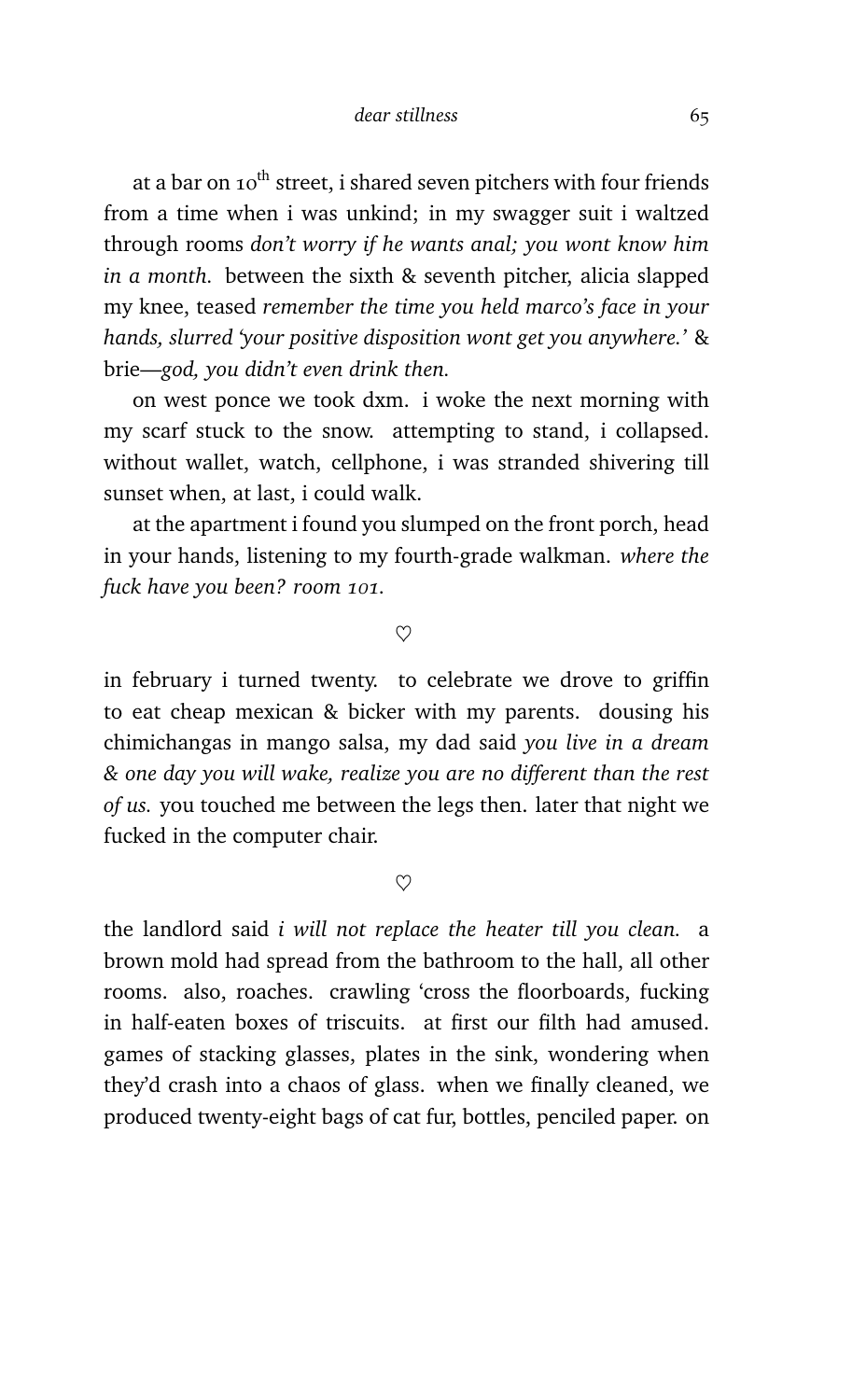new years eve i sat in the middle of the living room startled by how much space the apartment actually contained. how much space exists in the first place.

 $\heartsuit$ 

the month i lost my orgasm marked the beginning of the end. march, the crocuses bloomed too soon, died a week later in the rain. it was saturday, maybe sunday. we tacked a sheet over the window to block the sun. we tried everything—legs bent, sandalwood incense, a record with heavy drumbeat. nothing. when the futon broke, you asked for the last time *how does that feel? it doesn't.*

 $\heartsuit$ 

rain. a constant stream for a month or so it seemed. the roof leaked. we spread pans across the floor, knocked them over. the floor flooded. we wore shoes, even in bed.

 $\heartsuit$ 

*just fucking do it already.* you were pissed about the litter box. the cat shit on your shirts. *she's gonna get sick.* scrubbing a plaid button-down, you shouted *well, if i clean it then she's my cat. & you aren't allowed to pet her anymore!* i stayed out all night again, changed the litter box as an apology. whenever tim or tony called *cookout, come?* you sulked; i did the dishes.

 $\heartsuit$ 

to put myself to sleep i'd relive the days when you wrote me from montana. at the time you lived on a cattle ranch owned by your girlfriend's father. in the letters you lamented *everything's obliterated by the fucking space of this place.* when you weren't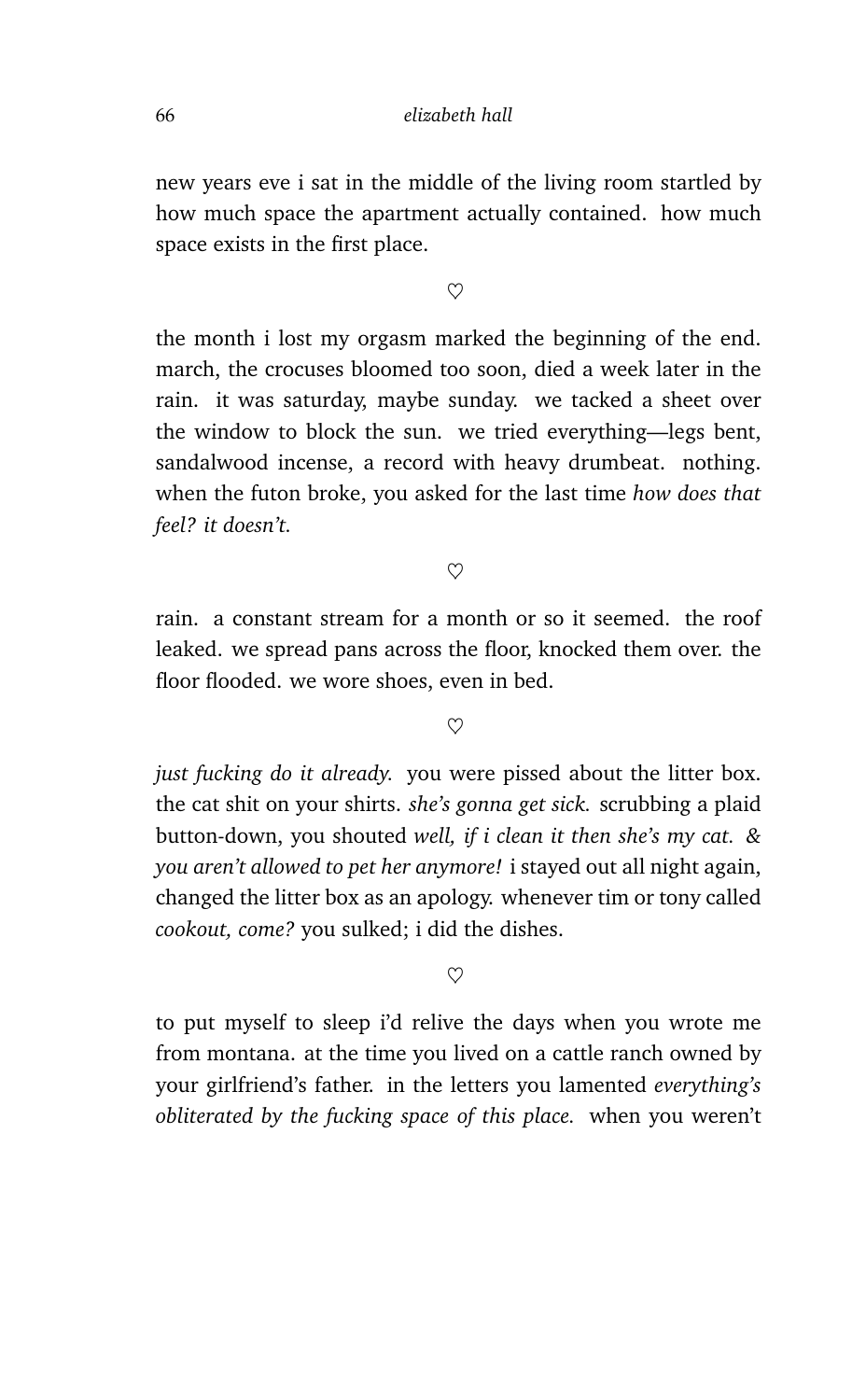complaining, you wrote about fucking me. the sex was sentimental. *i want to sleep, wake inside you.* i stopped asking when you were going to visit. there are limits even for the lonely. three months later i bought you a bus ticket.

 $\infty$ 

when i asked you to leave, you refused. *i pay rent here too!* you moved into the kitchen, became the model roommate—sweeping floors, unclogging the drain, tacking notes to my door *feed the cat, do the dishes, stop being a cunt.*

underage, i stood outside decatur package store for ten minutes coercing a middle-aged man in a *support our troops!* cap to buy me a bottle of bombay. i had a cold. the gin passed through my mouth without taste. i drank almost half the bottle sitting on my bed, staring out the window. the sky white with lightning. when you opened the door i thought it was thunder. i rolled over, stuffed my head into a pillow or. i couldn't distinguish between surfaces: the sheets, wall, your hands. after that night i dreamt you were fucking me while i slept. worst were the dreams where you fucked me & i came. when confronted, you said *yeah okay, but not like it matters anyway. not like we haven't done it before.* i threw up; you held my hair.

 $\infty$ 

the honda wheezed, rolled forward, fell silent. i'd left you sleeping with the cat curled at your feet. stumbling from the car, i lifted the hood, as if i could locate the problem, fix it. i called tim to pick me up. i stayed at his house five months. we fucked for six. when you'd call at 2 am from your new girlfriend's *spilt shiraz on the sheets; miss you like a motherfucker* tim would shout *why do you still call that cunt?* i'd shrug *he calls me.* but in the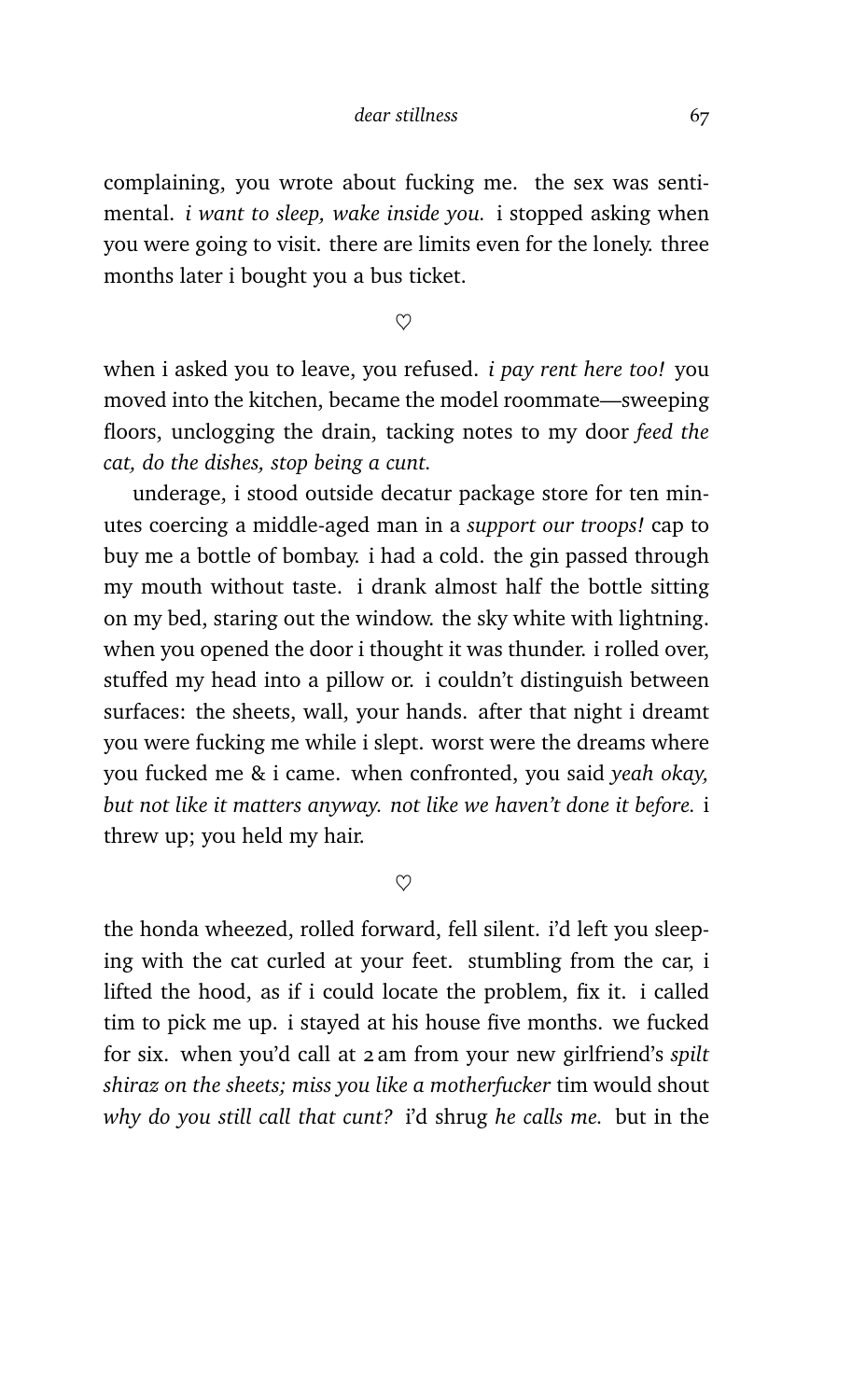quiet moments of sneaking outside to smoke while tim read a book or took a shit, i dialed you. & still do. *hi hello. how's texas?* you say *i miss us.*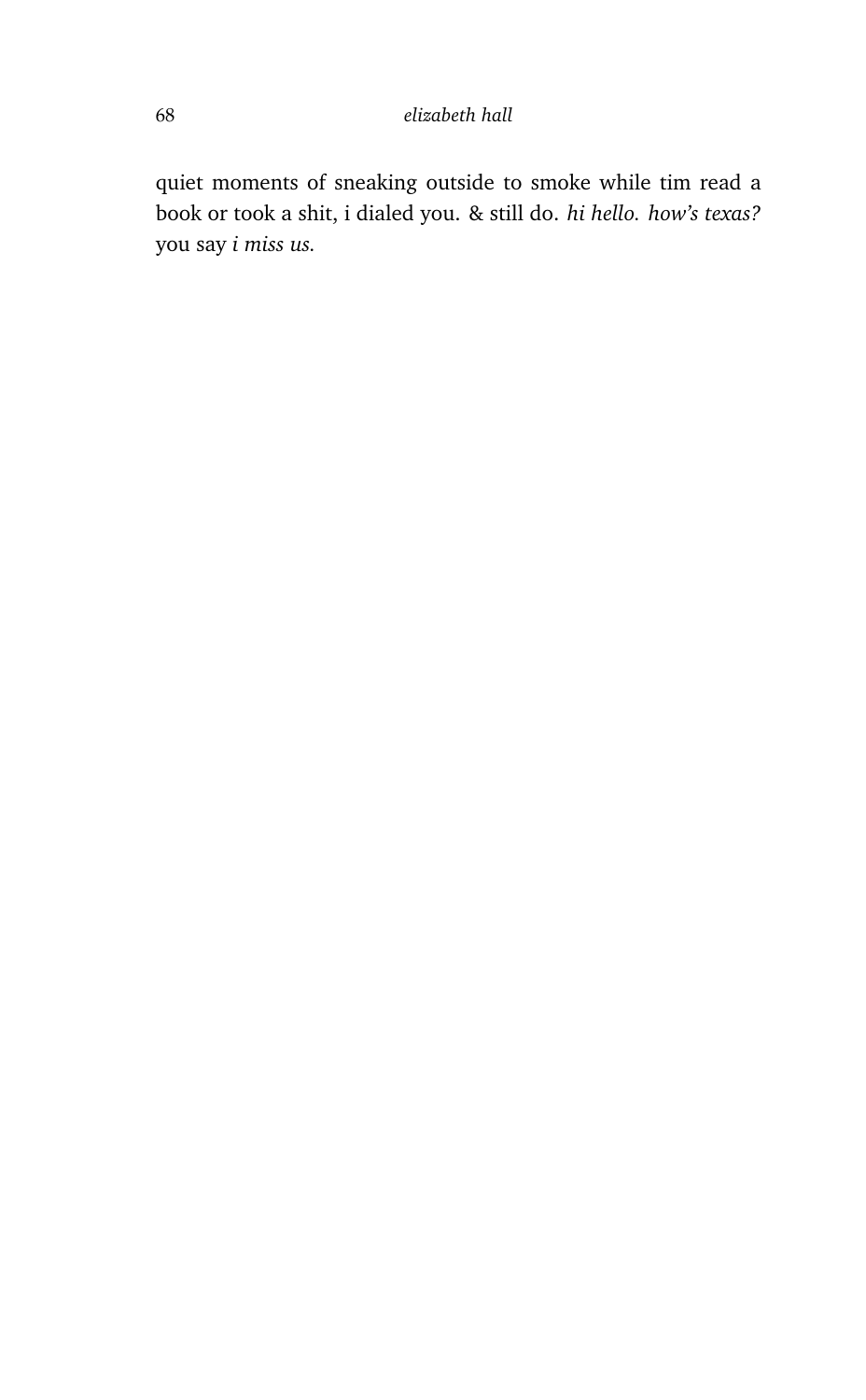# **Part of the Wider Pacific**

#### **Joanna Howard**

I.

On the boat, an aerial attack. A routine patrol expended. A failure to zigzag, the captain is relieved of command. The fracture in his arm is set, anonymously, by a woman in white.

The infirmary is harangued, and examinations are between curtains on casters, dividing and shaping a great open space below the curve of the Quonset. She directs him from behind the movable screen.

It's just a simple fracture. The men awaiting orders are bound for trouble. His second commander is landed in the brig, for disorder, for clocking a flyer. The captain arrives in a sling to make bail.

The base is for officers and spies. The block of houses, which overlook the sea, an encampment, a temporary quartering. The captain shares his rooms with an unusual spy, a carp, shortsighted, and slight. Berobed, on the couch of the captain, a newspaper across his eyes. Two colas in glass. A room in blocks, the low stiff squares of the furniture, the square of the kitchen be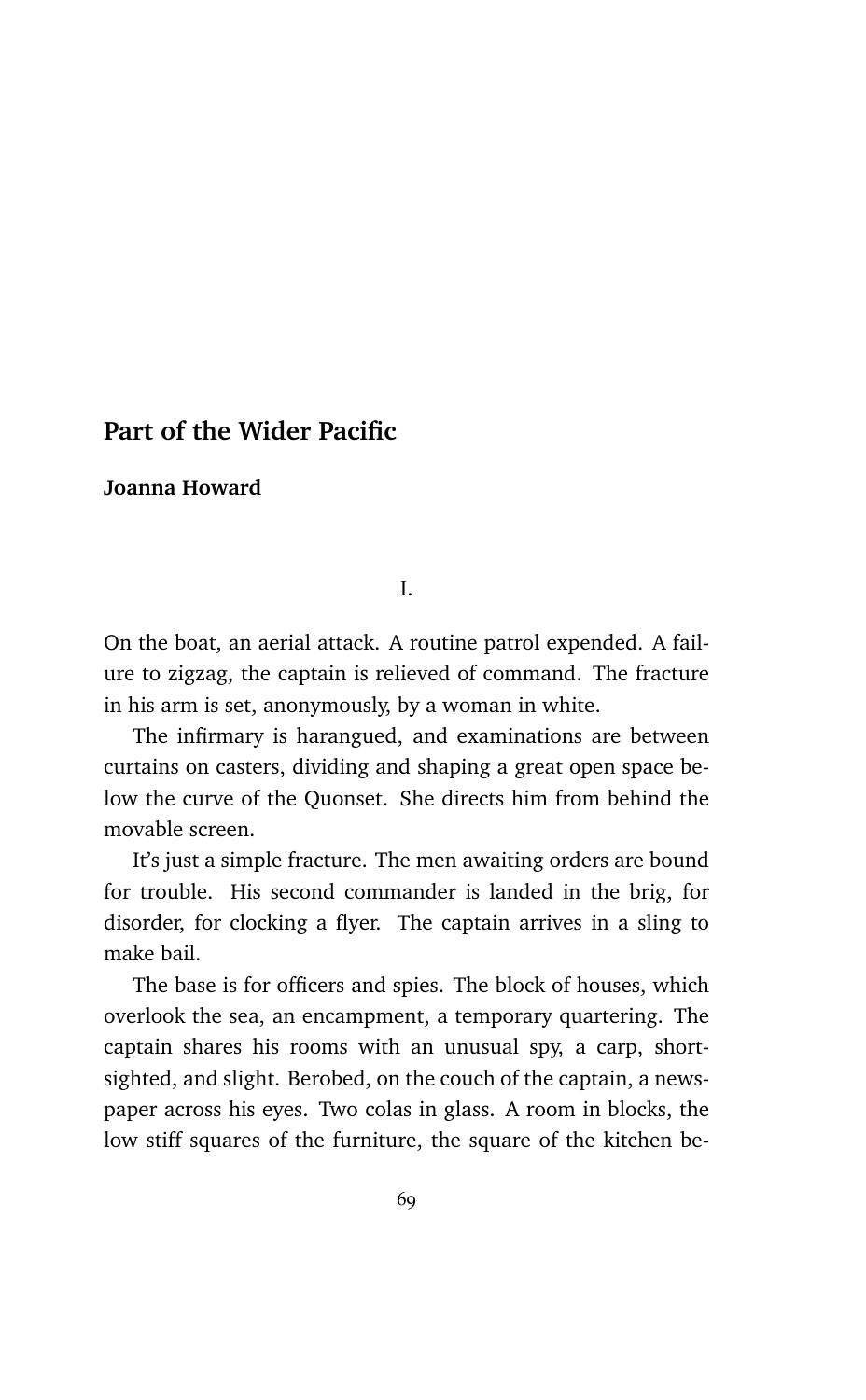yond the doorframe. The captain fills the frame. The arm now out of plaster, it hangs in naked space, below the severed sleeve of his uniform. The shape of the cola bottle in his fresh hand, a ham hand, a vice grip.

### II.

A party is in the hills, above the piers, the docks, the ships at rest. There are no rooms in the house, a circular wall around a tropical garden. Its arc declines to the sea. Vegetated slopes, thickened, and holding everything aloft, root-bound. His head is above the heads of the others. Now in white dress mess jacket. He casts out the swatch of pineapple from his drink.

A woman in white, the low ledge of the wall along the slope to the beach, above the distant docks. A gap in her teeth. He fails to notice her. They have both been raised in the military. From former families, the fragments of that word, the shards who align themselves. She takes a hard tack. She throws out the swatch of pineapple from her drink, the tall smoky glass, and a beverage with its own horizon line.

## III.

Days are passing. The nurse invites the captain for steaks. The approach to her quarters is by a long back stair, and board terracing. In the lot below, officers await their nurses. The captain arrives by car. The encounter confirms his suspicions. Surrounding him, the periphery of men who are not quite up to the standard. Among them his son, an ensign.

A dinner by light of kerosene, and a candle in the coffee can, pierced, flanged and reflective. She recounts a former attach-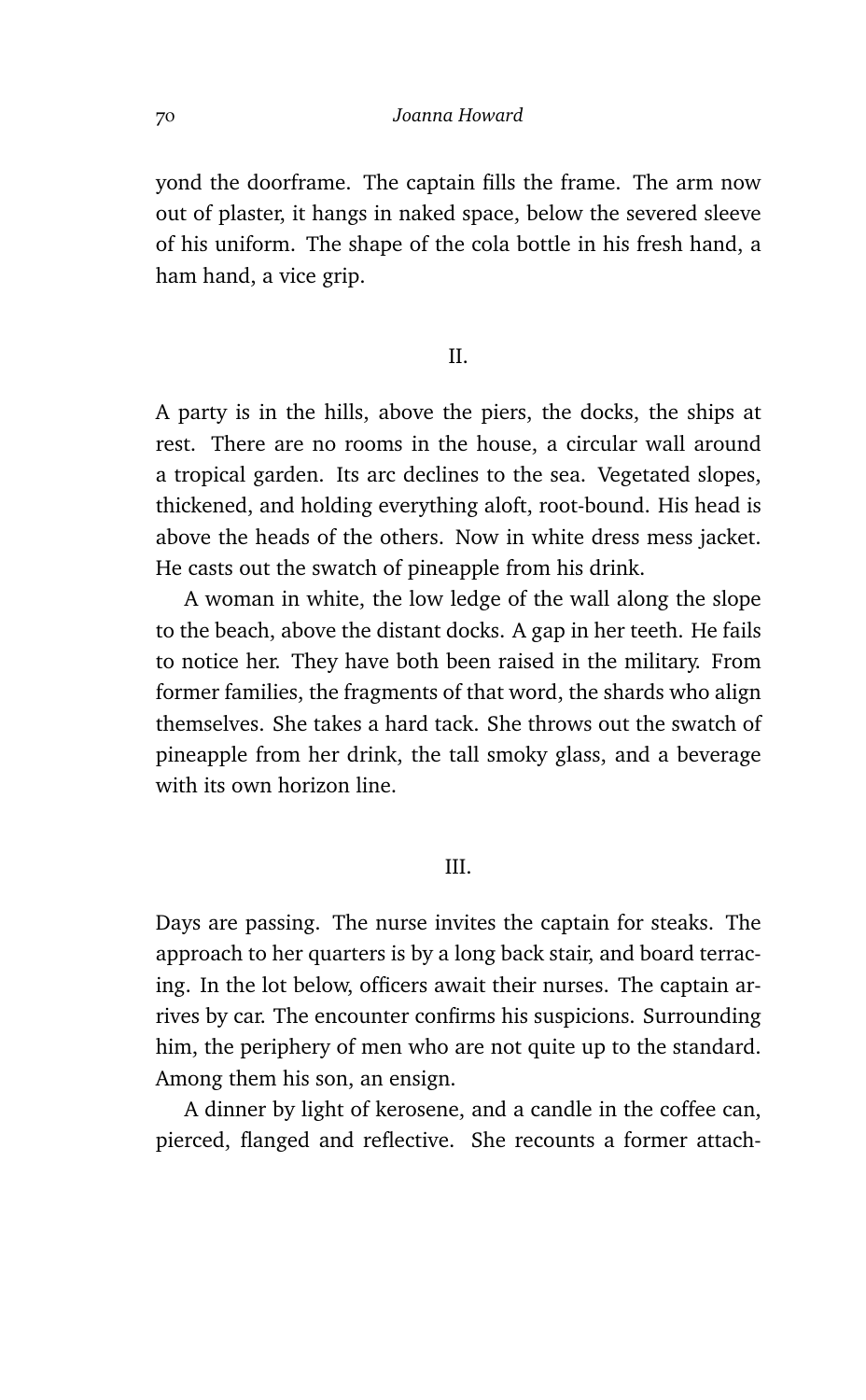ment. They smoke; they share a whiskey. His current problem is one of location. Dry-docked.

It's a good life unless you weaken. The captain recounts. He married into something civilian, and shady, which provided every destroying advantage. A commissioned marriage. A simple severance.

She imagines he was something as an ensign. Or to say, she imagines he was something, in the past, something to look at it. She imagines the past.

To open him up, an out-cropping, a torso. That inside is a mechanism, or a molten core. In short-shorts. In suntan. In an ever expanding chest. From the beach, she can race him to the float, in a sleek fitted suit. Hip ties and top toggles.

The nurses are shipping tomorrow. She awaits him in his quarters. Does he want to leave it at that? Her ambush is succinct and calculated. We can now move beyond the front room, toward the square of the bed, and the frame he is filling. She removes her shoes.

#### IV.

The captain will be court-martialed or promoted. A hero is made in timing. A General mentions the mission: a group of unsecured islands in a botched arrangement. Thick-witted props are running the action. The captain announces a plan to segment, to slice, the islands. Operation Apple Pie.

The papers arrive at the supper for brass. He may construct his ideal crew: the unusual spy, the sinister second. The principal gentlemen are soon reunited in a reef of command.

A hospital ship will follow the convoy. On arrival, the nurses are greeted by garlands. In dinks, they disband for the far island. And the sailors are finally shipping. Everyone making way to the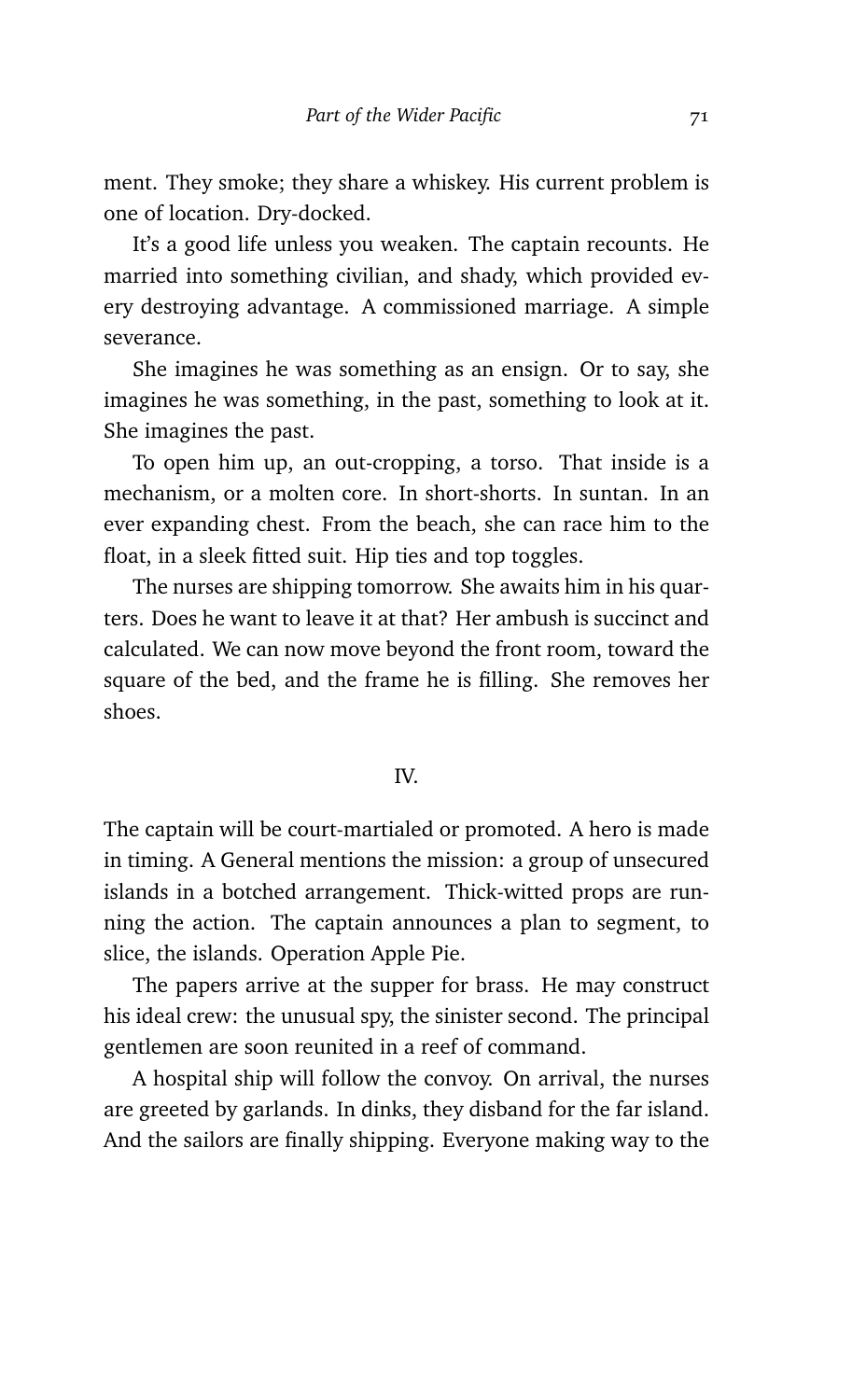next location.

On the far island, he finds her in the infirmary, her hair in a cap. They will only have time, if they make it.

A parcel drop. The first case explodes on touching the ground. The plane affects a second passage. Cylinders, dispersed across the beach, trail variegated silks. Sailors collect the scattered arms.

V.

The islands are in a muddle, the broadcast has said as much. She makes up her face with care. The sailors again are shipping. She will see him off at the dock. The low, gray shape moves forward in the water. The bowline and spring are cast. The men coil them down. Every fertile tide, a tendency. Or, she has miscalculated the calumnious day.

Tropical storms decline the slopes. She flies along the unobstructed road, a wreck of surface, past the flooded commons. From the top of the cliff, roots enlace the decline. Still the sea lies before her and the rocky beach below. Now is the time to control this fact and make of it a creature. She roots herself.

Somewhere, at a great distance, an indication of battle. The entourage is engaged. They begin the staggered attack, and three boats, now struck, erupt. A curve of smoke extends the white curve of each wake in the dark water.

This expensive movement. The captain will lose the following in the initial maneuver: a commander, the spy, a son, his leg below the knee. He garners only the memory of being burnt somewhat and being aware of it, one part of him face-to-fire. He passes for a time into darkness.

The dawn surprises him. He speaks through the voice pipe.